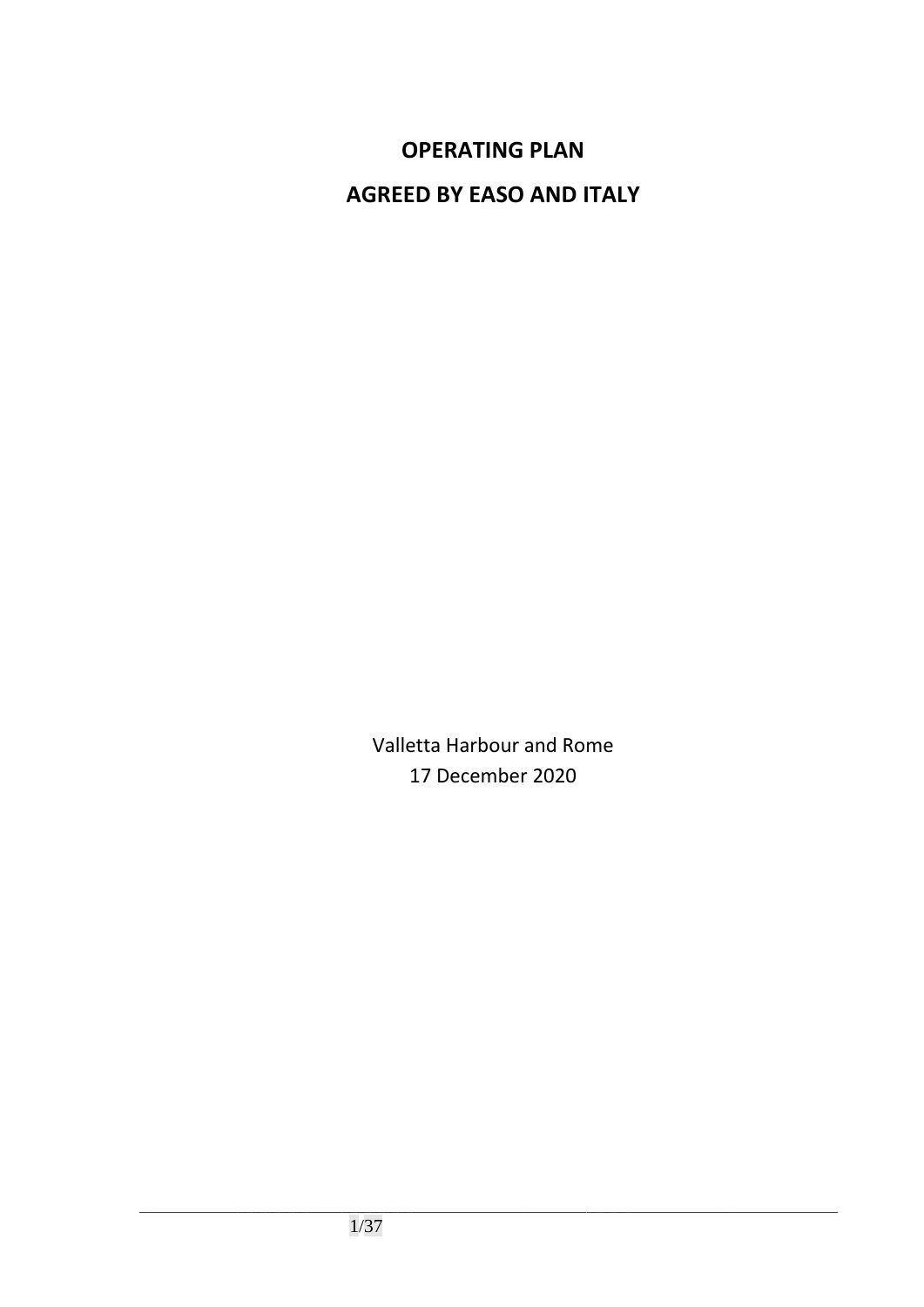The Executive Director of the European Asylum Support Office (hereinafter 'EASO')

and

The Head of Department of Public Security (Ministry of Interior), the Head of Department of Civil Liberties and Immigration (Ministry of Interior) and the Head of Department of Judicial Organisation, Personnel and Services (Ministry of Justice) of Italy (hereinafter 'Italy').

Having regard to Regulation (EU) No 439/2010 of the European Parliament and of the Council of 19 May 2010 establishing a European Asylum Support Office<sup>1</sup> (hereinafter referred to as 'EASO Founding Regulation'), and in particular Article 2, Article 8, 10 and 13 to 23 thereof.

Hereby agree on the Operating Plan **(hereinafter 'the Plan') for the provision of scientific, technical and operational assistance to Italy from 1 January until 31 December 2021**.

Any amendments or adaptations of this Plan shall be agreed between the Parties in writing.

EASO shall share a copy of the Plan with the Members of the EASO Management Board for information.

The Plan enters into force on the date after the Plan has been signed by all Parties.

Valletta Harbour and Rome

17 December 2020

Nina Gregori

Executive Director of the European Asylum Support **Office** 

Head of Department of Public Security Franco Gabrielli

Head of Department of Civil Liberties and Immigration Michele di Bari

Head of Department of Judicial Organisation, Personnel and Services Barbara Fabbrini

 $\overline{a}$ 

\_\_\_\_\_\_\_\_\_\_\_\_\_\_\_\_\_\_\_\_\_\_\_\_\_\_\_\_\_\_\_\_\_\_\_\_\_\_\_\_\_\_\_\_\_\_\_\_\_\_\_\_\_\_\_\_\_\_\_\_\_\_\_\_\_\_\_\_\_\_\_\_\_\_\_\_\_\_\_\_\_\_\_\_\_\_\_\_\_\_\_\_\_\_\_\_\_\_\_\_ <sup>1</sup> OJ L 132, 29.5.2010, p. 11-28.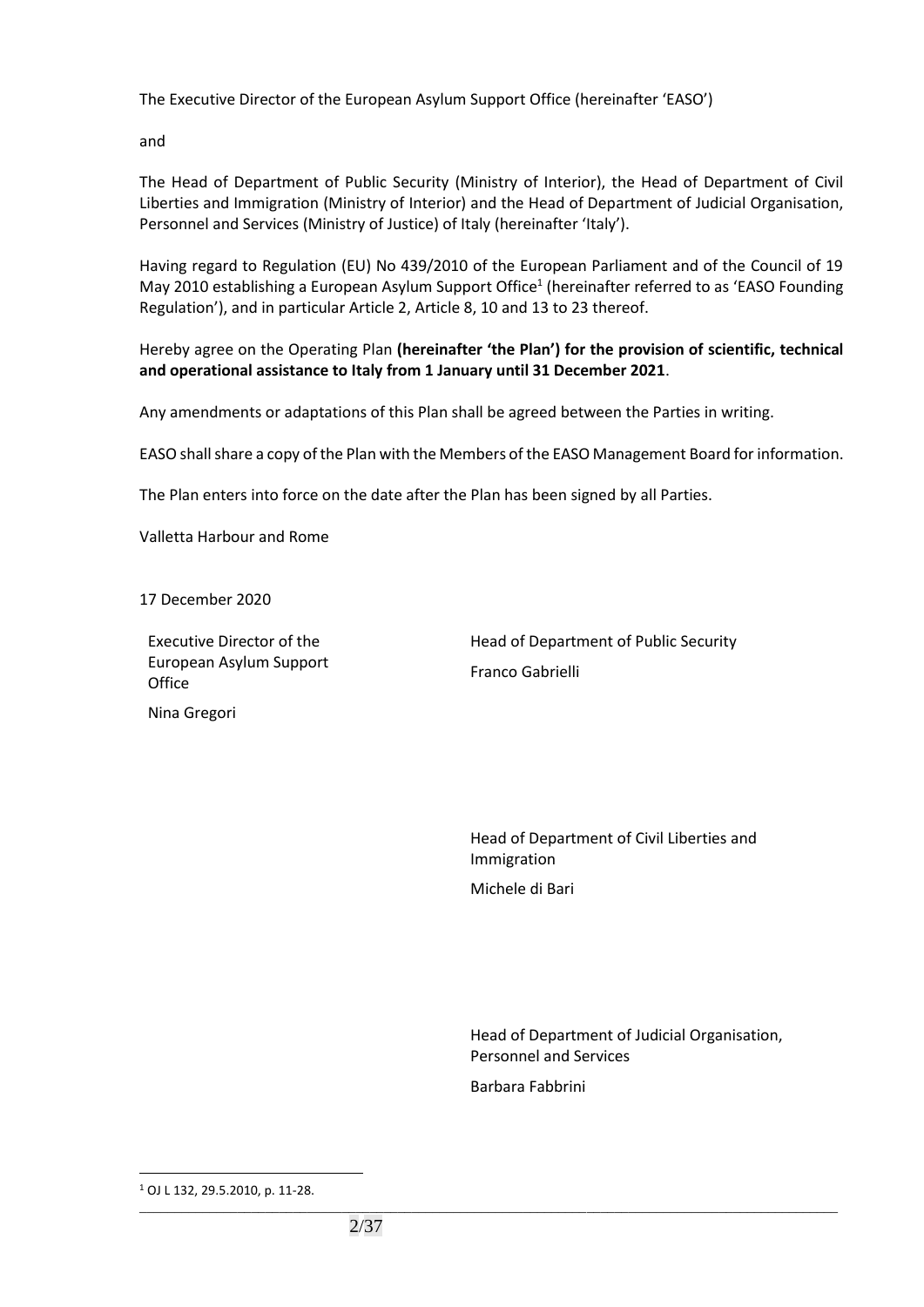# **1. INTRODUCTION**

The Plan addresses the operational needs of Member States under particular pressure that have requested support from EASO. Such Plan give directions on the delivery of EASO's technical and operational assistance and the deployment of Asylum Support Teams.

This Plan is formally agreed with the authorities of Italy (hereinafter 'Host Member State').

This Plan has a legal binding character for the participating authorities.

# **2. LEGAL FRAMEWORK**

# **2.1 General legal basis for the Plan as per EASO Founding Regulation**

The EASO Founding Regulation, in particular Article 2 (2) and (3), (4) and (5) thereof, foresees that shall provide effective operational support to Member States subject to particular pressure on their asylum systems, drawing upon all useful resources at its disposal, which may include the coordination of resources provided by the Member States, as well as technical assistance in regard to the policy and legislation of the EU in all areas having a direct or indirect impact on asylum.

The definition of particular pressure on the asylum and reception system is laid down in Article 8 of the EASO Founding Regulation.

EASO may support the Member State by coordinating action to help facilitate an initial analysis of asylum applications under examination by the competent national authorities (Article 10(a)), action designed to ensure that appropriate reception facilities can be made available by the Member States, in particular emergency accommodation, transport and medical assistance (Article 10(b), and other technical and operational assistance through the deployment of asylum support teams (Article 10(c)).

The operating arrangements of the deployment of the asylum support teams are governed by Chapter 3 of the EASO Founding Regulation, and more in particular Articles 13 to 23.

# **2.2. Legal framework applicable to the Plan**

EASO activities performed in the context of the support and technical assistance as identified in the Plan herewith are in principle governed by EU law, complemented, where appropriate, by the national law of the host Member State. This includes, inter-alia, the safety and security of persons and assets participating in those EASO activities.

# **2.3. Lawfulness and Respect for Fundamental Rights**

This Plan shall be implemented by the Parties in full compliance with the applicable law, as indicated in Section 2.2 of the Plan, and with full respects to human dignity. This includes, inter alia, the Charter of Fundamental Rights of the European Union, as well as the Convention Relating to the Status of refuges of 1951.

Any person contributing to EASO operational support activities and taking part in the implementation of Plan shall respect the applicable International law, European Union law and the national law of the Host Member State. They shall maintain the highest standards of integrity and ethical conduct, professionalism, respect and promotion of fundamental rights and international protection.

They are to act responsibly and proportionally to current objectives. Whilst carrying out supporting functions, all personnel must not discriminate persons on grounds of sex, race, religion, ethnic origin, age or sexual orientation. All persons are expected to treat every person with courtesy, respect and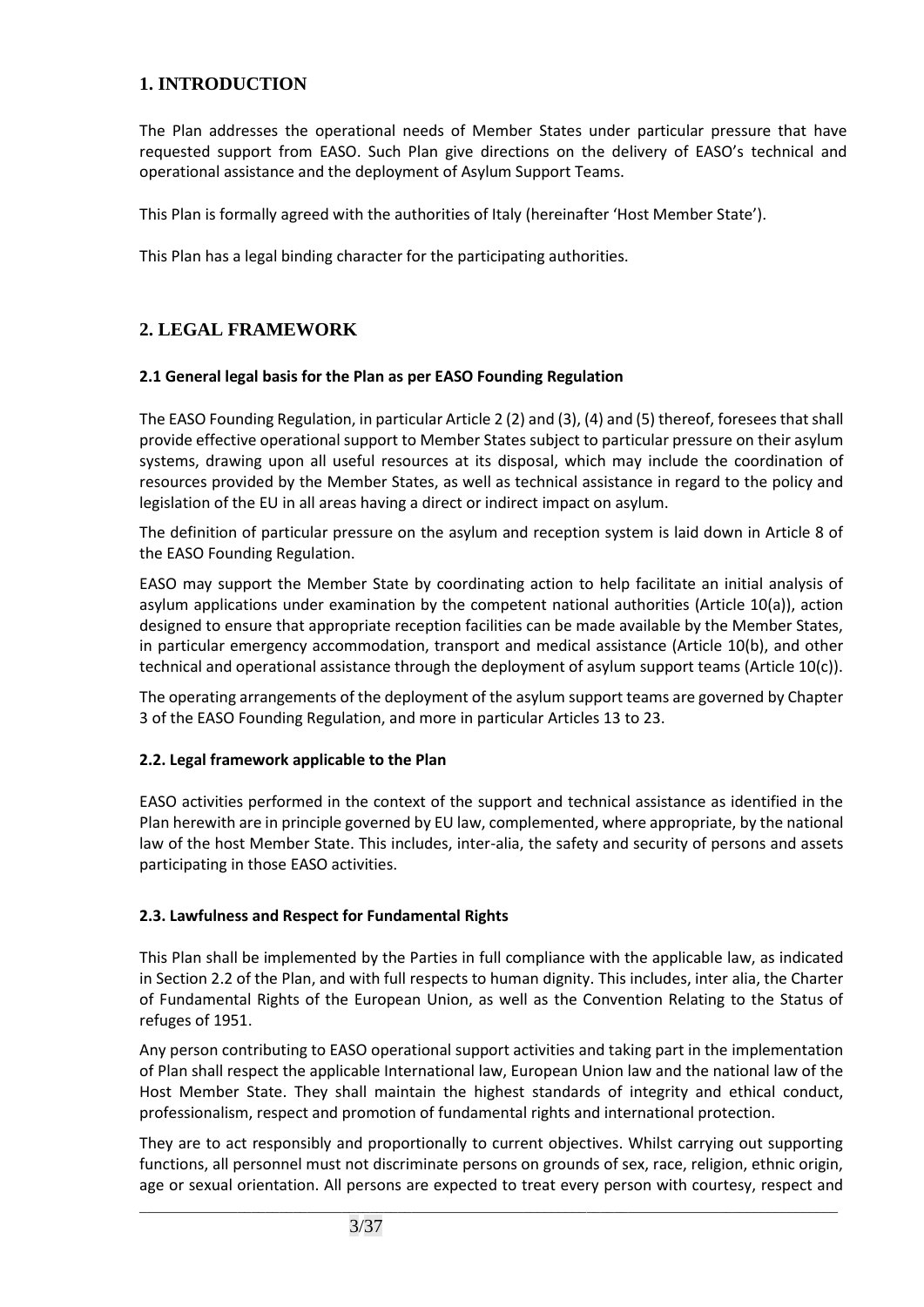due consideration for the nature of any legitimate activity in which they are engaged. To perform their duties properly, they shall serve the public interest and refrain from any activities which could undermine or compromise their independence and the appropriate performance of their duties.

During the implementation of this Plan, all personnel must apply a zero-tolerance attitude with respect to the infringement of fundamental human rights.

This obligation is particularly important when dealing with persons who are in need of international protection. To that end, participants in EASO operational support under this Plan shall comply and act in accordance with the 'EASO Code of Conduct for persons participating in EASO operational support activities.

EASO may temporarily suspend the implementation of the Plan in cases of severe violations of the applicable law, especially the Fundamental Rights.

#### **2.4 Confidentiality, Public Access to Documents and Data Protection**

Without prejudice to the public right of access to documents, as laid down in Regulation (EC)  $1049/2001<sup>2</sup>$  and the EASO implementing rules on access to documents<sup>3</sup>, all versions of this document shall be made available to the competent authorities in each EU Member State, as well as the associate countries, Iceland, Liechtenstein, Norway and Switzerland.

This Plan shall be made publicly available once it has been signed by EASO and the Host Member State.

EASO and the Host Member State shall consult each other on any requests for public access to documents relating to this Plan (for instance concerning its evaluation) and treat such requests in accordance with Regulation (EC) 1049/2001 or the respective national law, whichever is applicable.

Personal data will be processed in accordance with Regulation (EC) 2018/1725 of the European Parliament and of the Council of 23 October 2018 on the protection of natural persons with regard to the processing of personal data by the Union institutions, bodies, offices and agencies and on the free movement of such data. The current Plan also takes into account the General Data Protection Regulation as updated in May 2018<sup>4</sup> with a Corrigendum to the 2016/679 Regulation on the protection of natural persons with regard to the processing of personal data and on the free movement of such data, and repealing Directive 95/46/EC (Data Protection Directive), which is applicable to stakeholders at national level.

Whenever personal data is processed by the EASO within the activities agreed in the current Plan, EASO will act as data processor on behalf of the competent authorities of the Host Member State, following the applicable EU and national laws and regulations, as well as the instructions received from the Host Member State as the data controller.

In order to perform their tasks in accordance with this Plan, participants to activities under this Plan are allowed to access the data bases mentioned below, under point 5.6 Conditions of Deployment and 5.7 Organisational and Operational Pre-Conditions.

EASO will implement the necessary technical and organisational measures to ensure the security and confidentiality of the personal data it processes taking into account possible additional instructions received from the Host Member State. This is to prevent any unauthorised disclosure of or access to this information.

\_\_\_\_\_\_\_\_\_\_\_\_\_\_\_\_\_\_\_\_\_\_\_\_\_\_\_\_\_\_\_\_\_\_\_\_\_\_\_\_\_\_\_\_\_\_\_\_\_\_\_\_\_\_\_\_\_\_\_\_\_\_\_\_\_\_\_\_\_\_\_\_\_\_\_\_\_\_\_\_\_\_\_\_\_\_\_\_\_\_\_\_\_\_\_\_\_\_\_\_

 $\overline{a}$ 

<sup>2</sup> Regulation (EC) 1049/2001 of the European Parliament and of the Council of 30 May 2001, regarding public access to European Parliament, Council and Commission documents

 $3$  Decision No. 6 of the Management Board of EASO of 20 September 2011 laying down practical arrangements regarding public access to the documents of EASO

<sup>4</sup> Corrigendum, OJ L 127, 23.5.2018, p. 2 ((EU) 2016/679)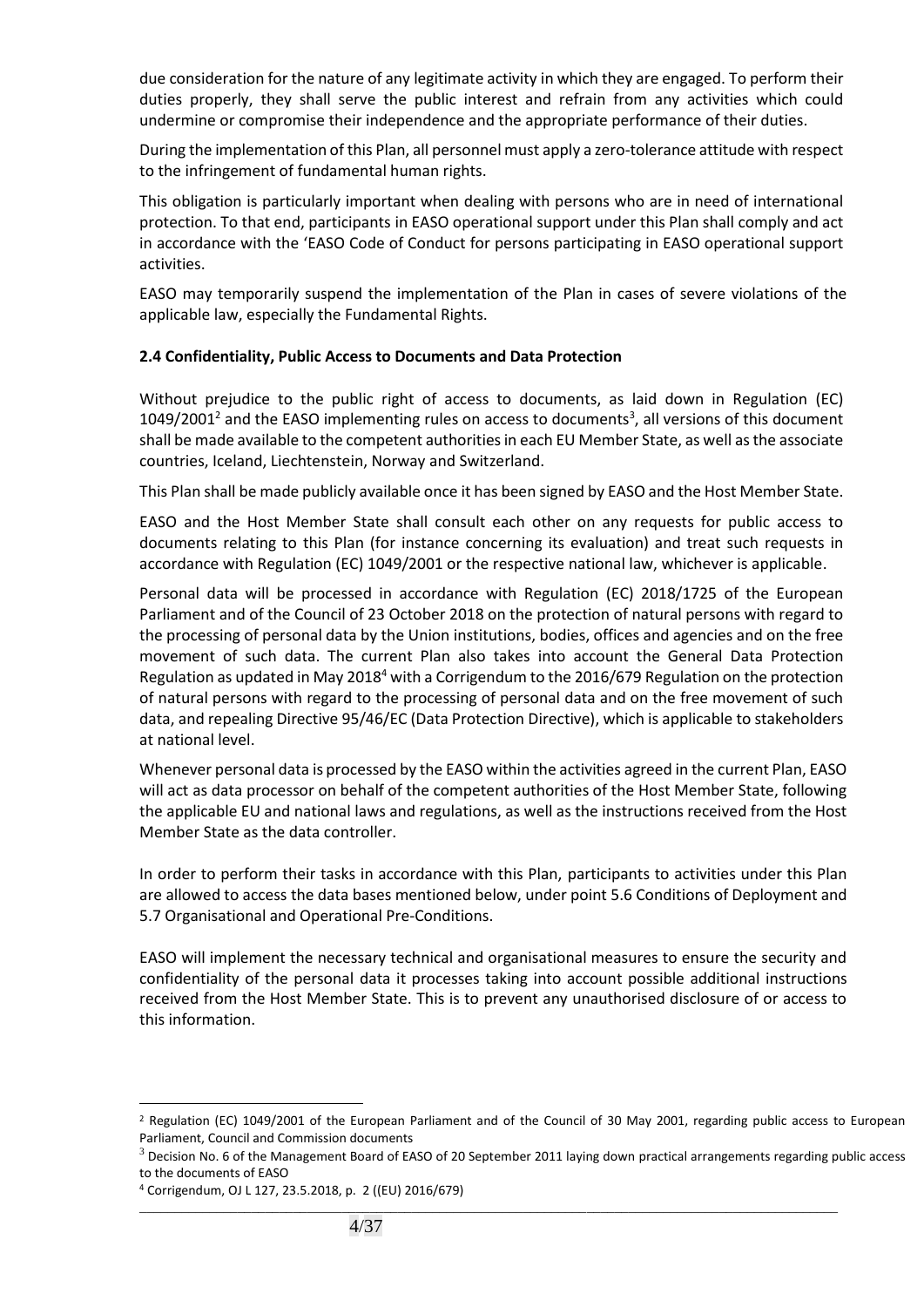The Parties agree that any personal data obtained in the course of the implementation of the Plan and by any EASO personnel working on behalf of the Member State authorities can be processed in the EASO IT systems, including cloud-based systems, exclusively under the instructions of the Member State and until an alternative system exists that can substitute the processing system used by EASO.

The Parties also agree to indicate a contact point in view of its role as a data controller for any data processed by EASO on behalf of the Parties.

# **3. OPERATIONAL SITUATION AND NEEDS ASSESSMENT**

The migratory situation in Italy and the national policy environment in the field of asylum and migration have experienced substantial changes over the past years, with a new wave of changes brought by the COVID-19 outbreak in early 2020. After an unprecedented **influx of migrants** disembarked to Italy observed from 2014 (170,100 arrivals) to 2017 (119,369), the total number of migrants disembarked in 2019 was as low as 11,471. While in 2020, despite the COVID-19 pandemic outbreak and the related containment measures, the numbers increased to 27,190<sup>5</sup> irregular migrants disembarked in the period January-October 2020. The pressure on border areas and entry points<sup>6</sup>, as well as the quarantine measure imposed by the Government, are causing delays in **accessing the international protection (IP)** procedure<sup>7</sup>. On the other hand, due to the COVID-19 outbreak preventive measure, as of October 31<sup>st</sup> 2020 a decrease of 34.1% of lodged IP applications has been registered, with only 20,150 IP applications lodged, compared to the same period of 2019<sup>8</sup>.

**Management of Dublin transfers** and other **ad hoc events**, notably voluntary relocations, but also resettlements, humanitarian corridors and evacuations, were also affected by the health emergency as all transfers were suspended during the COVID-19 health emergency (March - June) and have since then only resumed at a slowed pace. This has not only triggered a backlog in transfers but has also affected Dublin-related judicial proceedings. Despite this, following the adoption of the joint declaration of intent signed at the informal summit between the Ministry of Interior of Italy, Malta, France and Germany in La Valletta on 23<sup>rd</sup> September 2019 (the "Malta declaration"), 979 asylum seekers have so far been voluntarily relocated in 2019 and 2020 with the support of EASO<sup>9</sup>.

While the backlog of asylum applications pending a final decision in first instance has decreased (from 102,995 in December 2018 to 47,020 in December 2019 and 53,105 in September 2020 $^{10}$ ), also thanks to past EASO intervention, the **backlog of cases before judicial authorities** has grown significantly. According to the Italian Ministry of Justice, as of June 2020 second instance pending cases amounted to 87,481<sup>11</sup>, making it difficult for the specialised sections of the tribunals to meet the 4-month timeframe envisaged by the law 46/2017 for the definition of judicial proceedings. Furthermore, the backlog of pending cases at the Court of Cassation increased to 14,089 cases in the period January-May 2020, representing an increase of 109% compared to the pending cases registered in 2019 (12,912)<sup>12</sup>.

<http://www.libertaciviliimmigrazione.dlci.interno.gov.it/it/documentazione/statistica/i-numeri-dellasilo> <sup>9</sup> Data provided by DG HOME.

\_\_\_\_\_\_\_\_\_\_\_\_\_\_\_\_\_\_\_\_\_\_\_\_\_\_\_\_\_\_\_\_\_\_\_\_\_\_\_\_\_\_\_\_\_\_\_\_\_\_\_\_\_\_\_\_\_\_\_\_\_\_\_\_\_\_\_\_\_\_\_\_\_\_\_\_\_\_\_\_\_\_\_\_\_\_\_\_\_\_\_\_\_\_\_\_\_\_\_\_

 $\overline{a}$ 

<sup>5</sup> Data from the Department of Civil Liberties and Immigration "*Cruscotto statistico giornaliero"* as of 30/09/2020 available at: [http://www.libertaciviliimmigrazione.dlci.interno.gov.it/sites/default/files/allegati/cruscotto\\_statistico\\_giornaliero\\_31-10-](http://www.libertaciviliimmigrazione.dlci.interno.gov.it/sites/default/files/allegati/cruscotto_statistico_giornaliero_31-10-2020.pdf) [2020.pdf](http://www.libertaciviliimmigrazione.dlci.interno.gov.it/sites/default/files/allegati/cruscotto_statistico_giornaliero_31-10-2020.pdf)

<sup>6</sup> No consistent data are available regarding arrivals by air and arrivals at land borders, although pressure at the latter has been reported in the Immigration Offices at the North East border.

 $7$  According to data from the Italian Ministry of Interior – central Directorate for Immigration and Border Police as of 31/10/2020, the main entry point is Sicily, where circa 24,000 migrants disembarked since the beginning of the year. <sup>8</sup>Data from the DCLI "*Cruscotto statistico giornaliero*" available at:

<sup>10</sup> Eurostat data "Persons subject of asylum applications pending at the end of the month – monthly data (rounded) [https://appsso.eurostat.ec.europa.eu/nui/show.do?dataset=migr\\_asypenctzm&lang=en](https://appsso.eurostat.ec.europa.eu/nui/show.do?dataset=migr_asypenctzm&lang=en)

<sup>11</sup> Data from Ministry of Justice, Central Directorate for Statistics and Organisational Analysis (DOGPS, *Direzione Statistica ed Analisi Organizzativa*), latest update 30 June 2020.

<sup>12</sup> "*Dati in materia di Protezione internazionale*. *Anni dal 2016 al 2020*"; data from the Court of Cassation, latest update 31/05/2020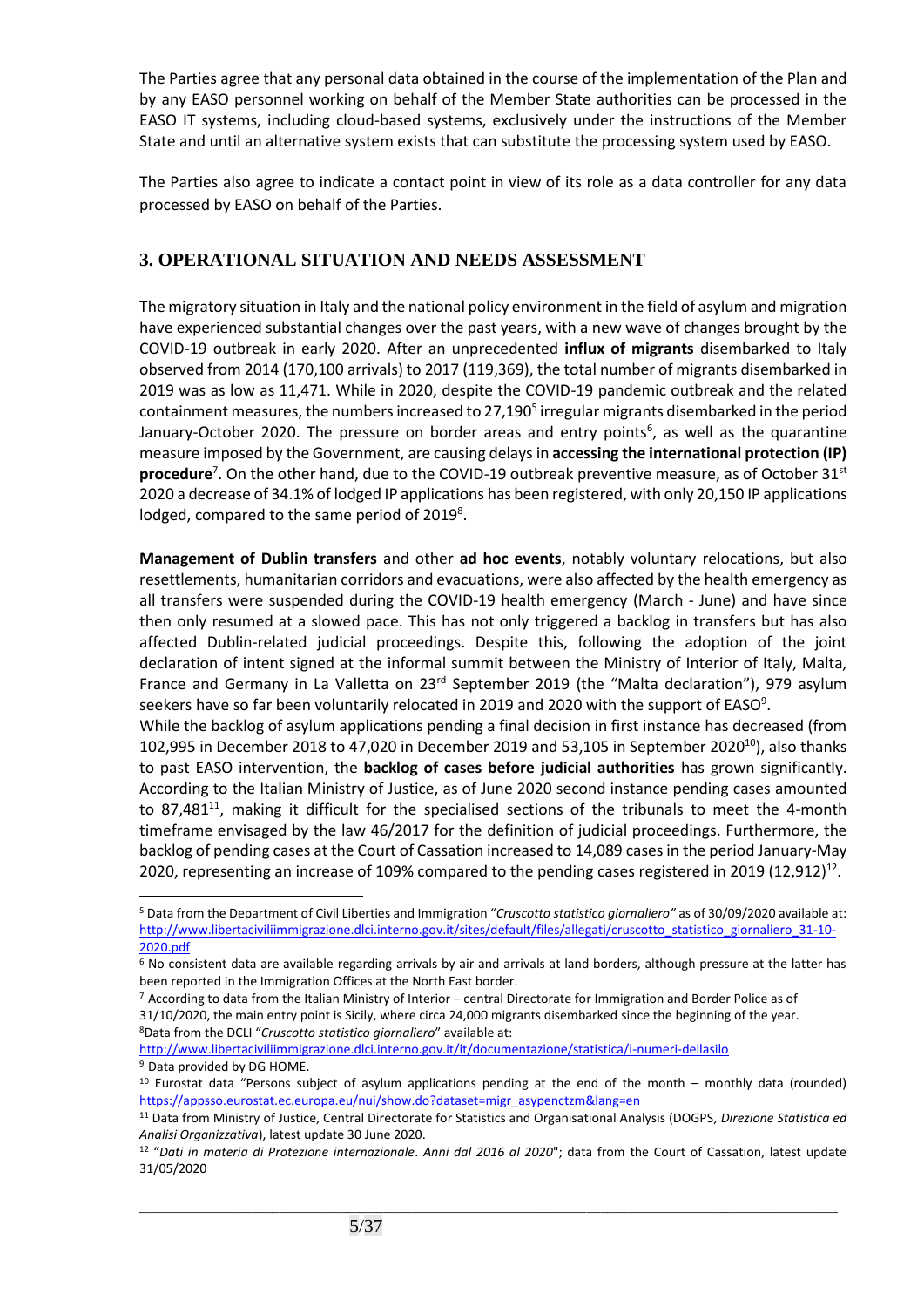The health emergency and the increase of sea arrivals have put the Italian **reception system** under pressure, having a significant impact on the management of the reception system and on the quality of services provided. As of October 2020, the reception system hosted 80,645<sup>13</sup> IP applicants and beneficiaries of IP, compared to more than approximately 110,500 places available<sup>14</sup>. Furthermore, the implementation of new containment procedures (i.e. health surveillance, 14-day quarantine in equipped ships or in specific designated areas suitable for isolation) has significantly impacted on transfers and allocation of migrants in first line shelters managed by the Department of Civil Liberties and Immigration (DCLI). Similar impacts and procedures have been also reported as concerns transfer and allocation of newly arrived Unaccompanied Minors (UAMs).

Moreover, in accordance with COVID-19 containment measures, available second line shelters of the SIPROIMI<sup>15</sup> network are hosting IP applicants, both during and after quarantine period, despite the fact that they should only host beneficiaries of IP, UAMs and specific groups (*casi speciali*) <sup>16</sup>. In light of this, and of the new Legislative Decree 130/2020<sup>17</sup> reforming reception system and including IP applicants in the new SAI (*Sistema di Accoglienza e Integrazione, i.e.* System for reception and integration), DCLI will continue to face an important workload for the management and monitoring of the reception system.

Fragmentation in the Italian asylum and reception system affects both **information systems and coordination mechanisms** among stakeholders. To enhance and facilitate the management of asylum and reception procedures, Italian authorities have initiated a number of IT projects, including the development, with AMIF funding, of a *Sistema Unico Asilo* (SUA) -i.e. Single Asylum System-, which will redevelop the main existing information systems, namely Vestanet, *Sistema per la Gestione dell'Accoglienza* (SGA) and Dublinet, into a new integrated IT system. This system will allow to have a single and coherent view of all the information regarding reception, IP, Dublin procedures, Assisted Voluntary Return and management of funds for UAMs. Enhancing such integration would facilitate data availability and improve analyses and reporting for Italian authorities. Similarly, a clear communication flow at central and regional or local levels among Italian asylum stakeholders is pivotal for the management and standardisation of asylum procedures.

EASO has been providing support to the Italian authorities since 2013, when the first Special Support Plan (SSP) was signed between EASO and Italy. The SSP was extended until March 2016 (phase 2). In 2017 the first Operating Plan to Italy was implemented outlining the following areas of support: information provision and lodging of potential applicants for IP; handling outgoing Dublin take back and take charge requests; strengthening reception capacity especially with regards to UAMs; professional development of the staff of the DCLI, as well as in activities in the field of Country of Origin Information (COI); cooperation with the Italian Ombudsperson for Children and Adolescents. In 2018

 $\overline{a}$ 

https://www.interno.gov.it/it/temi/immigrazione-e-asilo/sistema-accoglienza-sul-territorio/centri-limmigrazione)

<sup>13</sup>Data from the DCLI "*Cruscotto statistico giornaliero*" as of 31/10/2020 available at:

[http://www.libertaciviliimmigrazione.dlci.interno.gov.it/sites/default/files/allegati/cruscotto\\_statistico\\_giornaliero\\_31-10-](http://www.libertaciviliimmigrazione.dlci.interno.gov.it/sites/default/files/allegati/cruscotto_statistico_giornaliero_31-10-2020.pdf) [2020.pdf](http://www.libertaciviliimmigrazione.dlci.interno.gov.it/sites/default/files/allegati/cruscotto_statistico_giornaliero_31-10-2020.pdf)

<sup>14</sup> 30,682 places available in second line reception - July 2020 [\(https://www.siproimi.it/i-numeri-dello-sprar\);](https://www.siproimi.it/i-numeri-dello-sprar);) more than 80,000 places available in first line reception - June 2020 [\(https://www.interno.gov.it/it/temi/immigrazione-e-asilo/sistema](https://www.interno.gov.it/it/temi/immigrazione-e-asilo/sistema-accoglienza-sul-territorio/centri-limmigrazione))[accoglienza-sul-territorio/centri-limmigrazione\)](https://www.interno.gov.it/it/temi/immigrazione-e-asilo/sistema-accoglienza-sul-territorio/centri-limmigrazione))

<sup>15</sup> SIPROIMI: Protection System for Beneficiaries of International Protection and for Unaccompanied Foreign Minors. In 2018, following the Law Decree n. 113 of 4 October 2018, the reception shelter network of the Protection System for Asylum Seekers and Refugees (SPRAR) was renamed SIPROIMI.

<sup>&</sup>lt;sup>16</sup> The Law Decree 113/2018 (later converted into Law 132/2018) changed the main scope of SIPROIMI shelters, limiting its scope to host beneficiaries of international protection (refugees and subsidiary protection beneficiaries), UAMs and specific groups of people who could be hosted in SIPROIMI as an exception (*casi speciali*).

<sup>&</sup>lt;sup>17</sup> Entered into force on October 22nd 2020 and pending final conversion into Law by the Italian Parliament, the DL 130/2020 entails a partial restructuring of the reception system. As a result, allocation management activities and related monitoring activities currently covered by DCLI Office II/III/UAMs Mission Structure will need to be adapted to the new governance of the reception system. To be noted that the DL 130/2020 also implies changes on access to asylum procedures, determination procedures, access to reception system and judicial proceedings, which are likely to have an impact also in terms of backlog.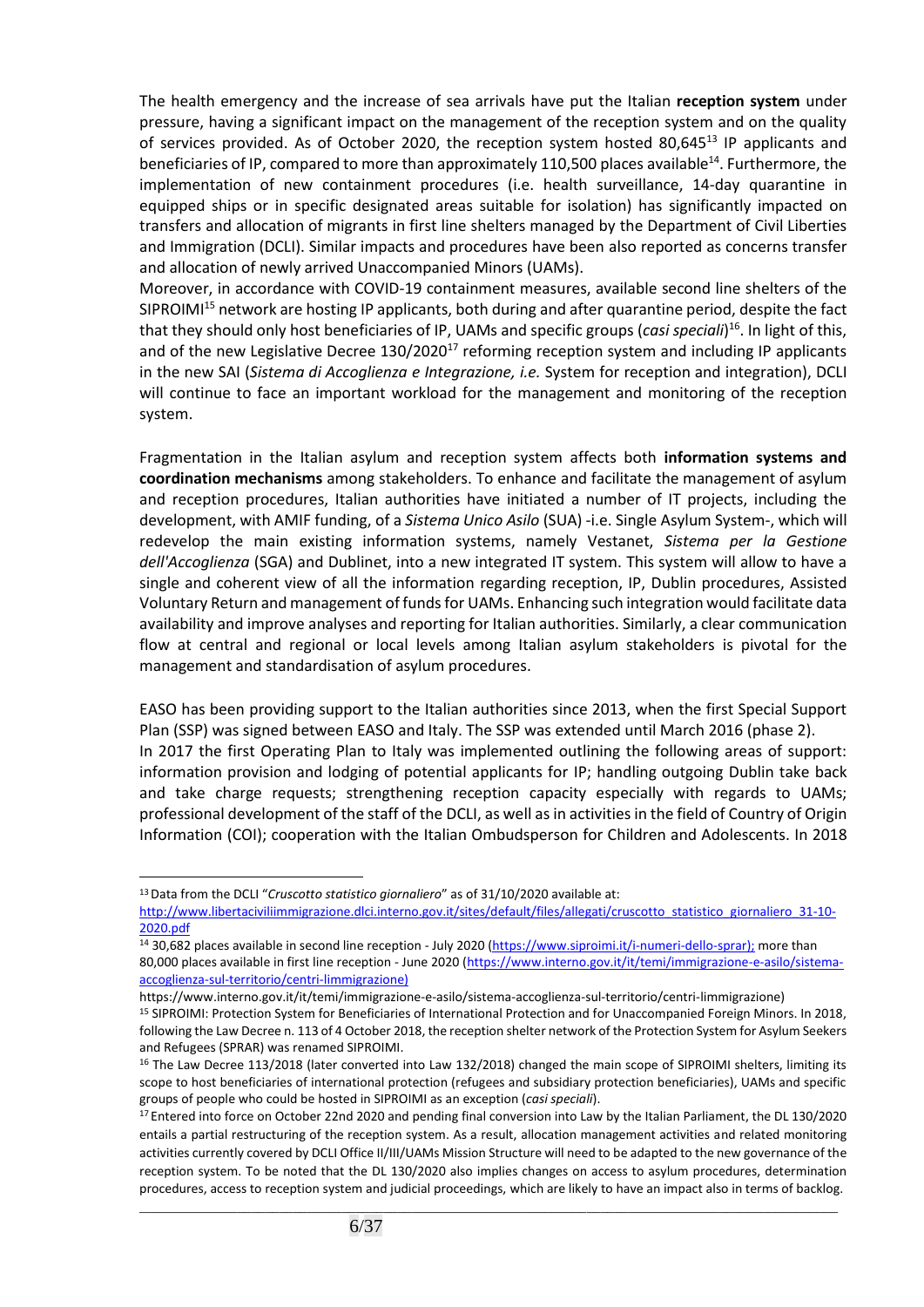the support was expanded to the Department for Public Security (DPS) in the lodging applications in Immigration Offices and to the National Asylum Commission (NAC) and the Territorial Commissions in files preparation. In 2019 the support was to: implement a sustainable and efficient information provision in the context of registration procedures; absorb the backlog of asylum requests; support the quality and standardisation of asylum procedures; manage the reception system and implement the national and EU legal frameworks in the field of asylum. In 2020 the support was expanded to include the support in: the reduction of backlog of asylum cases in the specialised sections of the tribunals; the enhancement of coordination mechanisms amongst Italian asylum authorities; and the efficiency and standardisation of procedures and data collection through the development and management of information systems. An amendment was signed in September 2020, in order to reflect the impact of the COVID-19 outbreak and to include the support to the Supreme Court of Cassation and its General Prosecutor's Office.

Since August 2020, consultations were carried out with Italian authorities in order to assess the situation and identify the main needs to be addressed in 2021. After discussions with DG HOME and international partners (IOM, UNHCR, among others) and with the support of EASO HQ colleagues, a prioritization exercise was carried out. As a result of these efforts, it was agreed that EASO support in 2021 will build on the results achieved in 2020, since it will continue addressing the consequences of the disproportionate pressure on the Italian asylum and reception system, also in view of the current health emergency. Specifically, the following areas will be prioritized:

- Support the quality and standardisation of access to asylum procedures, including in emergency situations and within search and rescue (SAR) disembarkation events<sup>18</sup>
- Support the quality and standardization of Dublin procedure and asylum determination procedures
- Support the management of judicial backlog
- Support the quality management and monitoring of the Italian reception system
- Support the coordination mechanisms amongst Italian asylum authorities and the efficiency and standardisation of procedures through the development and management of information systems.

# **4. IMPLEMENTATION**

# **4.1. Implementation Period**

The implementation period of this Plan is from January  $1<sup>st</sup>$  until December 31<sup>st</sup> 2021.

# **4.2. Non-substantial changes during implementation**

The Plan aims to provide effective and flexible support to the identified needs of the Host Member State. Therefore, the foreseen activities are implemented in consideration of the changing circumstances which may occur in the international protection and reception systems in the Member States or on the ground, as well as in the context of the availability of financial resources and experts.

The implementation of measures and tasks foreseen in the Plan may be subject to non-substantial changes that may be accommodated within the objectives of a measure, so long as they do not affect the overall budget, do not require an amendment to or adaptation of the Plan, and that the Host Member State is timely informed in writing.

# **4.3. Amendments to the Plan**

 $\overline{a}$ 

\_\_\_\_\_\_\_\_\_\_\_\_\_\_\_\_\_\_\_\_\_\_\_\_\_\_\_\_\_\_\_\_\_\_\_\_\_\_\_\_\_\_\_\_\_\_\_\_\_\_\_\_\_\_\_\_\_\_\_\_\_\_\_\_\_\_\_\_\_\_\_\_\_\_\_\_\_\_\_\_\_\_\_\_\_\_\_\_\_\_\_\_\_\_\_\_\_\_\_\_ 18 It refers to Standard Operating Procedure SOP 009/15 (SAR / POS) on the identification of the "POS - Place of Safety" in the context of SAR operations related to the emergencies of migration flows by sea.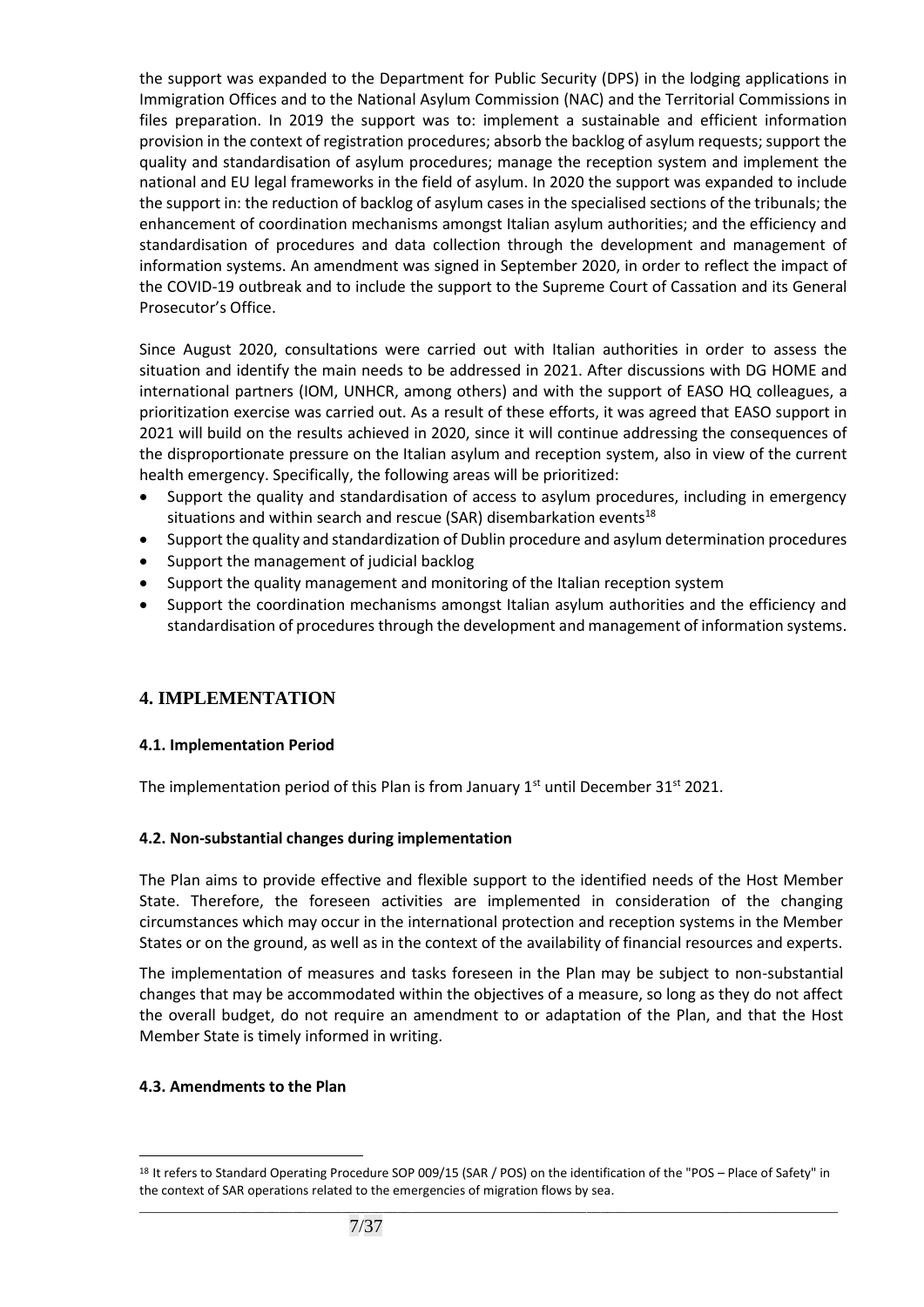Any changes that prove to require an amendment to or adaptation of the Plan, shall gain written agreement of both the Executive Director of EASO and Italy in line with Article 18(2) of the EASO Founding Regulation.

# **5. COORDINATION STRUCTURE**

This chapter of the Plan describes the various conditions for and aspects of support to the authorities of the Host Member State in the field of international protection and reception.

EASO will provide technical support to experts participating in this Plan with the aim of ensuring that all deliverables make good use of the expertise and information already available to EASO. All rights in any writings or other work produced by Asylum Support Teams shall be the property of EASO and/or the European Union, where such writings or work relate to activities undertaken in the context of this Plan. EASO and/or the Union acquires irrevocably ownership of the results and of all intellectual property rights, such as copyright and any other intellectual or industrial property rights, on the materials produced specifically for EASO under the Plan and incorporated in such works, without prejudice, however, to the specific rules concerning pre-existing rights on pre-existing materials or other detailed rules contained in Framework Contracts concluded by EASO for purposes related to the implementation of this Plan. Selected deliverables developed under this Plan may be published.

#### **5.1 Main National Partners**

| Organisation                                                                                                                       | <b>Responsibilities</b>                                                                                                                                                                                                                                                                                                                                                                                                                                                 |
|------------------------------------------------------------------------------------------------------------------------------------|-------------------------------------------------------------------------------------------------------------------------------------------------------------------------------------------------------------------------------------------------------------------------------------------------------------------------------------------------------------------------------------------------------------------------------------------------------------------------|
| <b>Department for Civil</b><br><b>Liberties and Immigration</b><br>- Central Directorate for<br>immigration and asylum<br>services | The Department for Civil Liberties and Immigration is responsible<br>through the Central Directorate for Immigration and Asylum<br>services for the management and monitoring of the 1 <sup>st</sup> line and 2 <sup>nd</sup><br>line reception system including vulnerable people and UAMs and<br>the assistance/reception of applicants for international protection<br>(including persons in the Dublin procedure) and beneficiaries of<br>international protection. |
| Office I Planning of<br>migration and asylum<br>services                                                                           | Office I is responsible for the dissemination of information and the<br>harmonisation of interventions within the migration and asylum<br>sectors.                                                                                                                                                                                                                                                                                                                      |
| Office II Reception<br>centres, temporary<br>reception centres,<br>centres for<br>identification. Multi-<br>functional facilities  | Office II evaluates the reception conditions and the management of<br>all the shelters hosting irregular migrants. It also monitors presence<br>and transfers within those shelters.                                                                                                                                                                                                                                                                                    |
| Office III Asylum, special<br>and subsidiary<br>protection, Dublin Unit                                                            | Office III is responsible for all the activities related to the assistance<br>and the reception of IP applicants and of those who have already<br>obtained refugee status.                                                                                                                                                                                                                                                                                              |
| - Cabinet of the Head of<br>Department                                                                                             |                                                                                                                                                                                                                                                                                                                                                                                                                                                                         |

\_\_\_\_\_\_\_\_\_\_\_\_\_\_\_\_\_\_\_\_\_\_\_\_\_\_\_\_\_\_\_\_\_\_\_\_\_\_\_\_\_\_\_\_\_\_\_\_\_\_\_\_\_\_\_\_\_\_\_\_\_\_\_\_\_\_\_\_\_\_\_\_\_\_\_\_\_\_\_\_\_\_\_\_\_\_\_\_\_\_\_\_\_\_\_\_\_\_\_\_

The Host Member State's main partners involved in this Plan are the following.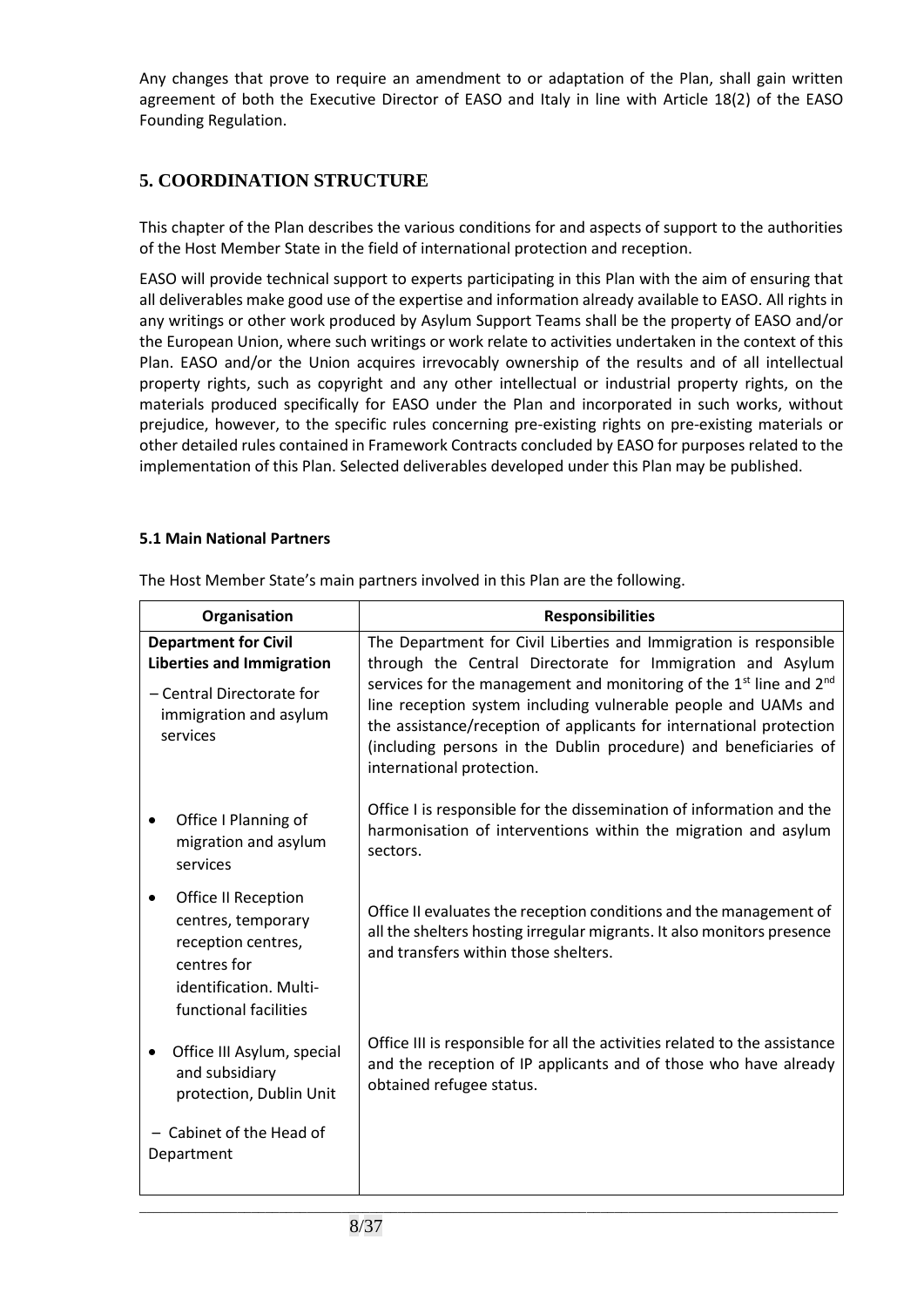| Organisation                                                                                  | <b>Responsibilities</b>                                                                                                                                                                                                                                                                                                                                                                                                                                                                                                              |
|-----------------------------------------------------------------------------------------------|--------------------------------------------------------------------------------------------------------------------------------------------------------------------------------------------------------------------------------------------------------------------------------------------------------------------------------------------------------------------------------------------------------------------------------------------------------------------------------------------------------------------------------------|
| Office VI IT System of<br><b>DCLI</b>                                                         | The Cabinet of the Head of Department supports the Head of<br>Department in coordinating the activities of the Department's<br>offices.                                                                                                                                                                                                                                                                                                                                                                                              |
| - DCLI Mission Structure for<br><b>UAMs</b>                                                   | The Office VI is responsible for the functioning of the current IT<br>systems and monitors requests for corrective and evolutionary<br>maintenance. It manages ICT projects for the implementation of<br>new systems and the integration between them.                                                                                                                                                                                                                                                                               |
| - National Asylum<br>Commission                                                               | DCLI, through the Mission Structure for the UAMs, is co-responsible<br>for the organisation of the reception of unaccompanied minors<br>(UAMs).                                                                                                                                                                                                                                                                                                                                                                                      |
| <b>Territorial Commissions</b><br>٠<br>for the recognition of the<br>international protection | The National Asylum Commission (NAC) is responsible for the<br>coordination of the Territorial Commissions (TCs), COI, provision of<br>guidelines and training of TC staff, and for the management of the<br>database on applicants for international protection.                                                                                                                                                                                                                                                                    |
|                                                                                               | Determination of international protection is carried out by the<br>Territorial Commissions, while status revocation and termination<br>decisions are issued by the National Asylum Commission under the<br>Department for Civil Liberties and Immigration.                                                                                                                                                                                                                                                                           |
| <b>Department for Public</b><br><b>Security</b>                                               | The Department for Public Security coordinates all activities related<br>to the management of order and public security, technical and<br>operational coordination of the police forces, management and<br>administration of State Police, management of technical support.                                                                                                                                                                                                                                                          |
| Central Directorate for<br><b>Immigration and Border</b><br>Police<br>Police Immigration      | The Police Commissioner is the person responsible for public order<br>and security in each province as the Provincial Public Security<br>Authority. Police Immigration Offices are responsible for the<br>registration of international protection requests.                                                                                                                                                                                                                                                                         |
| offices                                                                                       | Each landing, therefore, involves the competent Police<br>Headquarters in the area where the Hotspot or other place of<br>landing is located, for issues of public order and security, including<br>identification of all arrivals and registration of applicants to<br>international protection.                                                                                                                                                                                                                                    |
| <b>Forensic Police</b>                                                                        | The Forensic Police is the centralised structure that intervenes<br>when, for the execution of judicial and preventive police<br>investigations, particular skills are required in the field of biological,<br>chemical, physical and dactyloscopic sciences. The Forensic Police is<br>also the authority responsible for the dactyloscopic verification of<br>identity through fingerprinting.<br>The central office, the Forensic Police Service, directs and<br>coordinates the decentralised offices in the national territory. |
| <b>Prefectures</b>                                                                            | The 106 Prefectures are based throughout the Country at provincial<br>level and are responsible for the management of reception centres<br>in the respective provinces.                                                                                                                                                                                                                                                                                                                                                              |
| <b>Department of Judicial</b><br><b>Organisation, Personnel and</b>                           | The Department of Judicial Organisation, Personnel and Services<br>exercises the functions and duties inherent in the organization and<br>services of justice, and in particular in the organisation and                                                                                                                                                                                                                                                                                                                             |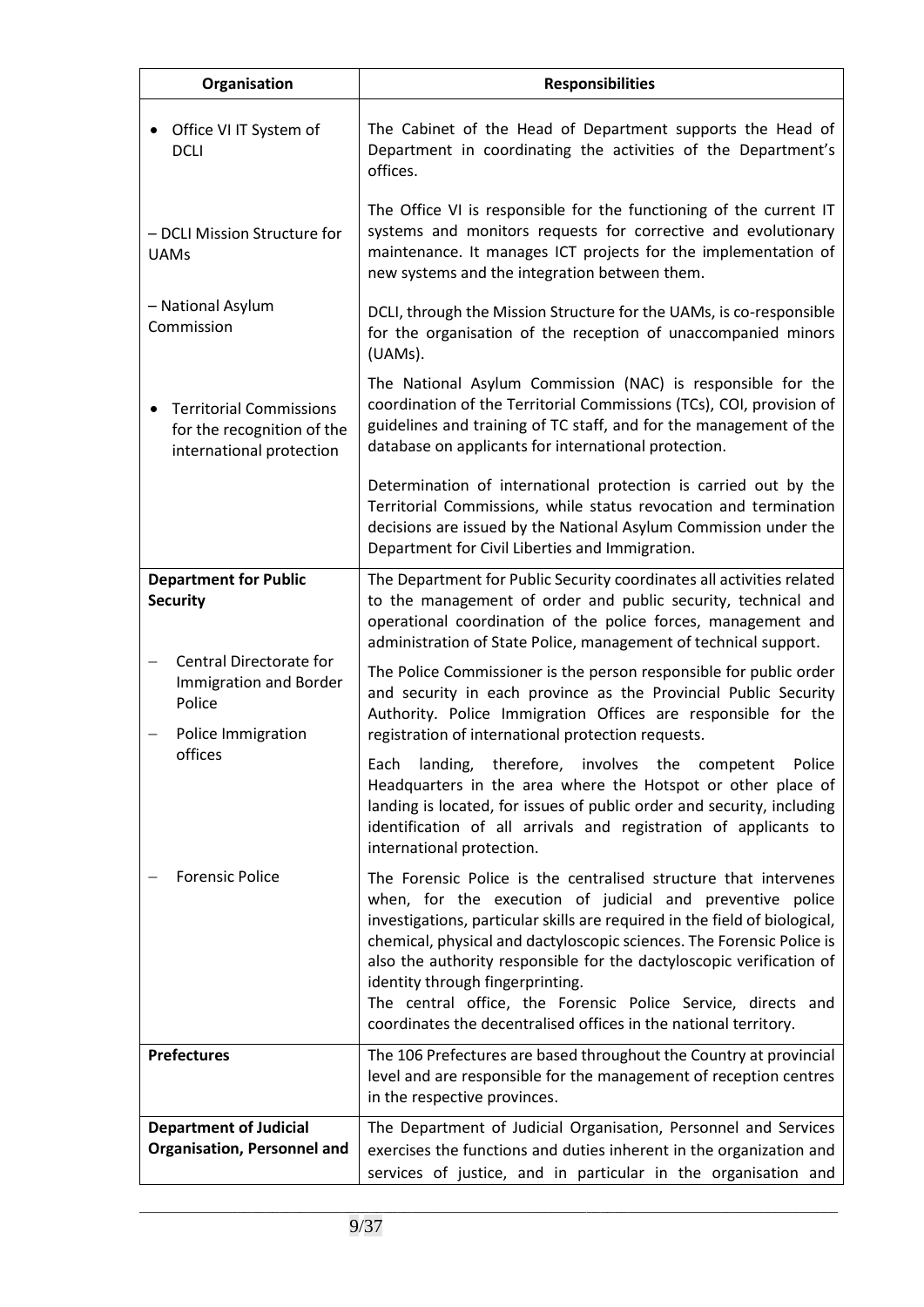| Organisation                                                                                                                                                                                                   | <b>Responsibilities</b>                                                                                                                                                                                                                                                                                                                                                                                                                                                                                                                                                                                                                                                                                                                                                                                                                                                                                                                                                            |
|----------------------------------------------------------------------------------------------------------------------------------------------------------------------------------------------------------------|------------------------------------------------------------------------------------------------------------------------------------------------------------------------------------------------------------------------------------------------------------------------------------------------------------------------------------------------------------------------------------------------------------------------------------------------------------------------------------------------------------------------------------------------------------------------------------------------------------------------------------------------------------------------------------------------------------------------------------------------------------------------------------------------------------------------------------------------------------------------------------------------------------------------------------------------------------------------------------|
| <b>Services at the Ministry of</b><br><b>Justice</b>                                                                                                                                                           | operation of services relating to justice, the administrative<br>management of administrative staff and of the means and tools,<br>including the necessary information, the activities relating to the<br>Minister's competences in relation to magistrates, the study and<br>proposal of regulatory interventions in the sector of competence.                                                                                                                                                                                                                                                                                                                                                                                                                                                                                                                                                                                                                                    |
| <b>Specialised Sections on</b><br>immigration, international<br>protection and free<br>movement of citizens in the<br><b>EU within the Tribunals</b><br>(hereinafter specialised<br>sections of the tribunals) | Decree Law 13/2017, implemented by Law 46/2017 "establishing<br>urgent provisions for the acceleration of proceedings on<br>international protection", created specialised sections in the<br>Tribunals, responsible for immigration, international protection and<br>free movement of EU citizens in 26 Tribunals. Judges working in the<br>specialised sections are appointed on the basis of specific skills<br>acquired through professional experience and training. EASO and<br>UNHCR are entrusted with training the judges on annual basis<br>during the first three years <sup>19</sup> of their assignment to the specialised<br>sections, in collaboration with the Scuola Superiore della<br>Magistratura.                                                                                                                                                                                                                                                             |
|                                                                                                                                                                                                                | Competences of the Sections are mainly to manage asylum seekers'<br>appeals against a decision issued by the Territorial Commissions, i.e.<br>rejecting the application, granting subsidiary protection instead of<br>refugee status or granting a type of national protection status<br>instead of an international one <sup>20</sup> .                                                                                                                                                                                                                                                                                                                                                                                                                                                                                                                                                                                                                                           |
| <b>Court of Cassation and its</b><br><b>General Prosecutor's Office</b>                                                                                                                                        | The Court of Cassation is the highest grade of the ordinary<br>jurisdiction. The Court of Cassation is in charge of ensuring the<br>observance and a harmonised interpretation of the law, as well as<br>compliance with the limits of the various jurisdictions. The Cassation<br>is competent both for civil and criminal matters and it is competent<br>for the entire national territory. Functionally wise, the General<br>Prosecutor's Office at the Court of Cassation is the highest grade<br>among local Prosecutors. The General Prosecutor "cooperates" with<br>the Court of Cassation in ensuring a harmonized interpretation of<br>the law. In its opinions, the GP supports an interpretation of a legal<br>provision over another, which the GP hopes will be endorsed by the<br>Court of Cassation too so to finally have the above-mentioned<br>harmonised interpretation of the law. Also the GP thus provides<br>consistent interpretation of legal provisions. |
| <b>Italian Ombudsperson for</b><br><b>Children and Adolescents</b><br>(AGIA)                                                                                                                                   | The Italian Ombudsperson for Children and Adolescents is an<br>independent institution created by Law No. 112/2011 aimed at<br>protecting and promoting children's rights including migrant<br>children. It plays a fundamental role in the monitoring and<br>implementation of child-related policies at local level through,<br>amongst other, the so-called "Conferenza nazionale per i diritti<br>dell'infanzia" which is composed of the regional and autonomous<br>provinces' Ombudspersons. The Italian Ombudsperson furthermore<br>guarantees the uniform application of policies for children and<br>adolescents at national, regional and local level, by means of<br>recommendations, and through active participation in the drafting<br>of legal bills in this area.                                                                                                                                                                                                  |

 $19$  Article 2(1) Decree Law 13/2017, as amended by L 46/2017

 $\overline{a}$ 

\_\_\_\_\_\_\_\_\_\_\_\_\_\_\_\_\_\_\_\_\_\_\_\_\_\_\_\_\_\_\_\_\_\_\_\_\_\_\_\_\_\_\_\_\_\_\_\_\_\_\_\_\_\_\_\_\_\_\_\_\_\_\_\_\_\_\_\_\_\_\_\_\_\_\_\_\_\_\_\_\_\_\_\_\_\_\_\_\_\_\_\_\_\_\_\_\_\_\_\_ <sup>20</sup> Articles 35(1) and 35-bis (1) Procedure Decree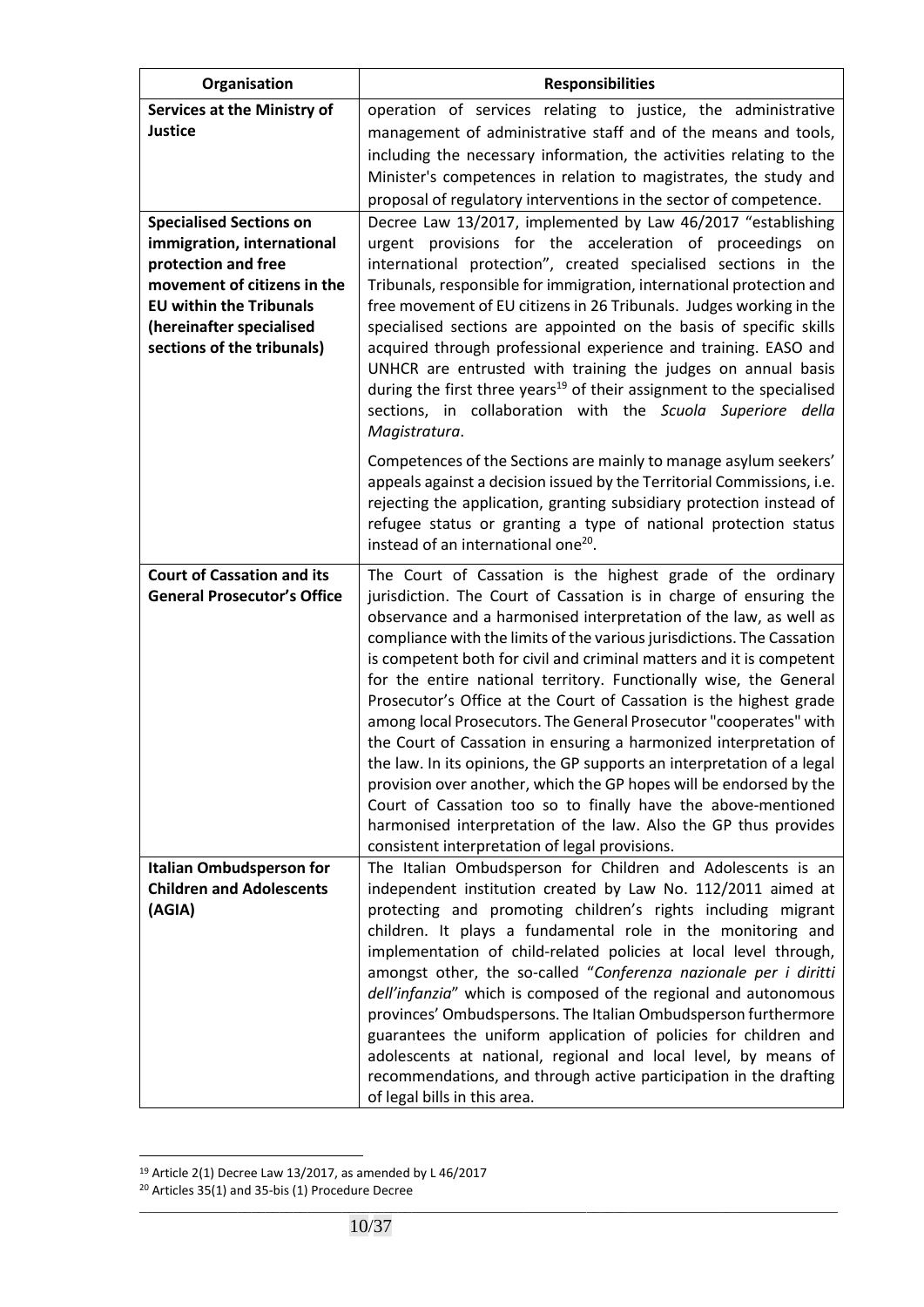| Organisation                                                                           | <b>Responsibilities</b>                                                                                                                                                                                                                                                                                                                                                                                                                                                                                                                                                                                                                                                                                                                   |
|----------------------------------------------------------------------------------------|-------------------------------------------------------------------------------------------------------------------------------------------------------------------------------------------------------------------------------------------------------------------------------------------------------------------------------------------------------------------------------------------------------------------------------------------------------------------------------------------------------------------------------------------------------------------------------------------------------------------------------------------------------------------------------------------------------------------------------------------|
| <b>National Institute for</b><br><b>Health, Migration and</b><br><b>Poverty (INMP)</b> | The INMP is a public body which is today the centre of the national<br>network for assistance problems in the socio-medical field related<br>to migrant populations and poverty, as well as a national centre for<br>cross-cultural mediation in the health sector. Since 2019, the INMP<br>has also been a WHO Collaborating Centre for scientific evidence<br>and capacity building relating to the health of migrants. The<br>Institute's commitment is to address the health challenges of the<br>most vulnerable populations within the national health service,<br>through a cross-cultural, holistic and person-oriented approach.                                                                                                 |
| <b>Italian Red Cross</b>                                                               | The Italian Red Cross is a Voluntary Organization, operating in the<br>Italian territory, member of the International Red Cross and Red<br>Crescent Movement. The volunteers of the Italian Red Cross,<br>according to their inclinations, can carry out all the institutional<br>activities of the Association. The areas of activity correspond to the<br>strategic objectives of the Italian Red Cross: protection of health and<br>life; support and social inclusion; response to emergencies and<br>disasters; dissemination of International Humanitarian Law, of the<br>Fundamental Principles, of Humanitarian Values and International<br>Cooperation; youth area; development, communication and<br>promotion of volunteering. |
| <b>National Association of</b><br><b>Italian Municipalities (ANCI)</b>                 | The National Association of Italian Municipalities (ANCI) is a non-<br>profit<br>which<br>includes<br>7,000<br>association,<br>around<br>Italian<br>municipalities. ANCI, among other tasks, manages the Central<br>Service of SIPROIMI/SAI, with the operational support of Fondazione<br>Cittalia. The Central Service coordinates and monitors the reception<br>system for International Protection holders and for UAMs. It is also<br>tasked with provision of information, promotion, consultancy and<br>technical assistance for local authorities in monitoring the presence<br>of applicants and beneficiaries of international protection in Italy.                                                                             |
| <b>Central Service</b>                                                                 | The Central Service was established by the DCLI of the Ministry of<br>the Interior and entrusted with an agreement to ANCI. In turn, ANCI<br>relies on the operational support of the Cittalia Foundation for the<br>implementation of its activities.<br>The Central Service is responsible, amongst others, for technical<br>assistance to local authorities, also in the preparation of integrated<br>reception services, and for monitoring of reception services and<br>presence on the territory of beneficiaries of international<br>protection.                                                                                                                                                                                   |

# **5.2. Composition of Asylum Support Teams – categories of resources**

The Asylum Support Teams may consist of the following categories of resources, being members of the Asylum Support Teams:

(a) Member States experts, i.e. experts made available through contributions to the Asylum Intervention Pool by EU Member States via national expert pools on the basis of defined profiles, in accordance with Article 15 of the EASO Founding Regulation;

(b) Associate Countries experts, i.e. experts made available through contributions to the Asylum Intervention Pool by associate countries referred to in Article 49 of the EASO Founding Regulation, with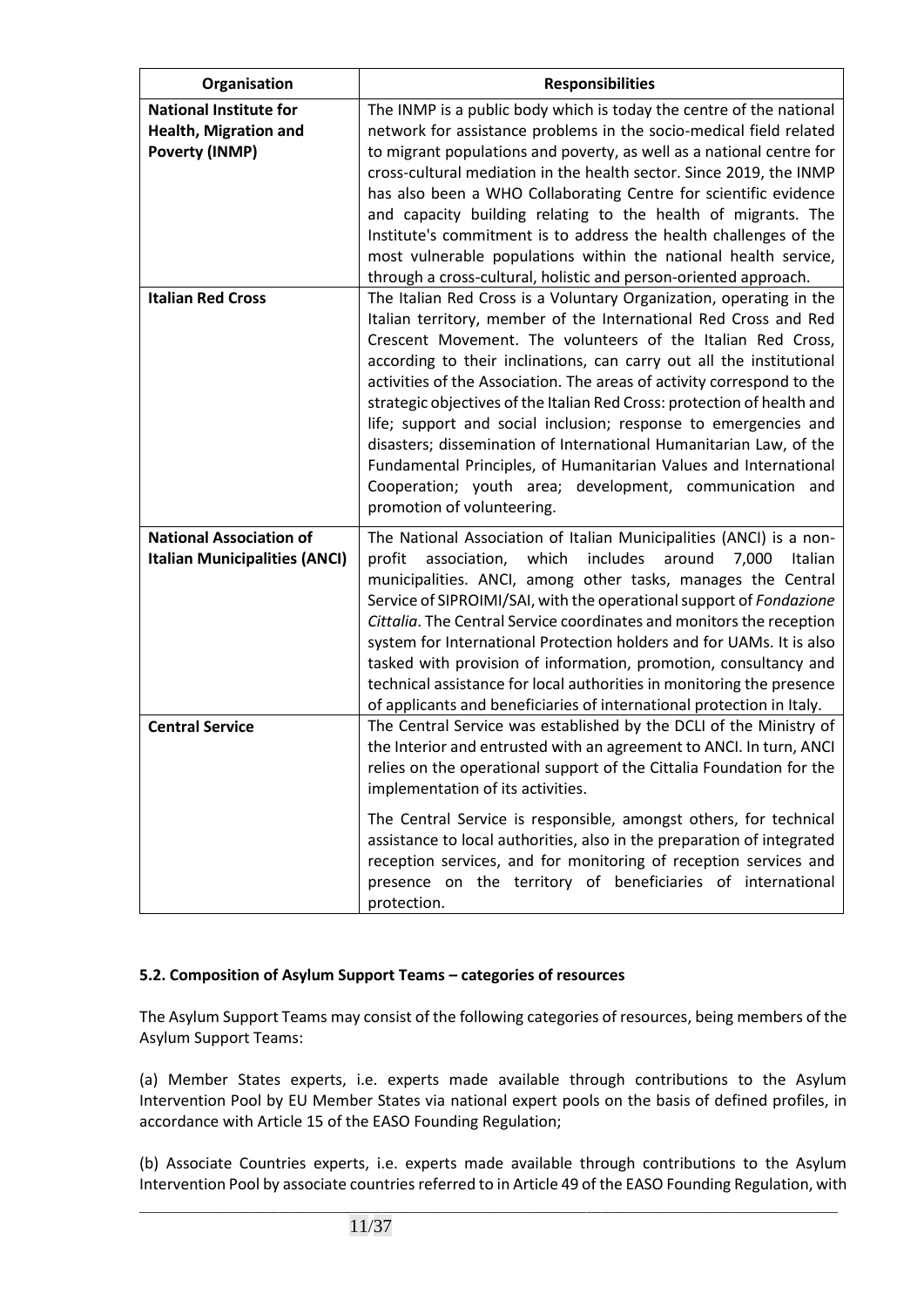which the European Union has an arrangement in place on the modalities of its participation in EASO's work. Currently such arrangements have been concluded with the Kingdom of Norway, the Principality of Liechtenstein, the Swiss Confederation, and the Republic of Iceland;

(c) Individual experts, i.e. experts made available through contributions to the Asylum Intervention Pool by EU Member States via national expert pools on the basis of defined profiles, in accordance with Article 15 of the EASO Founding Regulation, but whereby the Member State does not have an employment relationship with the individual expert;

(d) EASO staff members, i.e. statutory staff employed by the Agency (temporary and contract staff) subject to the Staff Regulations of Officials and the Conditions of Employment of Other Servants of the European Union<sup>21</sup>.

(e) Seconded National Experts (SNEs), i.e. experts employed by a national, regional or local public administration of an EU Member State or an associate country or by a public inter-governmental organisation and seconded to the Agency<sup>22</sup> for the provision of support to its operational activities;

(f) Experts on contract, i.e. individuals providing services in relation to the Plan upon conclusion of a public contract between the Agency and the legal entity with which these individuals have an employment and/or contractual relationship, including temporary agency workers.

The implementation of the Plan shall be based on the common understanding that the provision of resources, other than EASO (statutory) staff, to be deployed for the purposes described above can under no circumstances lead *per se* to the establishment of an employment relationship between EASO and the members of the Asylum Support Teams, nor, in the case of embedded experts on contract, between these experts and the national authorities to which they may be assigned as per the embedded model described below. Throughout the duration of the deployment of the Asylum Support Teams in the activities undertaken in the context of the present Plan, the employer of the Asylum Support Teams members is and remains their employer.

# **5.3. The embedded model**

 $\overline{a}$ 

The notion of the 'embedded model' represents an integrated approach to the implementation of the Plan, applicable exclusively with regard to experts on contract. In accordance with this model, experts on contract who are supplied by their employer (e.g. temporary-work agency) to be deployed as Asylum Support Team members, are embedded within the structure of the respective national authorities to ensure utmost efficiency, quality and sustainability of the anticipated results. In practice, those experts on contract are seconded by EASO to national authorities of the Host Member State and therefore perform their assignment(s) on the premises of the relevant national authorities (e.g. the National Asylum Service).

In such cases, a coordination mechanism shall be agreed by Parties to oversee both the overall implementation of the Plan at national level and its implementation at local level (i.e. in the respective location of the host Member State) or for the respective measure foreseen in the Plan, including with regard to the allocation and the administration of resources. For this purpose, detailed administrative and reporting workflows and procedures related to the provision and management of 'embedded' resources and reflecting respective roles and responsibilities shall be established and agreed upon in writing between EASO and the host Member State. In setting up the aforementioned coordination mechanism, the following rules must be complied with as a minimum:

<sup>&</sup>lt;sup>21</sup> As laid down by Council Regulation (EEC, Euratom, ECSC) No 259/68, OJ L 56, 4.3.1968, p.1.

\_\_\_\_\_\_\_\_\_\_\_\_\_\_\_\_\_\_\_\_\_\_\_\_\_\_\_\_\_\_\_\_\_\_\_\_\_\_\_\_\_\_\_\_\_\_\_\_\_\_\_\_\_\_\_\_\_\_\_\_\_\_\_\_\_\_\_\_\_\_\_\_\_\_\_\_\_\_\_\_\_\_\_\_\_\_\_\_\_\_\_\_\_\_\_\_\_\_\_\_ <sup>22</sup> By virtue of Decision No 01 of the Management Board of EASO of 25 November 2010 laying down rules on the secondment of national experts (SNE) to the European Asylum Support Office (ref. number: EASO/MB/2010/03).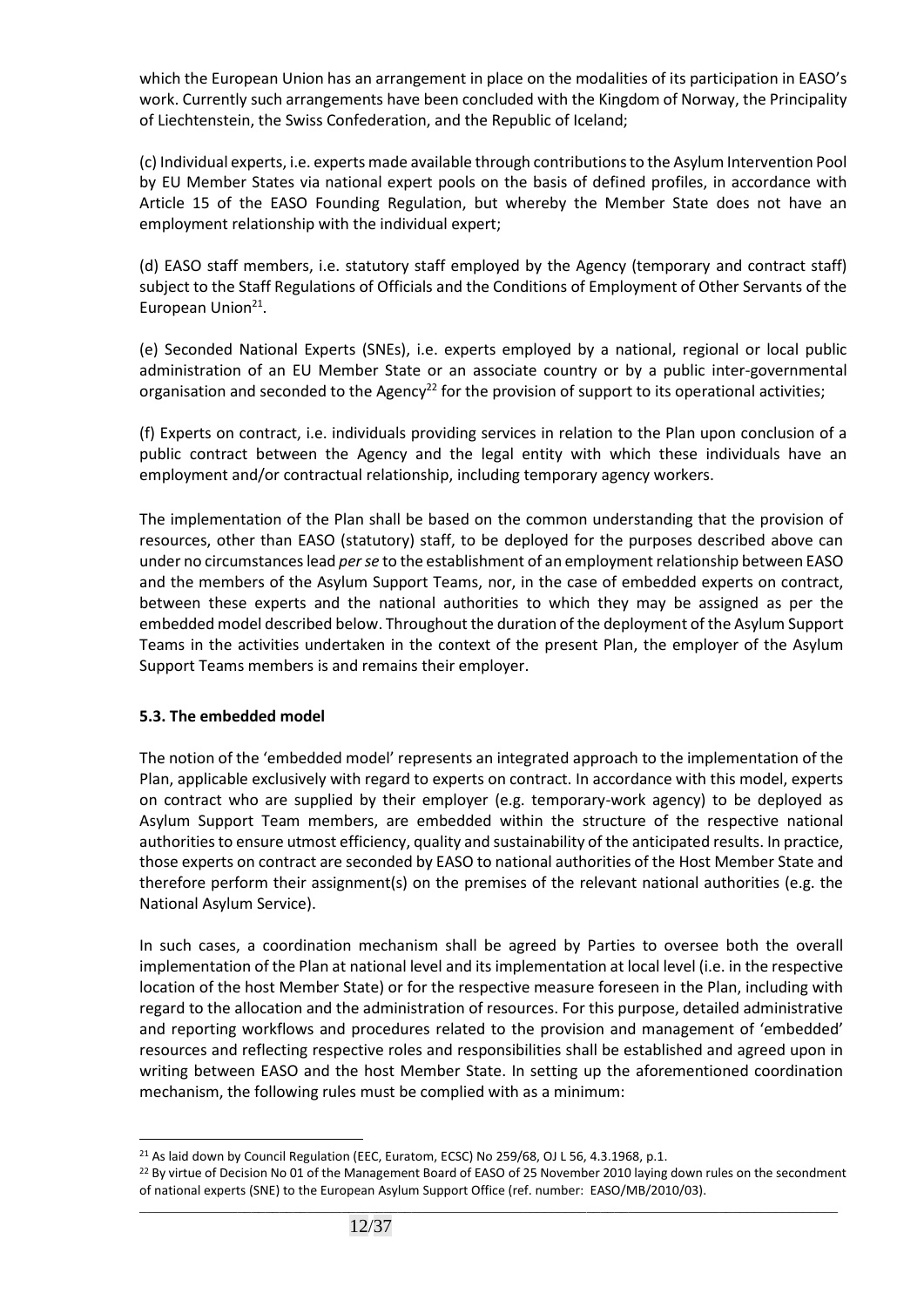(a) EASO shall duly advise the employers of the experts on contract of their envisaged secondment to the national authorities of the host Member State before such secondment takes place;

(b) The national authority shall clearly acknowledge that they endorse the obligations and responsibilities pertaining to them as hosting authority vis-à-vis the experts on contract seconded to them;

(c) The national authority is responsible for ensuring proper working conditions for the expert on contract, and is responsible for the health, safety and security during work. EASO may not be held liable for any breach in the Health and Safety rules that might occur in the premises of the national authorities and/or under the supervision of the national authorities.

#### Secondment of temporary agency workers to the Italian national authorities

Legislative Decree n. 81/2015 (*TU Contratti*) governing fixed term contracts and temporary work (hereafter, the "Jobs Act") transposed Directive 2008/104/EC of the European Parliament and of the Council of 19 November 2008 on temporary agency work.

In respect of the temporary agency workers seconded by EASO (as part of an Asylum Support Team) to the national authorities, embedded within the structure of the respective national authorities, the following responsibilities of the user undertaking, as laid down in the Jobs Act, are transferred to the respective national authorities:

- The temporary agency workers shall be under the management and supervision of the national authorities in terms of daily tasks, organization of work, implementation of objectives, etc. for the attainment of agreed Plan deliverables;
- The national authorities shall comply with all the health and safety obligations set forth by the law for its own employees (ART. 35 COMMA 4 Jobs Act), and are responsible for all the prevention and protection obligations relating to the specific working place where the working activity is performed. In this respect, the general legal framework with regard to health and safety in the workplace in Italy is provided by *Decreto Legislativo* 81/2008;
- In case of accidents at work or illness due to the national authorities' breach of health and safety obligations, the national authorities will be considered liable pursuant to Article 2087 of the Italian Civil Code.

# **5.4. Civil and criminal liability of members of the Asylum Support Team**

Articles 21 and 22 of the EASO Founding Regulation will be applicable to all the members of the Asylum Support Team operating in the Host Member State.

Where Articles 21 and 22 of the EASO Founding Regulation shall apply directly to Member State experts, they shall apply mutatis mutandis to the other categories of resources made available for the Asylum Support Team as referenced in Section 5.2. of the Plan.

# **5.5 Acceptance of Deliverables**

EASO shall ensure quality control of agreed deliverables. Where applicable, steps shall be taken to document the Host Member State's formal acceptance of deliverables.

\_\_\_\_\_\_\_\_\_\_\_\_\_\_\_\_\_\_\_\_\_\_\_\_\_\_\_\_\_\_\_\_\_\_\_\_\_\_\_\_\_\_\_\_\_\_\_\_\_\_\_\_\_\_\_\_\_\_\_\_\_\_\_\_\_\_\_\_\_\_\_\_\_\_\_\_\_\_\_\_\_\_\_\_\_\_\_\_\_\_\_\_\_\_\_\_\_\_\_\_

#### **5.6 Conditions for Deployment**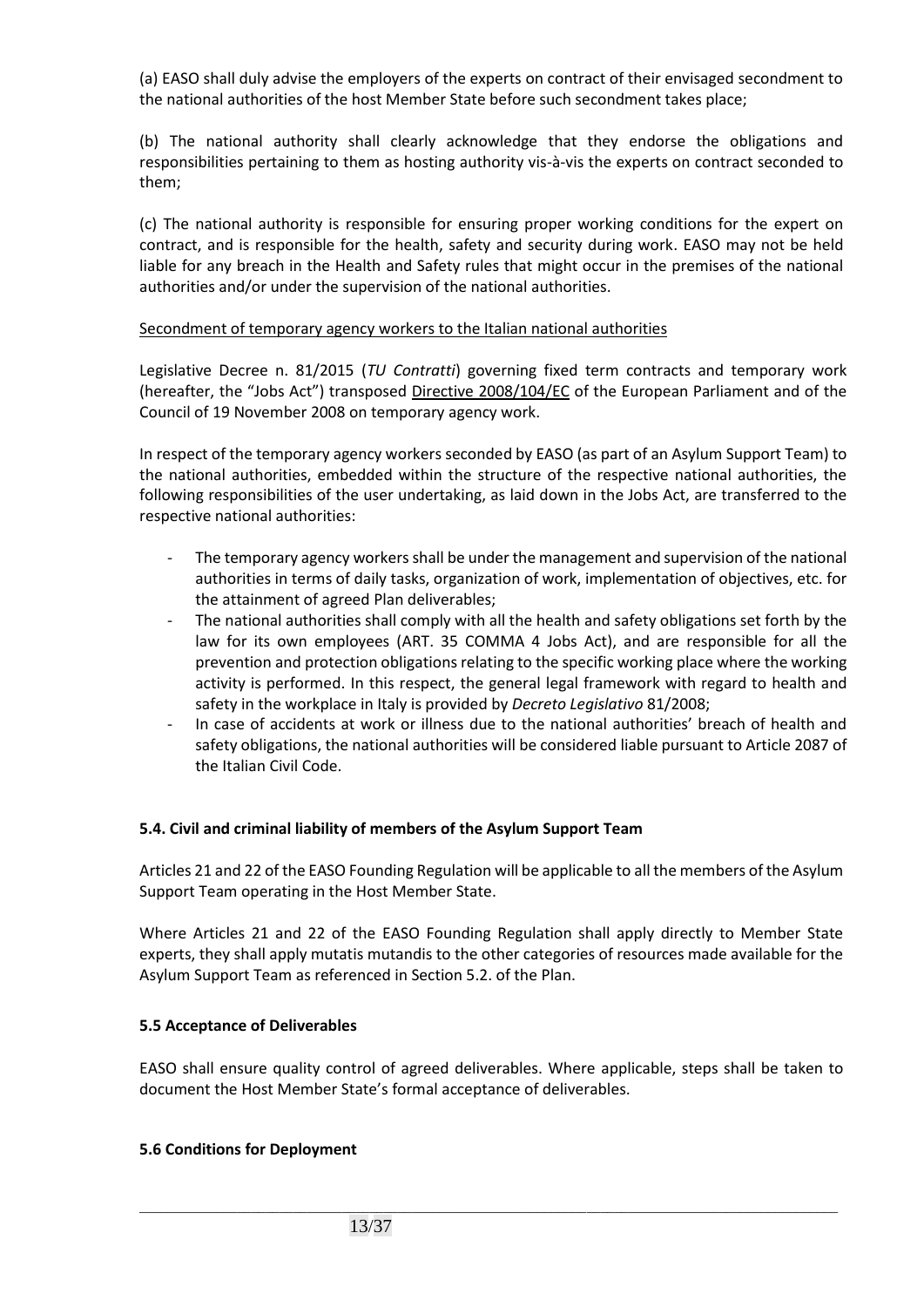General rules and conditions for Asylum Support Teams' deployment, as well as special instructions for Asylum Support Team members (including databases that they are authorised to consult and the equipment that they may carry in the Host Member State and practical information concerning location of deployment and related workflows) are published on the following platforms, which the experts/Asylum Support Team members are obliged to consult:

- o EASO Asylum Intervention Pool's National Contact Point platform (EASO AIP NCP);
- o EASO Asylum Intervention Pool System (EAIPS);
- $\circ$  EASO country-specific online platforms, such as the Italy Country Operational Platform (COP). These platforms are made available to members of ASTs upon their deployment, allowing for preparation for deployment (in case of MS national experts) and daily implementation of their tasks;

Relevant thematic pages of the EASO IDS concerning the asylum and reception system of the Host Member State, including information on relevant practices, legislation, case law and statistical background. The host Member State shall contribute to information concerning the asylum and reception system of the Host Member State, including information on relevant practices, legislation, case law and statistical background.

The Host Member State and EASO will provide experts with information on the general state of play with regard to the procedure for international protection and reception system in the Host Member State and specific information about the state of play of the deliverables as necessary for the specific measures on a continuous basis. Specific Asylum Support Team deployment details are provided under each measure, where applicable.

# **5.7 Organisational and Operational Pre-Conditions**

Every effort shall be made by the different Parties to provide a suitable working place for the ASTs participating in the activities to implement the Plan.

EASO will provide the technical equipment required for the work of the Asylum Support Teams and will reimburse costs incurred by persons participating in the activities, according to the applicable EASO rules.

The Host Member State shall grant appropriate access rights for the Asylum Support Team members to all relevant databases and commits to provide the Asylum Support Teams with the required information and data in the context of this Plan.

The Host Member State and EASO shall designate, respectively, an overall Plan Coordinator, as well as a specific Measure Coordinator for each measure stipulated in the Plan. The host member state will also facilitate the provision of appropriate working spaces.

As far as operationally feasible, and where relevant, the working files shall be made available by the Host Member State in English (unless otherwise agreed).

Minimum working, safety and security conditions (see section 3) are considered as organisational preconditions.

The Host Member State shall provide EASO with information on the implementation of the Plan through timely input to the Early Warning and Preparedness System and the delivery of tailored information on the execution of measures agreed in the Plan. In particular with regard to voluntary relocation under measure IT1, the Host Member State identifies dedicated reception centres for relocation candidates in view of ensuring the efficient and swift implementation of the Malta Declaration Standard Operating Procedures, notably of EASO's support activities.

EASO shall deploy Asylum Support Team (AST) members to Host Member State authorities, performing tasks in line with mutually agreed job descriptions. Deployed AST members will be working under the daily supervision of the respective representatives of the national authorities in terms of daily tasks, organization of work, implementation of objectives, etc. for the attainment of agreed Plan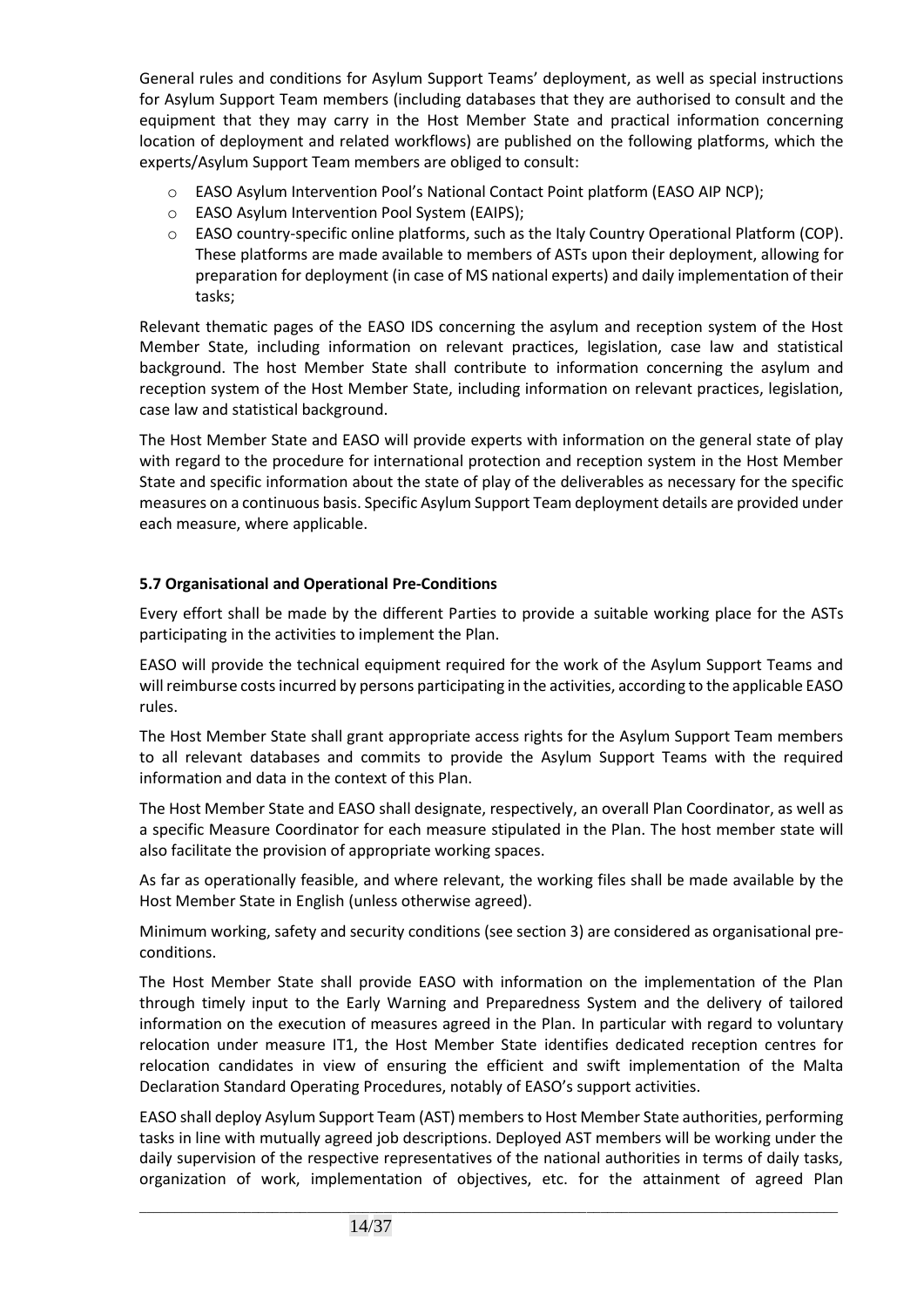deliverables. To this effect, deployed AST members should periodically report to the designated EASO line manager on activities carried out and on outputs.

In cases of an emergency situation, deployed AST members are expected to follow the respective national authorities' representative' procedures and guidance. To this effect, Host Member State authorities are responsible for specific risk prevention and protection of AST members deployed in their premises.

With regards to AST members deployed in its premises, the Host Member State shall provide EASO with reasonable assurance that health and safety in working space regulation, as per national law n.81/08 and indications given by National health authorities, is duly fulfilled and respected, including providing relevant documentation.

The Host Member State shall agree on a mutually convened timeline for the establishment of a Seat Agreement.

Should EU funding/EU programmes approved in the course of 2021 overlap with foreseen EASO support activities, the latter will be discontinued, to give priority to a more structural support. In particular, as Italy is now developing the new EU National Programme, support which might be impacted includes: the deployment of cultural mediators for the judiciary and the legal/financial support for DCLI.

Similarly, the Plan may be revised in the course of the year should the EU Pact on Migration and Asylum be approved and the relevant legislative proposals enter into force, and should the Law Decree 130/2020 be converted into law and consequent legislative acts adopted accordingly or should the LD be amended (with impact notably on access to asylum and determination procedures, reception system and judicial proceedings).

# **5.8 Communication**

The Executive Director shall designate the Union Contact Point under Article 20 of the EASO Regulation, who acts as an interface between EASO, the Host Member State, and the Asylum Support Team members. The Union Contact Point provides assistance, on behalf of EASO, on all issues relating to the conditions of deployment of the Asylum Support Teams, monitors the correct implementation of the Plan, and reports to EASO on all aspects of Asylum Support Teams' deployment.

Further, at the end of their deployment, Asylum Support Team members will provide a Final Report to EASO using the template available on the Country Operational Platform (COP). Feedback from the deployed Asylum Support Team members shall be gathered on the completion of their deployment and prior to reimbursement of expenses.

During the implementation of this Plan, experts as well as other personnel deployed as part of Asylum Support Teams will be briefed regularly on current situational and operational developments to address challenges and identify improvements.

Particular attention shall be paid to the need to continuously develop, improve and make available EASO support tools. Should such need be identified or changed during the plan implementation, it shall be communicated to EASO for further consideration.

The Host Member State and the Union Contact Point will manage the exchange of information concerning the tasks under the Plan.

EASO will maintain close cooperation and communication with the relevant stakeholders. EASO will also provide information to its partners (i.e., the European Commission, concerned EU Agencies, and international organisations) about the operational activities, as appropriate and in line with EASO transparency and communication policies. The timing and content of communication with the media shall be agreed upon between EASO and the Host Member State.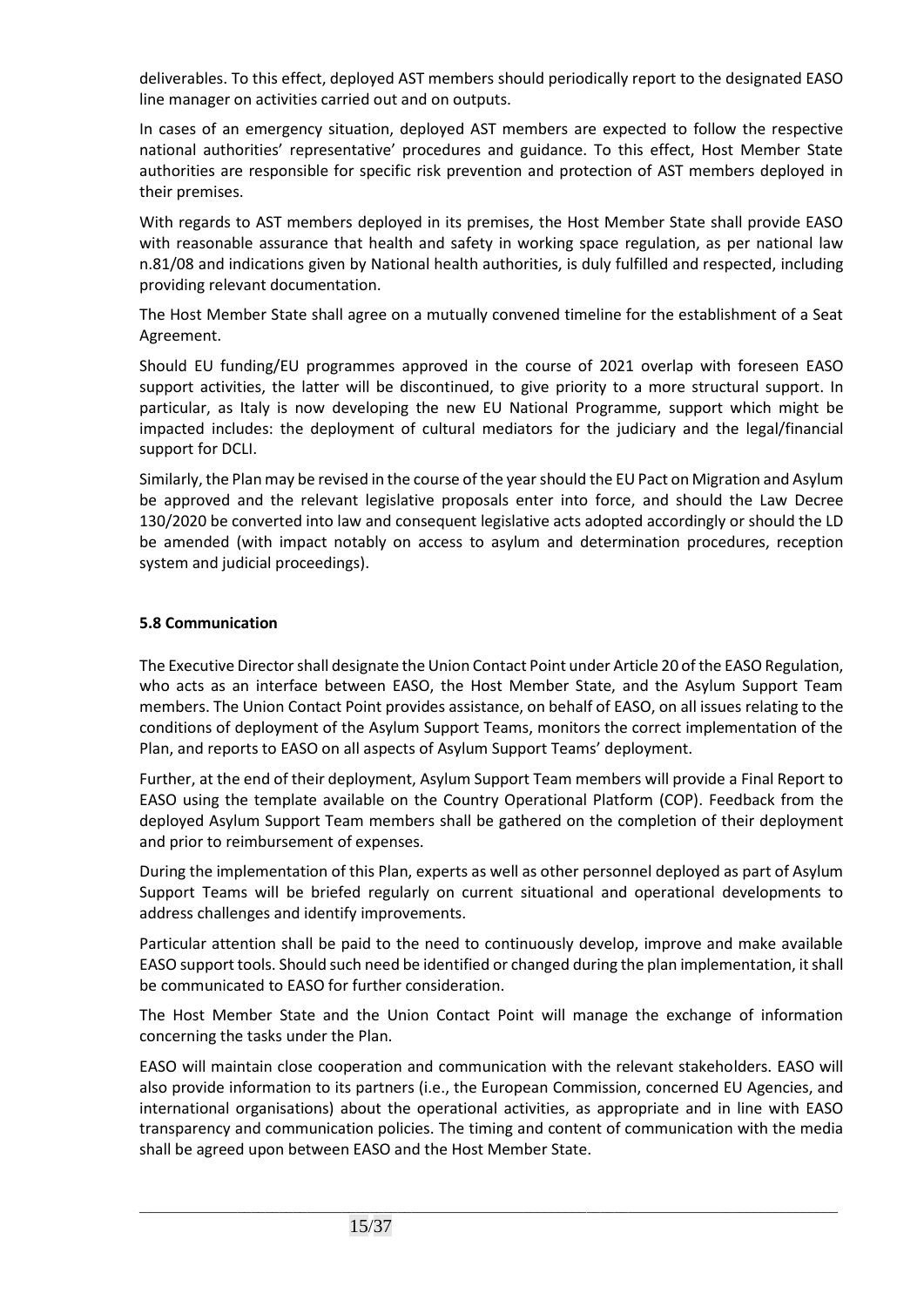Where relevant the Parties will facilitate media coverage to ensure a wider dissemination and visibility of results.

# **5.9 Incident reporting**

Participants in EASO activities who have reason to believe that a violation of the Code of Conduct has occurred or is about to occur, are obliged to report the matter to the Executive Director of EASO and to the Host Member State Coordinator for the Plan via the appropriate channels: [complaints\\_operations@easo.europa.eu](mailto:complaints_operations@easo.europa.eu).The incident is reported using the Incident Report Form.

Any incidents that may occur during the deployment of an expert in the Asylum Support Teams shall be reported through the same channels.

# **5.10 Monitoring and Evaluation Framework**

EASO is implementing a structured Monitoring and Evaluation (M&E) methodology allowing evidencebased measurement of progress, corrective action-taking and reflective reviews.

In terms of monitoring, EASO is making use of a number of tools developed in order to collect input from the implementation of the Plan and to guarantee feedback in real time.

Periodic or mid-term and final evaluations can be carried out in order to take stock of lessons learned and good practices. The evaluation(s) will be delivered within the European Commission's methodological guidelines for evaluations. They may be performed externally through engagement of evaluation specialist(s) or by EASO internally.

Support to quality monitoring and coaching to the ASTs will also be ensured by the EASO Italy Quality and Procedures Team.

Monitoring and evaluation findings, as applicable, shall be shared with the Host Member State and communicated to the EASO governance structure (e.g. Management Board members and National Contact Points).

# **6. SECURITY AND SAFETY**

EASO should apply the security principles of the Commission's security rules. Commission Decision 443/2013 on the security in the Commission defines, that security shall be based on the principles of legality, transparency, proportionality and accountability.

The safety and security of persons participating in EASO activities under the plan are under the overall legal framework of the host Member State and shall be provided by the respective authorities legally responsible and accountable for the public order, security and safety on the territory of that Member State.

EASO will endeavour to support the identification of required safety and security measures and the implementation of those that are under its remit, both legally and functionally, in close cooperation with the MS security responsible.

To that end:

• Standard safety and security requirements, identified herewith, should apply as a general rule;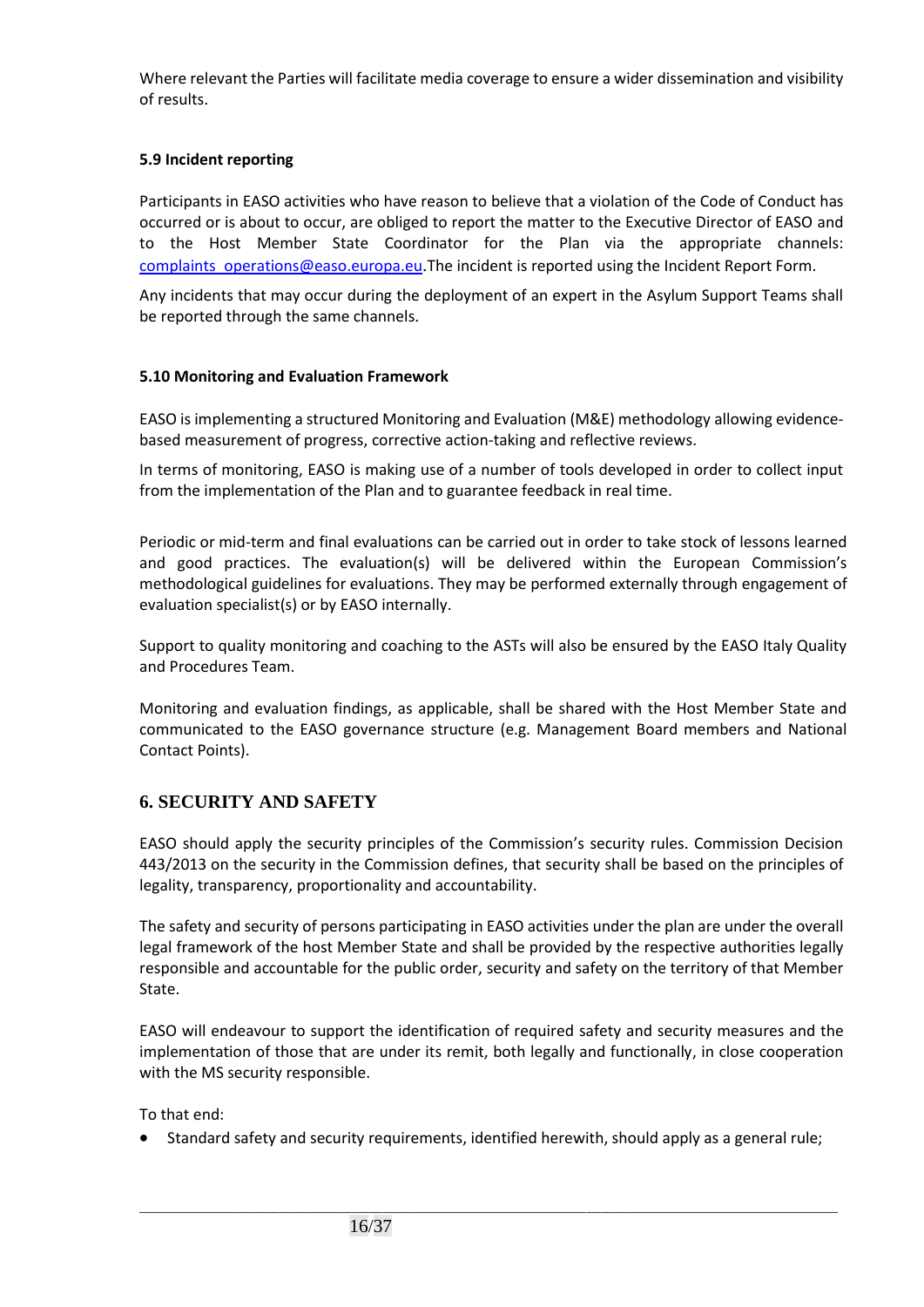- Specific safety and security requirements for the specific plan, to be identified jointly by EASO and the host Member State security responsible, should be established in advance in an annex to this plan shall this apply in the specific context;
- The safety and security measures shall be identified jointly on a basis of field assessment visits.

# **6.1 Standard security and safety requirements**

The standard security requirements are rather pertaining to elements to be present in the implementation of the plan, not to minimum security standards:

- Both the host Member state on one side and EASO on the other shall appoint a security responsible, acting as a single point of contact for security matters for the operation, both at central and local level.
- The host Member State should ensure that the working conditions for the performance of the activities under the operating plan are compliant with the national occupational health and safety norms and regulations.
- A pre-deployment briefing programme, drafted in close cooperation with the respective national authorities, focusing both on general security rules and awareness, as well as on specific for the deployments security aspects. With regards of the decentralised nature of deployments, using elearning and other distance based training techniques should be considered.
- Emergency (evacuation) plan. Operational activities, such as hotspots, require that staff shall have a clear guidance and training how to evacuate quickly in case of emergencies. In a more general context, there could be a need to evacuate from the operational area as well. A security responsible should maintain updated information on the availability of evacuation plan and routes (see also 5.7 for deployed AST members).
- Security of information-sensitive non-classified and classified information should be protected adequately. EASO security responsible should be involved in supporting the proper classification of relevant information.
- Security of IT and communication equipment EASO IT equipment is adequately prepared to protect the information level it has been foreseen to process.
- Personal security behaviour should be included in the pre-deployment training, led by operational teams and performed for the experts during the first days of arrival to the operational area. This may refer to the EASO code of conduct as well.
- Reporting security incidents from the operational area to the EASO HQ is essential with a view of the overall security management.

# **6.2 Specific security and safety requirements**

• Specific security and safety requirements for the implementation of the Operating Plan shall be defined on the basis of a pre-deployment security assessment visit with the aim of identification of specific potential risks, identification of mitigation measures and communication of those measures to the MS and involved stakeholders, prior to the deployment.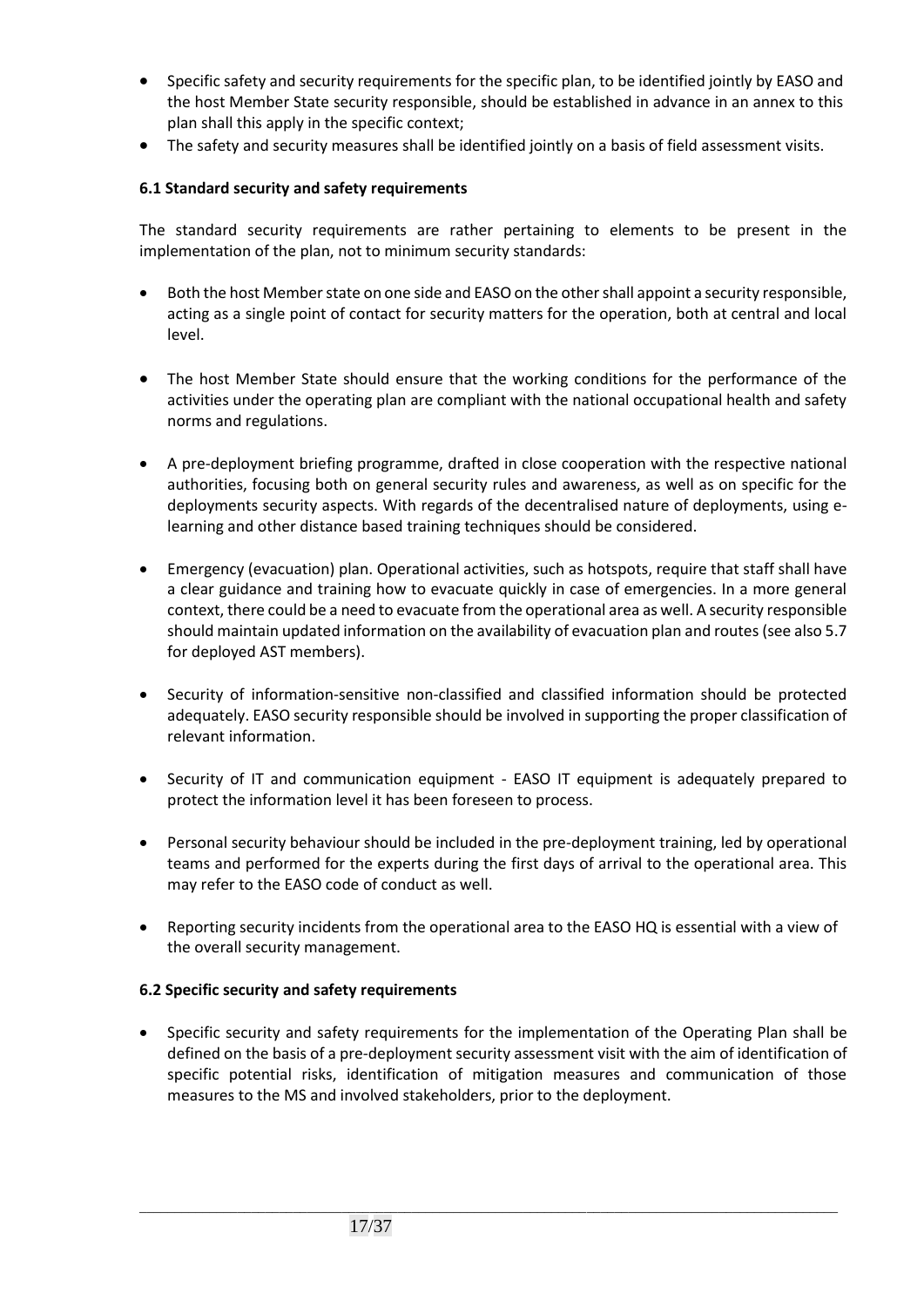# **6.3 Suspension of operational activities on security and safety grounds**

EASO reserves the right to suspend operational activities on the basis of current risk assessment, while keeping informed the host Member State on the findings and identified mitigating measures required for resumption**.**

# **7. SPECIFIC PROVISIONS**

# **7.1 Cooperation with the European Commission and EURTF**

All activities under this Plan will be closely coordinated with the Host Member State and with the steady support of the European Commission as well as with the other Agencies party to the EURTF. This is relevant with regards of the EURTF associated groups, such as the Standing Security Working Group (SSWG) with regards of security and safety matters. When relevant, EASO will participate in EURTF coordination meetings throughout the duration of the Plan.

# **7.2 Cooperation with UNHCR**

In accordance with Article 50 of the EASO Regulation, EASO aims at a coherent and complementary continuation of the fruitful cooperation with UNHCR. The Union Contact Point will liaise with the UNHCR office in the Host Member State for a continuous cooperation and coordination of practical activities agreed with the Host Member State under the current Plan.

# **7.3 Cooperation with IOM**

In accordance with Article 52 of the EASO Regulation, in July 2019 EASO signed a working arrangement with IOM to establish a cooperation framework covering the relevant areas of common work and interest setting objectives and principles of such cooperation. Therefore, the Union Contact Point will liaise with the IOM office in the Host Member State for a continuous cooperation and coordination of practical activities agreed with the Host Member State under the current Plan and in accordance with the working arrangement.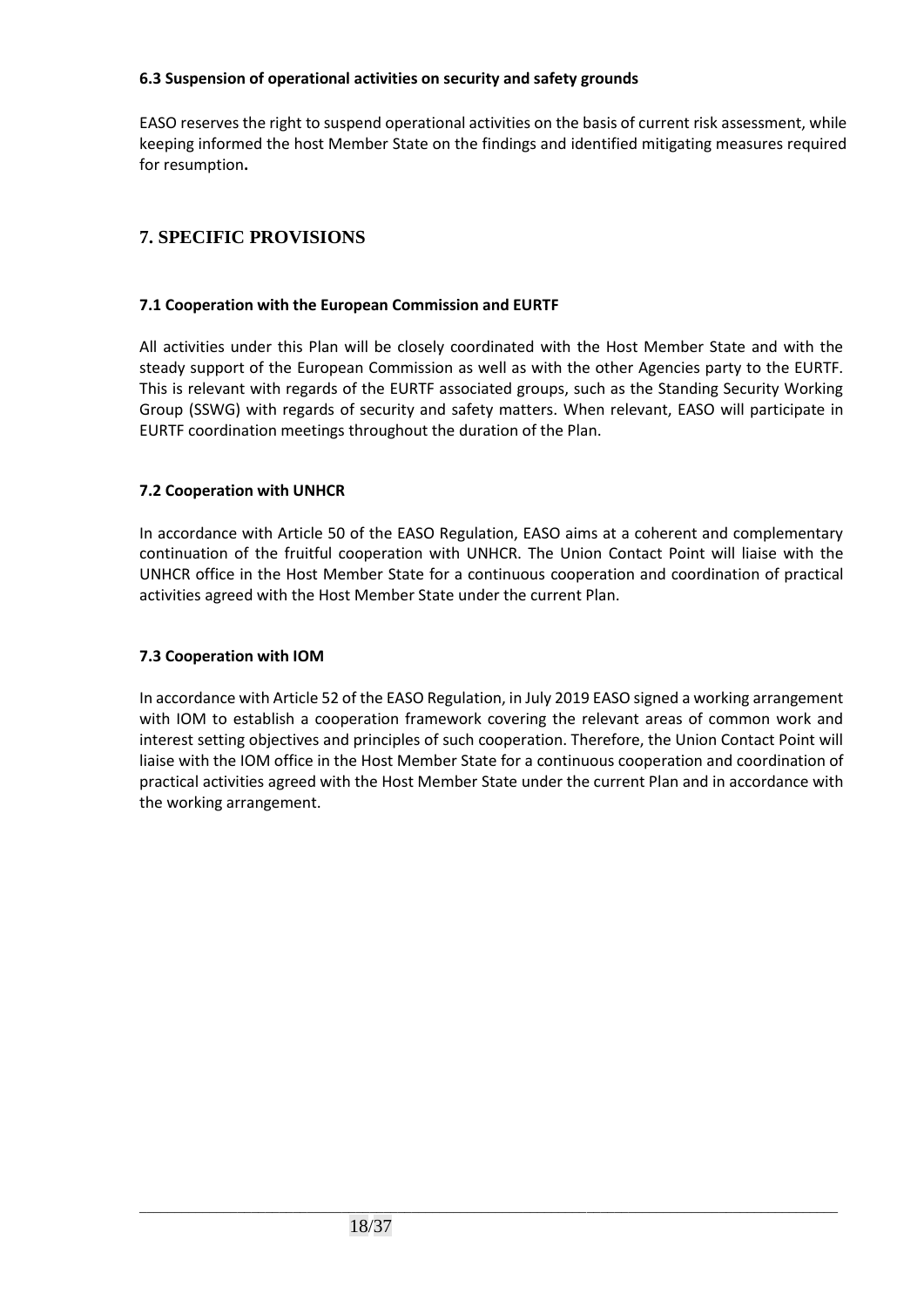# **8. MEASURES**

**Measure IT1.A \_ Access to asylum procedures: support to the quality and standardisation of access to asylum procedures**

#### **Measure Outcome**

**1.A** Enhanced quality and standardisation of access to asylum procedures

#### **Measure Indicator**

**1.A.1** Percentage of registrations which met quality and completeness requirements

#### **Measure Target**

**1.A.1 At least** 50% of registrations (based on a sample check) met the completeness requirements

| <b>Responsible Authorities</b>             | Department for Public Security                                                                                                                                                                                                                                                                                                                                                                                                                                                                                                                        |
|--------------------------------------------|-------------------------------------------------------------------------------------------------------------------------------------------------------------------------------------------------------------------------------------------------------------------------------------------------------------------------------------------------------------------------------------------------------------------------------------------------------------------------------------------------------------------------------------------------------|
| <b>Pre-conditions</b>                      | Availability of Italian Public Officials to attend the capacity building<br>$\bullet$<br>activities.<br>The DPS ensures dissemination of the quality tools and<br>$\bullet$<br>implementation of quality monitoring activities for the access to<br>asylum procedures.<br>The DPS ensures the development of tailored national training<br>$\bullet$<br>sessions following the completion of the Train-the-Trainers<br>attended in 2020.                                                                                                              |
| <b>Outputs</b>                             | <b>1.A.1</b> Enhanced capacity of DPS to standardise registration procedures<br>and to monitor the quality of those procedures.                                                                                                                                                                                                                                                                                                                                                                                                                       |
|                                            | 1.A.2 Improved centralised coordination and knowledge about CEAS<br>among DPS officials.                                                                                                                                                                                                                                                                                                                                                                                                                                                              |
|                                            | 1.A.3 Improved capacity of DPS to coordinate with DCLI DU to<br>implement and finalise Dublin transfers.                                                                                                                                                                                                                                                                                                                                                                                                                                              |
| <b>Description</b><br>of<br>the<br>actions | In 2021, EASO will support the standardisation of asylum procedures<br>throughout the Italian territory with three macro actions.                                                                                                                                                                                                                                                                                                                                                                                                                     |
|                                            | 1.A.1 Support to the standardisation of registration procedures                                                                                                                                                                                                                                                                                                                                                                                                                                                                                       |
|                                            | Firstly, EASO will continue supporting DPS quality monitoring capacity,<br>identifying and addressing needs for ad hoc coaching and support. The<br>activities of the Quality Team will continue also including a Helpdesk<br>service (procedures and Dublin transfers). This aims at remotely<br>supporting Police Officials in technical and procedural aspects related<br>to the implementation of the registration procedures and Dublin<br>transfers, as well as supporting the spreading of good practices<br>developed by Immigration Offices. |
|                                            | The following actions will be carried out:                                                                                                                                                                                                                                                                                                                                                                                                                                                                                                            |
|                                            | Carry out up to 50 coaching missions in Immigration Offices to<br>$\circ$<br>increase DPS capacity to ensure standardisation and monitoring of<br>registration procedures.<br>Development and dissemination of tools for the standardisation<br>O<br>and monitoring of the registration procedures through coaching<br>missions and official endorsement from central level and<br>subsequent dissemination at local level (e.g., UAMs Vademecum,<br>ad hoc operational tools, workflows and guidelines).                                             |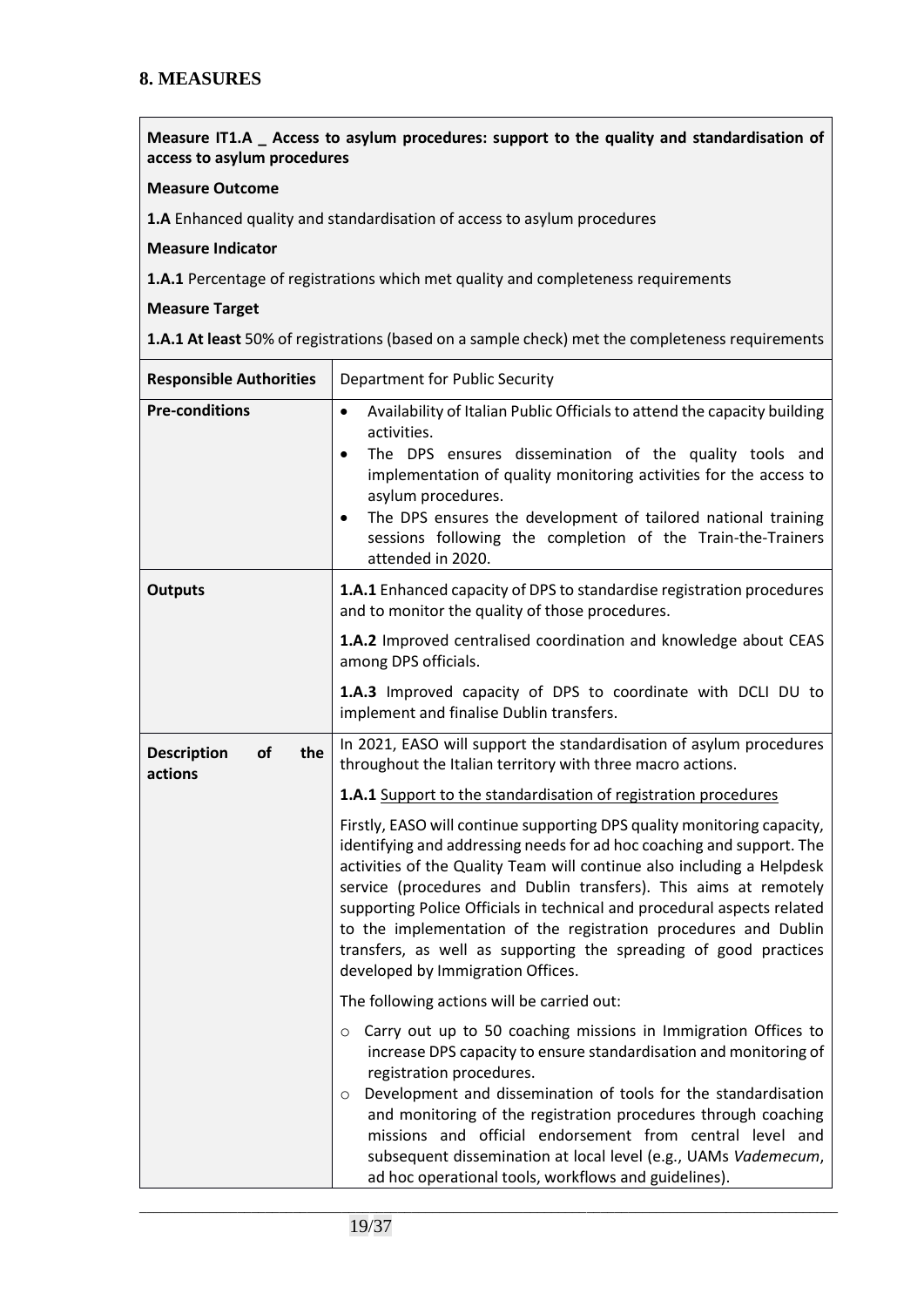|               | Implementation of the Helpdesk (procedures) service based at DPS<br>$\circ$<br>which remotely supports Immigration Offices in ensuring quality<br>standards on asylum procedures. The Helpdesk will also support<br>the identification of procedural gaps and needs for ad hoc<br>coaching.<br>1.A.2 Support to the centralised coordination and improvement of<br><b>CEAS knowledge among DPS officials</b><br>Secondly, to further increase DPS capacity at the central level to<br>ensure a harmonised implementation of the CEAS in the framework of                                                                                                                                                                                                                                                                                                                                                                                                                                                                                                                                                                                 |
|---------------|------------------------------------------------------------------------------------------------------------------------------------------------------------------------------------------------------------------------------------------------------------------------------------------------------------------------------------------------------------------------------------------------------------------------------------------------------------------------------------------------------------------------------------------------------------------------------------------------------------------------------------------------------------------------------------------------------------------------------------------------------------------------------------------------------------------------------------------------------------------------------------------------------------------------------------------------------------------------------------------------------------------------------------------------------------------------------------------------------------------------------------------|
|               | registration procedures, EASO - following the EASO Train the Trainers<br>activities dedicated to DPS officials in 2020 - will assist the DPS in<br>implementing its national training sessions. Furthermore, EASO will<br>support the DPS in the development of tailor-made training material<br>on asylum. The activities will be carried out with the support of the<br>EASO Training and Professional Development Centre (C2).                                                                                                                                                                                                                                                                                                                                                                                                                                                                                                                                                                                                                                                                                                        |
|               | Roll out of national training sessions in EASO modules delivered by<br>$\circ$<br>DPS trainers.<br>Development of training materials on CEAS for the trainers of the<br>$\circ$<br>Police School.                                                                                                                                                                                                                                                                                                                                                                                                                                                                                                                                                                                                                                                                                                                                                                                                                                                                                                                                        |
|               | 1.A.3 Support the improvement of DPS capacities to implement and<br>finalise Dublin transfers                                                                                                                                                                                                                                                                                                                                                                                                                                                                                                                                                                                                                                                                                                                                                                                                                                                                                                                                                                                                                                            |
|               | Lastly, special efforts will be dedicated to capacity building actions<br>addressing the DPS and Immigration Offices to implement and finalise<br>Dublin transfers, including the dissemination of tools and the<br>promotion of best practices.                                                                                                                                                                                                                                                                                                                                                                                                                                                                                                                                                                                                                                                                                                                                                                                                                                                                                         |
|               | Translation<br>Italian<br>relevant<br>dissemination<br>in<br>and<br>οf<br>$\circ$<br>"Recommendations of the EASO Network of Dublin Units on Dublin<br>transfers", "Additional recommendations on Dublin transfers<br>during the COVID-19 pandemic" and "Recommendations on the<br>technical and operational use of DubliNet".<br>o Traslation into eleven different languages (English, French,<br>Spanish, Arabic, Persian, Amaric, Bengali, Curdish, Somali,<br>Tigrynian and Urdu) of the Dublin info provision leaflets: "check<br>per la corretta lavorazione<br>list/passaggi<br>fondamentali<br>e<br>conclusione della procedura Dublino" and "informazioni per i<br>minori non accompagnati richiedenti protezione internazionale, a<br>norma dell'art. 4 del reg 604/2013".<br>Organisation of workshops on ad hoc topics to strengthen internal<br>$\circ$<br>training capacity and exchanges of good practices on Dublin<br>procedures following coaching missions and issues raised. These<br>workshops will be carried out with the support of the EASO Asylum<br>Knowledge Center, Asylum Thematic Cooperation Sector and |
|               | Dublin team.<br>Implementation of the Helpdesk (Dublin transfers) service based at<br>$\circ$<br>DPS Dublin Office which remotely supports transfers activities of<br>Dublin outgoing cases.                                                                                                                                                                                                                                                                                                                                                                                                                                                                                                                                                                                                                                                                                                                                                                                                                                                                                                                                             |
| <b>Inputs</b> | 3 Assistant Coordinators for administrative, logistic and qualitative<br>$\circ$<br>coordination for the whole measure related to actions 1A.1, 1.A.2<br>and 1.A.3 for 12 months at DPS.                                                                                                                                                                                                                                                                                                                                                                                                                                                                                                                                                                                                                                                                                                                                                                                                                                                                                                                                                 |
|               | 1.A.1 Support to the standardisation of registration procedures:                                                                                                                                                                                                                                                                                                                                                                                                                                                                                                                                                                                                                                                                                                                                                                                                                                                                                                                                                                                                                                                                         |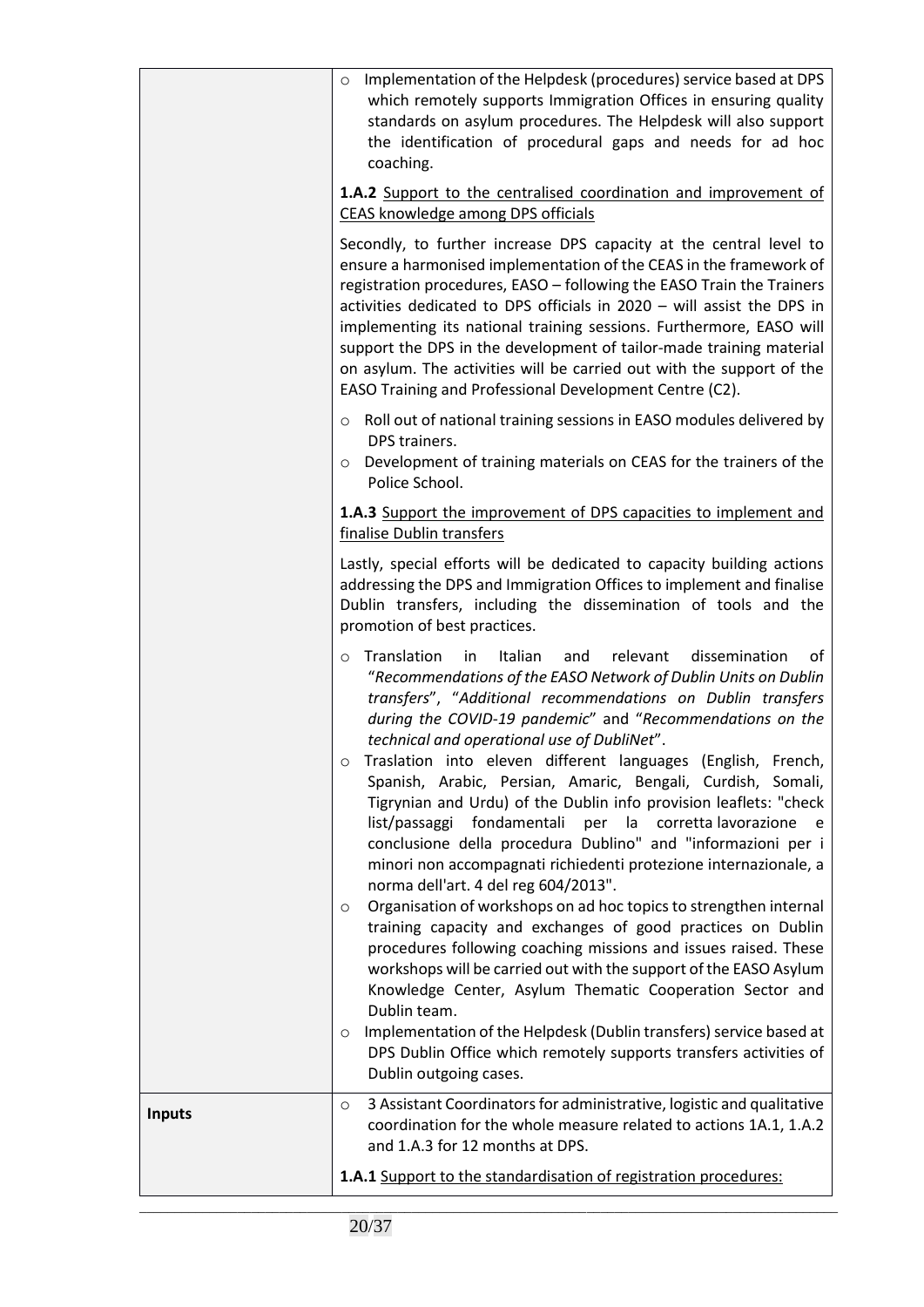| 9 Quality Officers - Roving dedicated to quality activities (coaching<br>$\circ$<br>missions, Helpdesk, development of tools and activities related to<br>1.A.2) for 12 months at DPS.                                             |
|------------------------------------------------------------------------------------------------------------------------------------------------------------------------------------------------------------------------------------|
| 1.A.2 Support to the centralised coordination and improvement of<br>CEAS knowledge among DPS officials:                                                                                                                            |
| Tailor-made training material on asylum.<br>$\circ$<br>Up to 6 national training sessions (in presence or via VC).<br>$\circ$                                                                                                      |
| <b>1.A.3</b> Support the improvement of DPS capacity to implement and<br>finalise Dublin transfers:                                                                                                                                |
| 3 Dublin Procedure Officers dedicated to the Helpdesk activities on<br>$\circ$<br>Dublin transfers for 12 months at DPS. They will also support the<br>development of tools, workflow and FAQs (actions 1.A.1 and<br>$2.1.2$ ).    |
| Up to 6 workshops on Dublin procedures (via VC or in presence).<br>$\circ$<br>3 translations of recommendations into Italian, as well as<br>$\circ$<br>translation of Dublin info provision leaflets developed by EASO in<br>2020. |
| Participation of relevant Italian authority officials to EASO Networks.                                                                                                                                                            |

# **Measure IT1.B \_ Access to asylum procedures: support to timely and standardised registration of asylum procedures**

# **Measure Outcome**

**1.B** Enhance access to the asylum procedure and improve timely coordination of the main stakeholders, including in emergency situations such as SAR disembarkation events and voluntary relocations

# **Measure Indicators**

**1.B.1** Percentage of applications remotely lodged following the standardised workflow

**1.B.2** Percentage of decrease in average time between SAR disembarkation and lodging of applications

#### **Measure Targets**

#### **1.B.1** 100%

**1.B.2** Decreased by 50% compared to the baseline

| <b>Responsible Authorities</b> | Department for Public Security<br>$\bullet$<br>Department for Civil Liberties and Immigration<br>$\bullet$<br>DCLI Central Directorate for immigration and asylum services -<br>Dublin Unit                                                                                                                                                                                                                                                                                                                                   |
|--------------------------------|-------------------------------------------------------------------------------------------------------------------------------------------------------------------------------------------------------------------------------------------------------------------------------------------------------------------------------------------------------------------------------------------------------------------------------------------------------------------------------------------------------------------------------|
| <b>Pre-conditions</b>          | DCLI and DPS put in place a streamlined process and identify<br>$\bullet$<br>reception centres for VR candidates to ensure the efficient and<br>swift implementation of the Malta Declaration Standard Operating<br>Procedures.<br>UNHCR, IOM, and other relevant partners collaborate with EASO<br>to ensure synergies and avoid overlapping of support.<br>Availability of suitable working space by DPS for the set-up of the<br>registration hub(s).<br>Remote registration workflow established by Italian stakeholders. |
|                                |                                                                                                                                                                                                                                                                                                                                                                                                                                                                                                                               |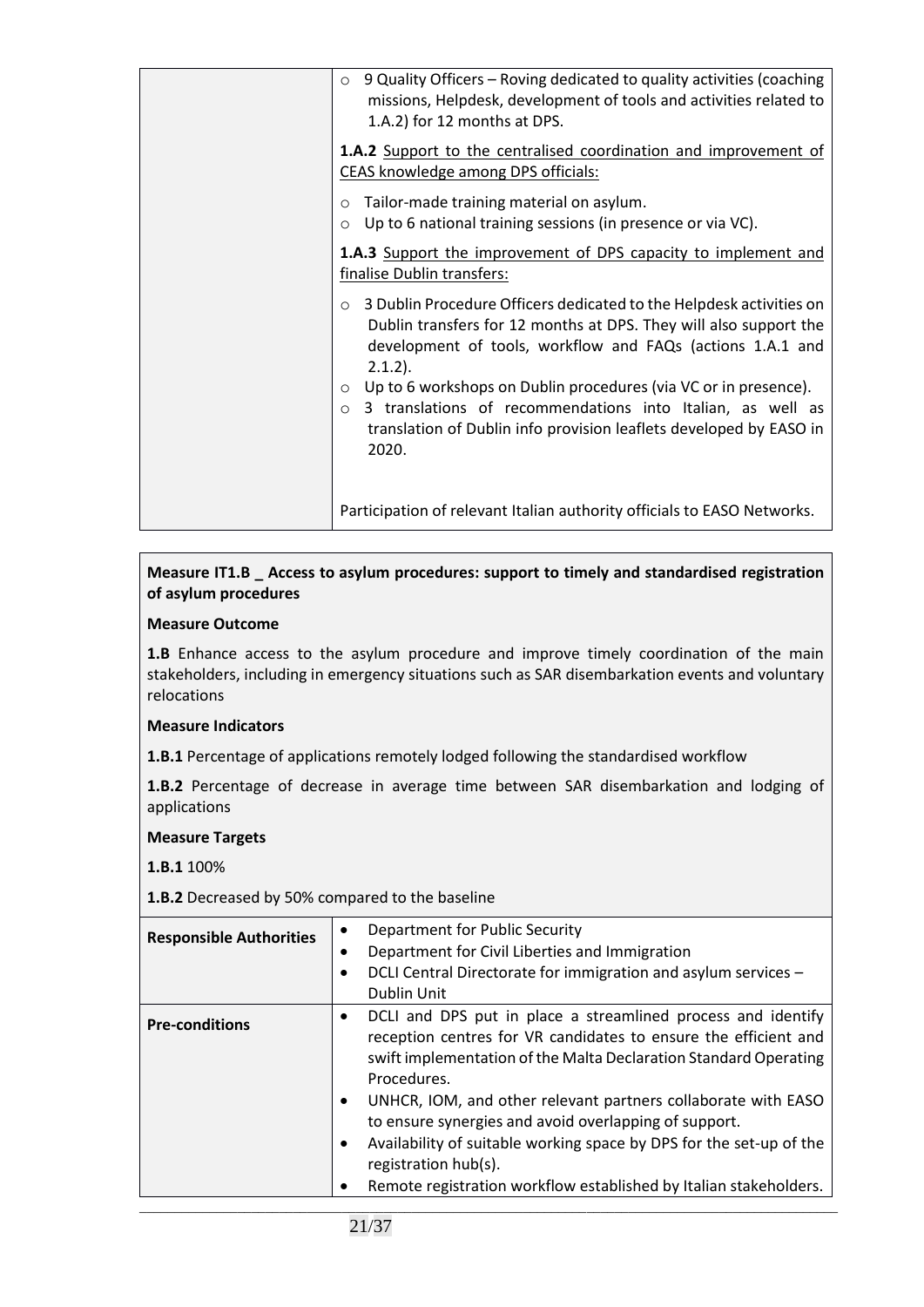|                               | Availability of reception centers personnel to attend the capacity<br>$\bullet$<br>building activities organised by EASO.                                                                                                                                                                                                                                                                                                                                                                                                                                                                                                                                                                                                                                                                                                                                                                                                                                                                                                                                                                                                                                                                                                                                                                                         |
|-------------------------------|-------------------------------------------------------------------------------------------------------------------------------------------------------------------------------------------------------------------------------------------------------------------------------------------------------------------------------------------------------------------------------------------------------------------------------------------------------------------------------------------------------------------------------------------------------------------------------------------------------------------------------------------------------------------------------------------------------------------------------------------------------------------------------------------------------------------------------------------------------------------------------------------------------------------------------------------------------------------------------------------------------------------------------------------------------------------------------------------------------------------------------------------------------------------------------------------------------------------------------------------------------------------------------------------------------------------|
| <b>Outputs</b>                | 1.B.1 Increased capacity of Immigration Offices to manage the<br>migratory flows of asylum applicants ensuring timely access to the<br>procedure especially with regard to SAR disembarkation events, health<br>emergencies situations, increased flows of arrivals, and including the<br>timely identification of persons with special needs.                                                                                                                                                                                                                                                                                                                                                                                                                                                                                                                                                                                                                                                                                                                                                                                                                                                                                                                                                                    |
|                               | <b>1.B.2</b> Improved coordination of SAR disembarkation events (voluntary<br>relocations $-$ VR), humanitarian corridors and evacuations, for the<br>timely finalisation of the procedures.                                                                                                                                                                                                                                                                                                                                                                                                                                                                                                                                                                                                                                                                                                                                                                                                                                                                                                                                                                                                                                                                                                                      |
| Description of the<br>actions | In 2021, EASO intervention will continue supporting the enhancement<br>of the access to asylum procedures, including in emergency situations<br>such as SAR disembarkation events, with a focus on registration and<br>coordination activities.                                                                                                                                                                                                                                                                                                                                                                                                                                                                                                                                                                                                                                                                                                                                                                                                                                                                                                                                                                                                                                                                   |
|                               | 1.B.1 Support the management of migratory flows of IP applicants,<br>ensuring timely access to the procedure                                                                                                                                                                                                                                                                                                                                                                                                                                                                                                                                                                                                                                                                                                                                                                                                                                                                                                                                                                                                                                                                                                                                                                                                      |
|                               | In terms of registration activities, EASO will aim at enhancing DPS and<br>Immigration Offices capacity to ensure standardised lodging of<br>international protection applications in a remote setting, in parallel<br>with the necessary procedural developments to be put in place by<br>national authorities. In close collaboration with national authorities,<br>EASO will support the development of a remote registration workflow<br>and its implementation via dedicated hub(s). Additionally, EASO<br>Asylum Support Teams (ASTs) will be deployed on a need basis in<br>border areas, entry points and locations under particular pressure to<br>ensure timely access to procedure. The following activities will be<br>implemented:<br>Support in the set-up of the regional registration hub(s).<br>$\circ$<br>Finalisation and implementation of remote registration workflow<br>$\circ$<br>via registration hub(s).<br>Development of operational tools, guidelines, workflow on the<br>implementation of remote registrations.<br>Remote lodging of applications for international protection.<br>O<br>Lodging of applications in border areas and entry points.<br>$\circ$<br>Lodging of applications in locations under particular pressure to<br>$\circ$<br>ensure timely access to procedure. |
|                               | 1.B.2 Support the coordination of SAR disembarkation events for<br>timely finalisation of the procedures                                                                                                                                                                                                                                                                                                                                                                                                                                                                                                                                                                                                                                                                                                                                                                                                                                                                                                                                                                                                                                                                                                                                                                                                          |
|                               | internal coordination<br>support the<br>mechanism<br>οf<br><b>SAR</b><br>To<br>disembarkation events procedures, and their streamlined processing<br>in view of a swift and efficient implementation of the Malta Standard<br>Operating Procedures, in the case of voluntary relocation exercises,<br>EASO will assist the DPS and the DCLI in the case management and<br>monitoring of voluntary relocation exercises and other SAR<br>disembarkation events. Additionally, EASO will directly support the<br>internal coordination mechanism among Italian stakeholders (DCLI<br>office II, DPS and DCLI DU) by facilitating roundtables and operational<br>meetings. These will aim at addressing practical issues related to the<br>implementation of VR exercises and potential establishment of<br>workflows, as well as capacity building needs for reception centres                                                                                                                                                                                                                                                                                                                                                                                                                                      |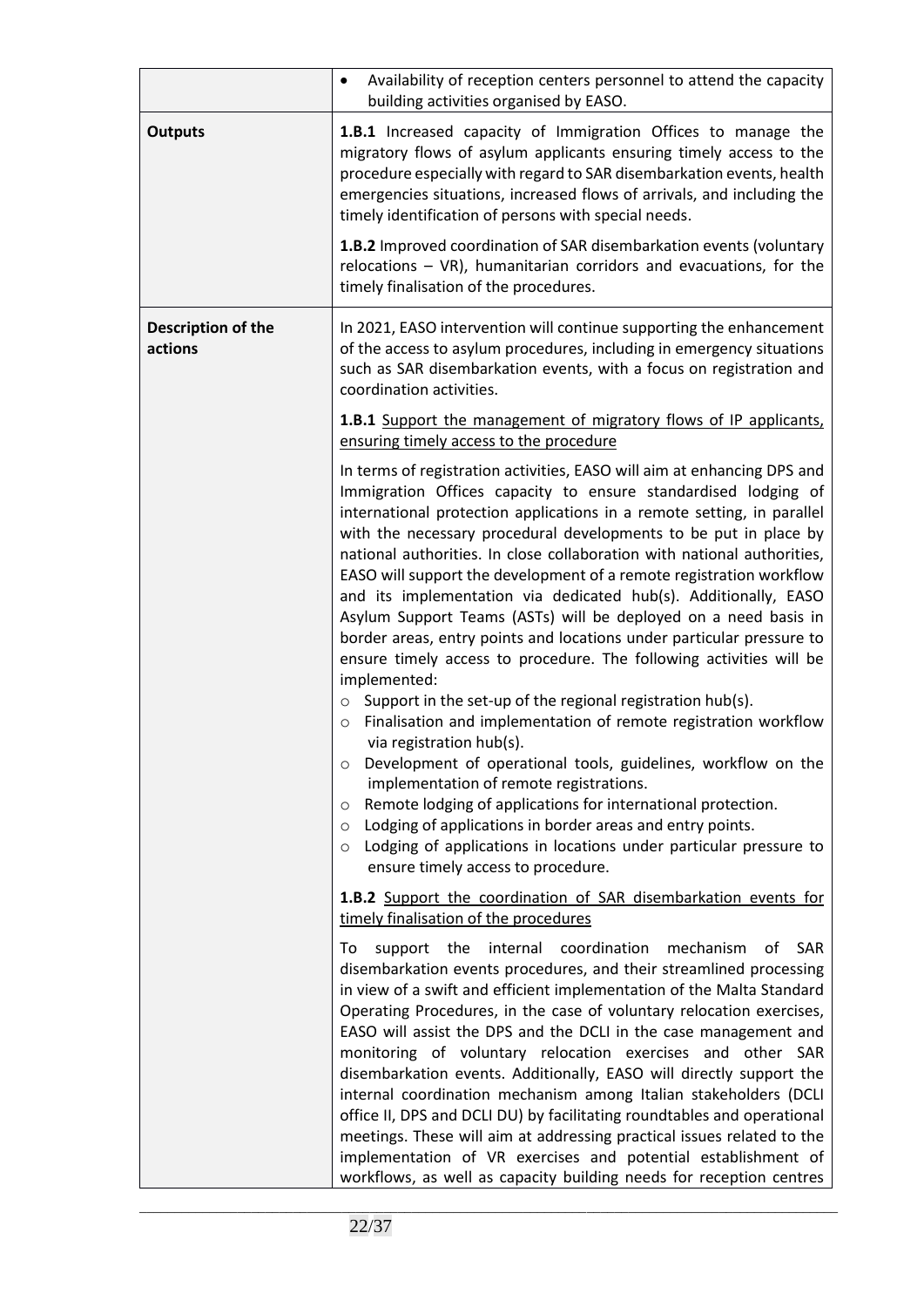|               | involved. Given its overall coordination role of the VR process, the<br>Commission will be regularly and timely informed about these support<br>activities and associated whenever relevant.<br>A mid-year assessment will be conducted regarding VR exercise in<br>order to ensure adequate allocation of resources.<br>The following activities will be implemented:<br>Support to case management (DPS, DCLI and DCLI DU).<br>$\circ$<br>o Support to monitoring of VR exercises and other SAR<br>disembarkation events (DPS and DCLI).<br>Support to MS delegations' interviews for Voluntary Relocations.<br>$\circ$<br>Support to the coordination mechanism and workflows among<br>$\circ$<br>stakeholders on Voluntary Relocations.<br>Organisation of capacity building activities for reception centres<br>$\circ$<br>(including webinars, development of tools and informative<br>leaflets).<br>Support to logistic and administrative activities for VR and SAR<br>$\circ$<br>disembarkation events.                                                                                                                                                                                                                                                                                                                                                                                                                            |
|---------------|---------------------------------------------------------------------------------------------------------------------------------------------------------------------------------------------------------------------------------------------------------------------------------------------------------------------------------------------------------------------------------------------------------------------------------------------------------------------------------------------------------------------------------------------------------------------------------------------------------------------------------------------------------------------------------------------------------------------------------------------------------------------------------------------------------------------------------------------------------------------------------------------------------------------------------------------------------------------------------------------------------------------------------------------------------------------------------------------------------------------------------------------------------------------------------------------------------------------------------------------------------------------------------------------------------------------------------------------------------------------------------------------------------------------------------------------|
| <b>Inputs</b> | 1.B.1 Support the management of migratory flows of IP applicants,<br>ensuring timely access to the procedure:<br>18 Registration Support Officers (RSOs) assigned to hub(s) at<br>$\circ$<br>DPS/local Immigration Offices and/or deployed in Immigration<br>Offices needing short or long term support for 12 months.<br>2 Member State Experts (MSE) in support to Immigration Offices<br>$\circ$<br>for 7 months.<br>1 Field Support Officer - registration for 12 months.<br>$\circ$<br>Up to 25 FTE Cultural Mediators to support ASTs for 12 months.<br>$\circ$<br>2 Operational Trainings/Refreshers sessions for ASTs (via VC).<br>$\circ$<br>6 Thematic Sessions on registration procedures for ASTs (via VC).<br>$\circ$<br>1.B.2 Support the coordination of SAR disembarkation events for<br>timely finalisation of the procedures:<br>2 Assistant Coordinators at DPS for 12 months.<br>$\circ$<br>1 Dublin Officer at DCLI DU for 12 months.<br>$\circ$<br>1 Field Support Officer at EASO for 12 months.<br>O<br>Up to 15 FTE (full time equivalent) Cultural Mediators to support<br>$\circ$<br>MS delegations for 12 months.<br>5 capacity building activities for reception centres (via VC).<br>O<br>10 operational meetings on VR/humanitarian corridors/SAR<br>$\circ$<br>disembarkation events with DPS and DCLI DU.<br>10 roundtables with relevant stakeholders on monitoring and<br>$\circ$<br>finalisation of VR. |

# **Measure IT2: Support to the quality and standardisation of Dublin procedure and asylum determination procedures**

# **Measure Outcome**

**2** Enhanced quality and standardisation of Dublin procedure and asylum determination procedures

\_\_\_\_\_\_\_\_\_\_\_\_\_\_\_\_\_\_\_\_\_\_\_\_\_\_\_\_\_\_\_\_\_\_\_\_\_\_\_\_\_\_\_\_\_\_\_\_\_\_\_\_\_\_\_\_\_\_\_\_\_\_\_\_\_\_\_\_\_\_\_\_\_\_\_\_\_\_\_\_\_\_\_\_\_\_\_\_\_\_\_\_\_\_\_\_\_\_\_\_

# **Measure Indicators**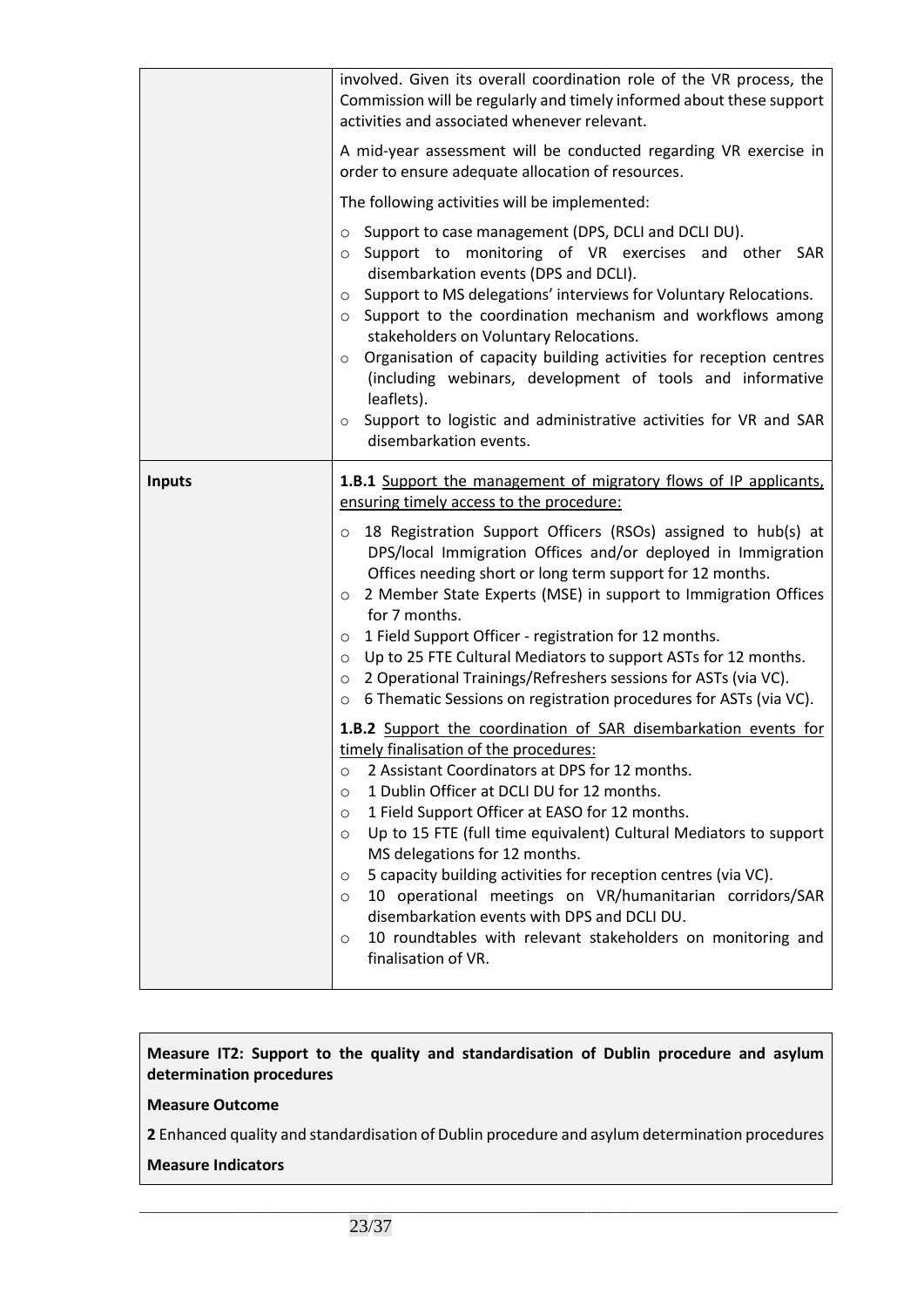**2.1** Percentage of litigation cases processed and monitored by the DCLI Dublin Unit

**2.2** Percentage of COI researches carried out by COI Unit following standardised procedure

**2.3** Percentage of increase related to the number of actors sending COI Queries

**2.4** Percentage of increase related to the number of decisions related to cessation and revocation cases

# **Measure Targets**

**2.1** 100%

**2.2** 75%

**2.3** Increased by 30% compared to the baseline

**2.4** Increased by 10% compared to the baseline

| <b>Responsible Authorities</b> | Department for Civil Liberties and Immigration<br>$\bullet$<br>National Asylum Commission<br>$\bullet$                                                                                                                                                                                                                                                                                                                                                                                              |
|--------------------------------|-----------------------------------------------------------------------------------------------------------------------------------------------------------------------------------------------------------------------------------------------------------------------------------------------------------------------------------------------------------------------------------------------------------------------------------------------------------------------------------------------------|
| <b>Pre-conditions</b>          | DCLI Dublin Unit adopts the standardised tools developed by EASO<br>$\bullet$<br>for litigation and transfers.<br>Availability of Italian Public Officials to attend the capacity building<br>$\bullet$<br>activities / EASO networks.<br>Relevant Italian authorities commits to the establishment of an<br>$\bullet$<br>Inter-ministerial COI Unit.<br>NAC plans to allocate resources for a sustainable phase out of<br>$\bullet$<br>EASO from procurement and financial support activities.     |
| <b>Outputs</b>                 | 2.1.1 Increased capacity of the DCLI Dublin Unit to manage and process<br>outgoing requests.                                                                                                                                                                                                                                                                                                                                                                                                        |
|                                | 2.1.2 Increased capacity of the DCLI Dublin Unit to monitor litigation<br>cases and process transfers in coordination with Dublin Office DPS.                                                                                                                                                                                                                                                                                                                                                       |
|                                | 2.2.1 Improved capacity of the Italian COI Unit to strengthen the<br>decision-making process.                                                                                                                                                                                                                                                                                                                                                                                                       |
|                                | 2.2.2 Improved capacity of the NAC to manage revocation and<br>cessation cases.                                                                                                                                                                                                                                                                                                                                                                                                                     |
|                                | 2.2.3 Improved capacity of the NAC to manage financial and<br>procurement workflows.                                                                                                                                                                                                                                                                                                                                                                                                                |
|                                | 2.2.4 Improved capacities of the Trapani TC in profiling, monitoring<br>and reporting on the phenomenon of trafficking in human beings<br>(THB) in Sicily.                                                                                                                                                                                                                                                                                                                                          |
| Description of the<br>actions  | Through this measure, EASO will support the standardisation of the<br>Dublin and asylum determination procedures.                                                                                                                                                                                                                                                                                                                                                                                   |
|                                | Firstly, EASO support aims at enhancing the capacity of the Italian<br>Asylum system to improve the quality of Dublin outgoing cases and the<br>efficiency in the management of Dublin cases, with a focus on the<br>capacity of the DCLI Dublin Unit to handle appeals. This support will<br>ensure complementarity with the project funded under the National<br>Programme of the Asylum, Migration and Integration Fund (AMIF)<br>intervention which supports the management of incoming cases). |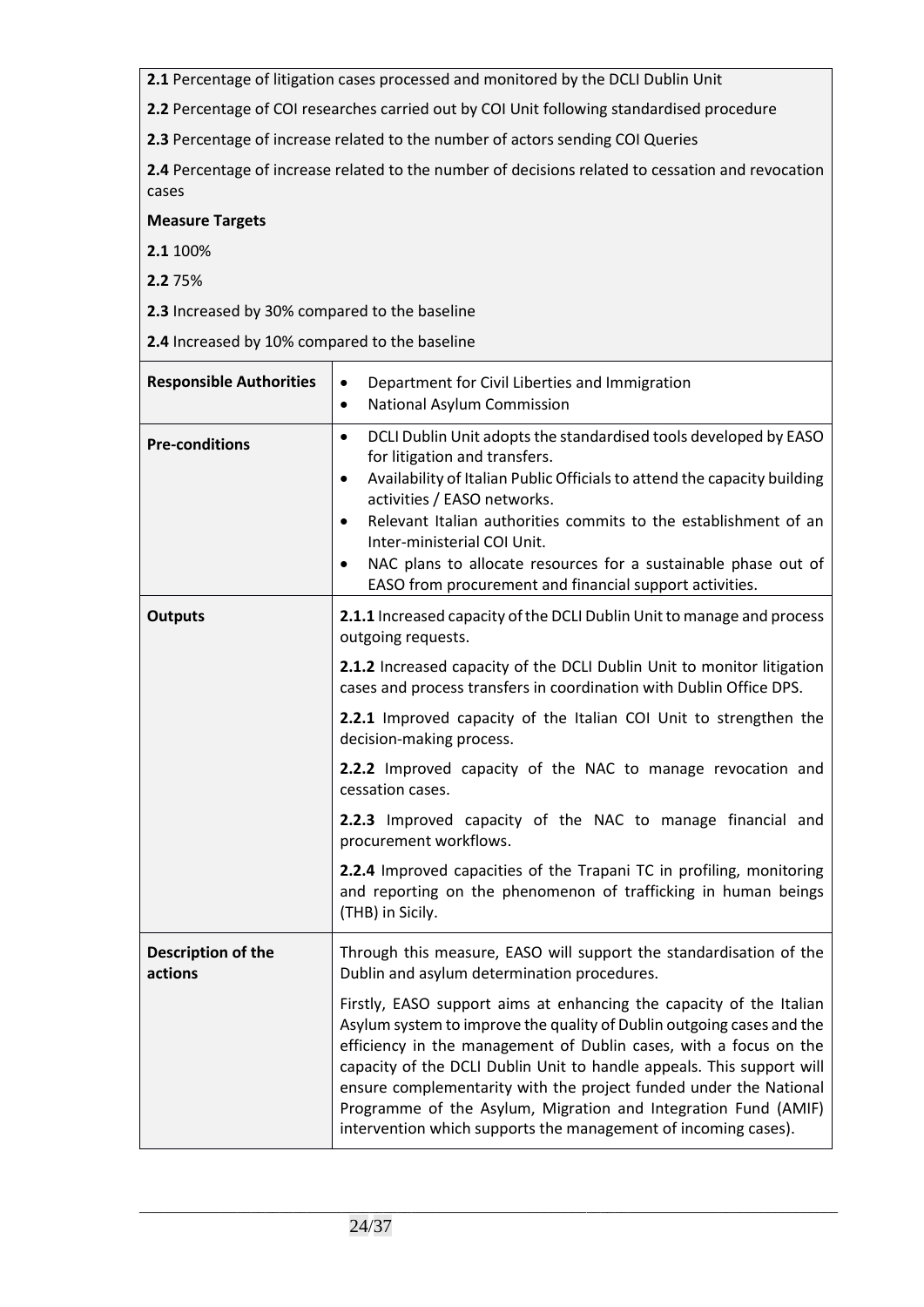| EASO support to the Dublin Unit is envisaged to be scaled down in<br>2022; therefore, 2021 will see the structuring and implementation of<br>a handover strategy and of capacity building activities.                                                                                                                                                                                                                                                                                                                                                                         |
|-------------------------------------------------------------------------------------------------------------------------------------------------------------------------------------------------------------------------------------------------------------------------------------------------------------------------------------------------------------------------------------------------------------------------------------------------------------------------------------------------------------------------------------------------------------------------------|
| Specifically, EASO will implement the following actions.                                                                                                                                                                                                                                                                                                                                                                                                                                                                                                                      |
| 2.1.1 Support DCLI Dublin Unit to manage and process Dublin requests<br>and transfers                                                                                                                                                                                                                                                                                                                                                                                                                                                                                         |
| Coaching on the job led by ASTs concerning managing and<br>$\circ$<br>processing of Dublin requests, litigation and transfer monitoring<br>tool (action 2.1.2) for DCLI Dublin officials and AMIF staff.<br>Case management of outgoing cases.<br>O                                                                                                                                                                                                                                                                                                                           |
| 2.1.2 Support to monitor litigation cases and process transfers                                                                                                                                                                                                                                                                                                                                                                                                                                                                                                               |
| Development of a monitoring tool to track timeline and data on<br>$\circ$<br>transfers and to monitor transfers and litigation cases.<br>Support to case management of Dublin appeals, incl. its quality<br>$\circ$<br>and standardisation. This activity will be supported also by the<br>Asylum<br>Knowledge Centre, Asylum<br>EASO<br>Thematic<br>Cooperation Sector and within the Dublin Team.<br>Development of one workflow and Frequently Asked<br>$\circ$<br>Questions on transfers (including organisational aspects) in<br>coordination with Dublin Office at DPS. |
| Additionally, notwithstanding a general reduction in the support to the<br>NAC, EASO intends to keep contributing to the enhancement of the<br>NAC capacities, in particular concerning cessation and revocation<br>cases as well as the COI Unit.                                                                                                                                                                                                                                                                                                                            |
| In this regard, EASO will support the development of a feasibility study<br>to assess the establishment of an inter-ministerial COI Unit, while<br>organising tailored made capacity building activities aimed at<br>increasing the COI Unit and TCs Officials' expertise.                                                                                                                                                                                                                                                                                                    |
| Furthermore, EASO will continue supporting the NAC in increasing its<br>capacity in cessation and revocation case management. In view of a<br>phase out from direct support in finance and procurement activities,<br>EASO will support the implementation and handover of financial and<br>procurement workflows. Lastly, EASO will finalise the THB project<br>launched in Trapani in 2020.                                                                                                                                                                                 |
| The following actions will be implemented:                                                                                                                                                                                                                                                                                                                                                                                                                                                                                                                                    |
| 2.2.1 Support the COI Unit to strengthen the decision-making process                                                                                                                                                                                                                                                                                                                                                                                                                                                                                                          |
| Carry out a feasibility study on an Inter-ministerial COI Unit,<br>$\circ$<br>including collection of good practices developed by other Member<br>States.                                                                                                                                                                                                                                                                                                                                                                                                                     |
| Organisation of a study visit from/to a MS that has already<br>O<br>developed best practices at European level (or ad hoc VC<br>contacts/exchanges depending on the health emergency).<br>Training on MedCOI portal (and access to the portal) to focal<br>$\circ$<br>points of TCs. This activity will be organised by EASO MedCOI<br>Sector via VC.                                                                                                                                                                                                                         |
| Advanced training on MedCOI portal for one focal point at central<br>O<br>level. This activity will also be organised by EASO MedCOI Sector.                                                                                                                                                                                                                                                                                                                                                                                                                                  |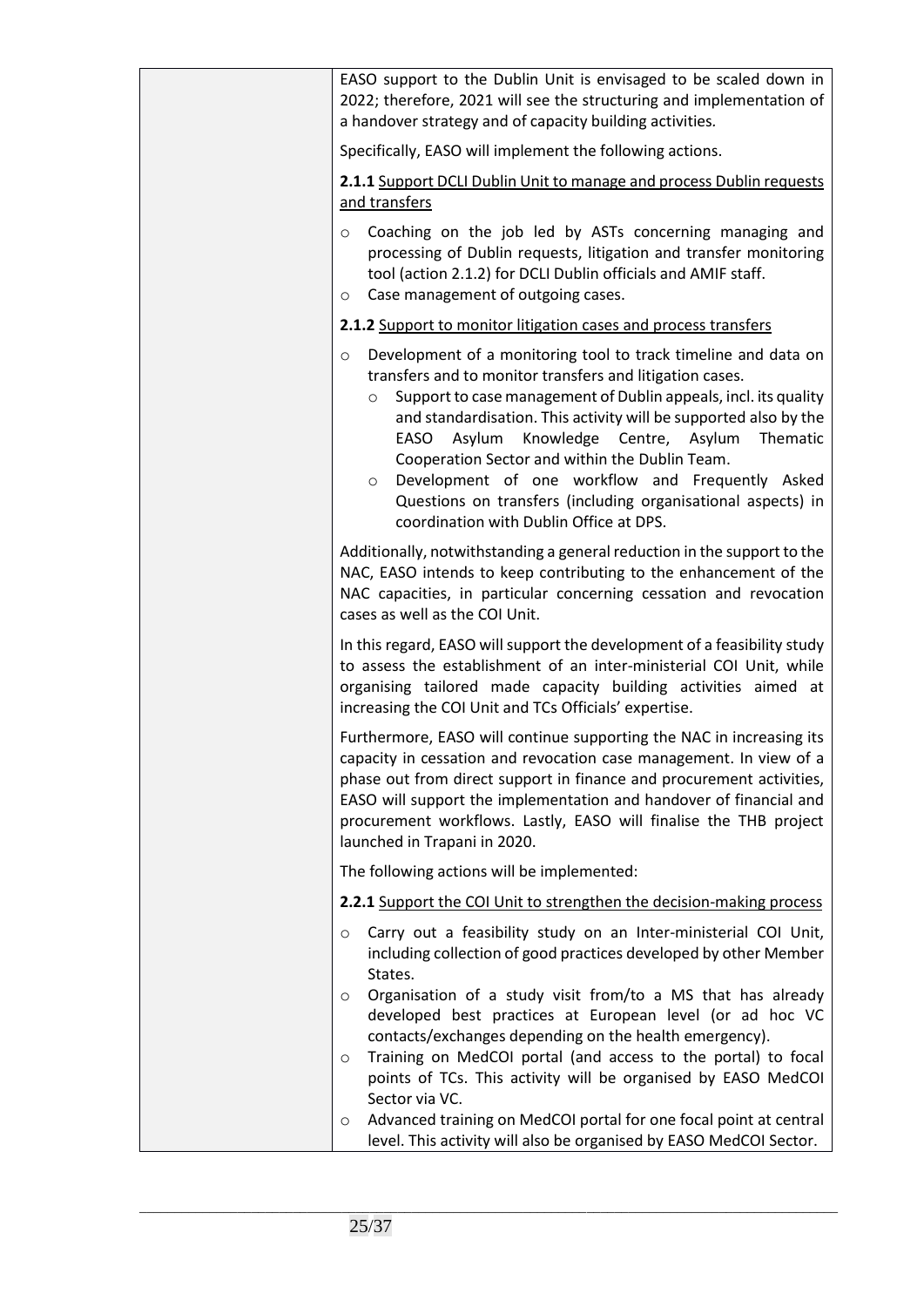|               | Organisation of Country briefings, followed by a short update<br>$\circ$<br>session for the COI Unit and the TCs focal points, organised in<br>coordination with EASO COI Sector.                                                                                                                                                                                                                                                       |
|---------------|-----------------------------------------------------------------------------------------------------------------------------------------------------------------------------------------------------------------------------------------------------------------------------------------------------------------------------------------------------------------------------------------------------------------------------------------|
|               | 2.2.2 Support the NAC to manage revocation and cessation cases                                                                                                                                                                                                                                                                                                                                                                          |
|               | Capacity building in case management of revocation and cessation<br>$\circ$<br>cases, including administrative and technical support to files<br>preparation.<br>Support to litigation for Q1.<br>O                                                                                                                                                                                                                                     |
|               | 2.2.3 Support the NAC to manage financial and procurement<br>workflows                                                                                                                                                                                                                                                                                                                                                                  |
|               | Capacity building to improve the internal financial systems of NAC<br>$\circ$<br>through the development of a monitoring and financial reporting<br>template, in synergy with the temporary staff recruited for<br>administrative support purposes in the framework of AMIF<br>action "Em.As.Com"<br>emergency<br>(HOME/2018/AMIF/AG/EMAS/0090).<br>Support to management of tender and procurement procedures.<br>O                    |
|               | 2.2.4 Support Trapani TC in profiling and monitoring the THB<br>phenomenon                                                                                                                                                                                                                                                                                                                                                              |
|               | Development and presentation of the final report on the 2020<br>$\circ$<br>data, including the recommendations on the preliminary<br>identification of victims of human trafficking.<br>Dissemination of the database and coaching sessions on its usage<br>$\circ$<br>to civil servants of the local TC.<br>Support the President of the TC of Trapani in drafting notes and<br>$\circ$<br>Memorandum of Understanding related to THB. |
| <b>Inputs</b> | 2.1.1 Support to manage and process outgoing Dublin requests:                                                                                                                                                                                                                                                                                                                                                                           |
|               | 2 DCLI Dublin Unit Officers for 12 months. These resources will also<br>$\circ$<br>support the drafting of the workflow and FAQs under action 2.1.2.                                                                                                                                                                                                                                                                                    |
|               | 2.1.2 Support to monitor litigation cases and process transfers:                                                                                                                                                                                                                                                                                                                                                                        |
|               | 1 Business Analyst to develop the monitoring tool for 3 months.<br>$\circ$<br>2 DCLI Dublin Unit Officers - litigation for 12 months.<br>$\circ$                                                                                                                                                                                                                                                                                        |
|               | 2.2.1 Support the Italian COI Unit to strengthen the decision-making<br>process:                                                                                                                                                                                                                                                                                                                                                        |
|               | 1 Senior expert profile to support the development of a COI Inter-<br>$\circ$<br>ministerial feasibility study.<br>1 COI Researcher for 12 months.<br>$\circ$<br>1 study visit (via VC or in presence).<br>$\circ$<br>1 training (in VC) and 1 advanced training on MedCOI portal.<br>$\circ$<br>Up to 4 Country briefings (via VC).<br>$\circ$                                                                                         |
|               | 2.2.2 Support the NAC to manage revocation and cessation:                                                                                                                                                                                                                                                                                                                                                                               |
|               | 1 Legal Officer - cessation/revocation for 12 months.<br>$\circ$<br>1 Legal Officer - litigation for 3 months in Q1.<br>$\circ$                                                                                                                                                                                                                                                                                                         |
|               | 2.2.3 Support the NAC to manage financial and procurement<br>workflows:                                                                                                                                                                                                                                                                                                                                                                 |
|               | 1 Budget Officer for 12 months.<br>O                                                                                                                                                                                                                                                                                                                                                                                                    |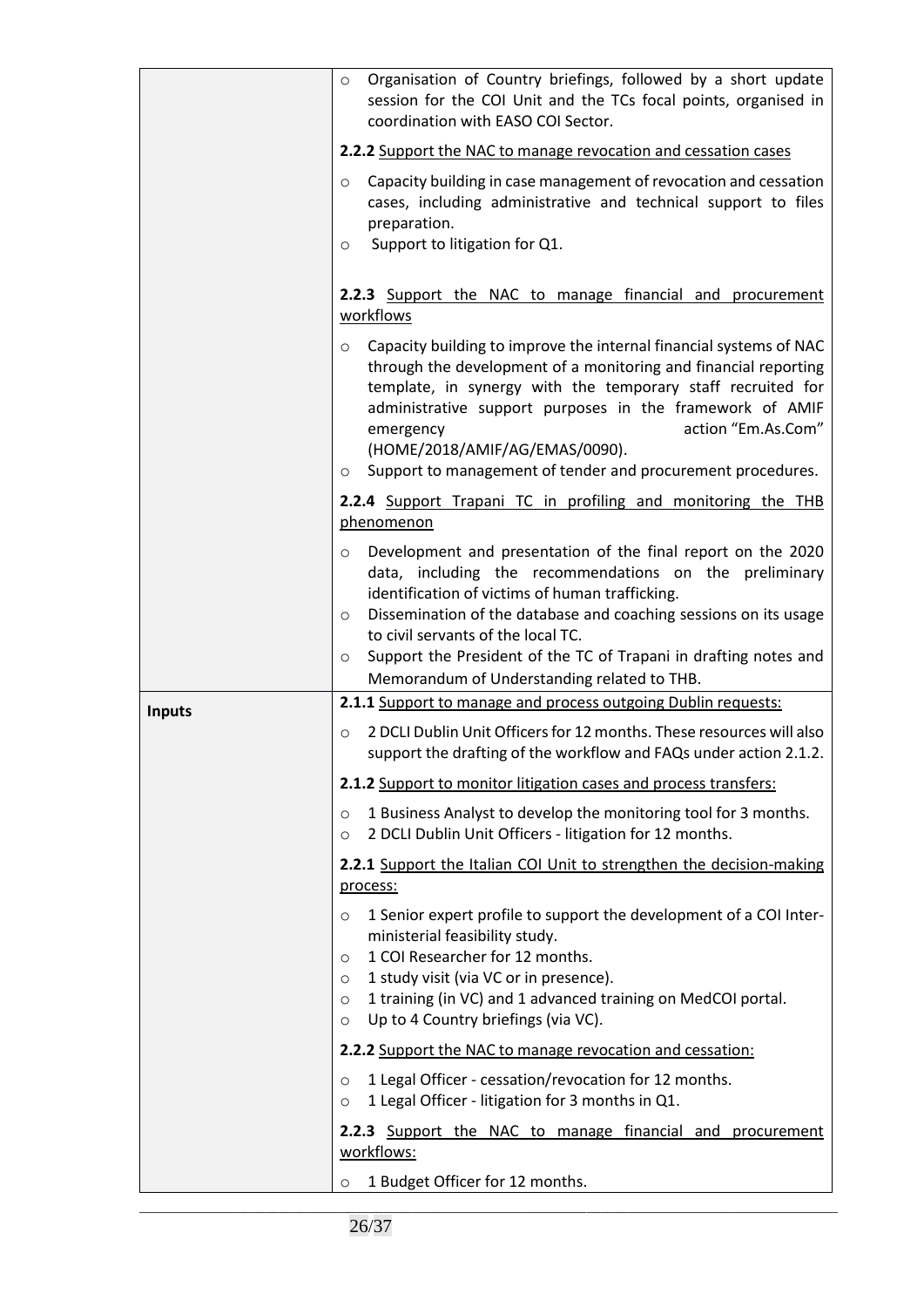| 1 Legal Officer – procurement for 12 months.<br>$\circ$                     |
|-----------------------------------------------------------------------------|
| 2.2.4 Support Trapani TC in profiling and monitoring the THB<br>phenomenon: |
| 2 Project Officers - THB for 12 months.<br>$\Omega$                         |
| Participation of relevant Italian authority officials to EASO Networks.     |

# **Measure IT3: Support to the management of judicial backlog**

# **Measure Outcome**

**3** The Italian asylum system has improved its capacity to manage the relevant judicial backlog

# **Measure Indicators**

**3.1** Percentage of increase in the number of decisions taken by the specialised sections of the tribunals

**3.2** Percentage of increase in the number of decisions taken by the Court of Cassation

# **Measure Targets**

**3.1** Increased by 25% compared to the baseline

**3.2** Increased by 15% compared to the baseline

| <b>Responsible Authorities</b> | Ministry of Justice                                                                                                                                                                                                                                                                                                                                                                                                                                                     |
|--------------------------------|-------------------------------------------------------------------------------------------------------------------------------------------------------------------------------------------------------------------------------------------------------------------------------------------------------------------------------------------------------------------------------------------------------------------------------------------------------------------------|
| <b>Pre-conditions</b>          | $\bullet$<br>instructions<br>for<br>Research Officers<br>Working<br>supporting<br>the specialised sections of the tribunals, the Court of Cassations<br>and the General Prosecutor's Office are endorsed.<br>Suitable working space, equipment and tools for deployed AST<br>$\bullet$<br>members provided by the stakeholders.<br>Ministry of Justice plans to allocate resources for a sustainable<br>$\bullet$<br>phase out of EASO from cultural mediation support. |
| <b>Outputs</b>                 | 3.1 Enhanced capacity of the specialised sections of the tribunals to<br>process international protection cases.                                                                                                                                                                                                                                                                                                                                                        |
|                                | 3.2 Enhanced capacity to process international protection cases at the<br>Court of Cassation's level.                                                                                                                                                                                                                                                                                                                                                                   |
|                                | 3.3 Enhanced coordination and professional development of the<br>specialised sections of the tribunals, the Court of Cassation and the<br>General Prosecutor's Office.                                                                                                                                                                                                                                                                                                  |
| Description of the<br>actions  | 3.1 Support to case processing in the specialised sections of the<br>tribunals                                                                                                                                                                                                                                                                                                                                                                                          |
|                                | EASO intends to support the specialised sections of the tribunals by<br>providing technical assistance to the management of judicial backlog<br>and, therefore improving the timeframe in which decisions are taken<br>(e.g., supporting to manage pending cases for which a hearing is not<br>foreseen, development and implementation of internal mechanisms<br>to organise cultural mediation services etc.).                                                        |
|                                | This support also intends to contribute to fostering quality of file<br>preparation and consistency in the decision-making. This will be                                                                                                                                                                                                                                                                                                                                |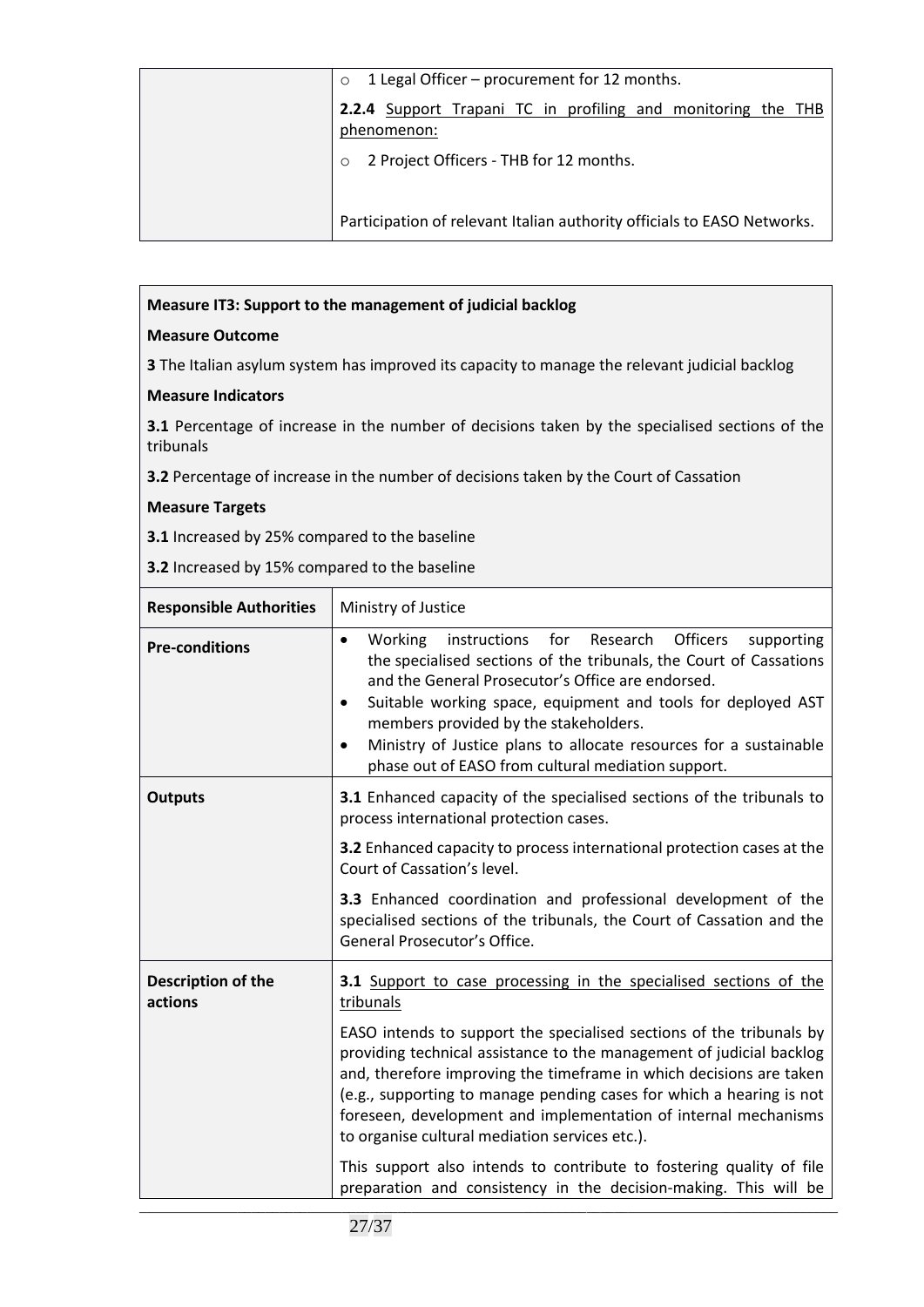| ensured through a dedicated support on COI and jurisprudential<br>research, as well as through case-specific legal analysis, in full respect<br>of the principle of judicial independence.                                                                                                                                                                                                                                                                                                                                                                                                                                                                                                                                                                                                                                                                         |
|--------------------------------------------------------------------------------------------------------------------------------------------------------------------------------------------------------------------------------------------------------------------------------------------------------------------------------------------------------------------------------------------------------------------------------------------------------------------------------------------------------------------------------------------------------------------------------------------------------------------------------------------------------------------------------------------------------------------------------------------------------------------------------------------------------------------------------------------------------------------|
| A mid-year assessment will be conducted in order to ensure allocation<br>of resources according to the existing backlog.                                                                                                                                                                                                                                                                                                                                                                                                                                                                                                                                                                                                                                                                                                                                           |
| In some of the specialised sections of the tribunals, a pilot project<br>related to good practices on the use of tools and workflows for the<br>scheduling of hearings and prioritisation of cases will be implemented<br>in order to address the management of judicial backlog in a systematic<br>and more consolidated way. Based on the result of the pilot, the tools<br>and workflows for the scheduling of hearings may be extended to all<br>the specialised Sections.                                                                                                                                                                                                                                                                                                                                                                                     |
| Furthermore, EASO will actively support the Italian authorities in<br>applying alternative funding, also in light of the Constitutional Court<br>decision n. 217/2019, to cover for interpretation needs of the<br>specialised sections of the tribunals within the year. EASO will however<br>provide cultural mediators - on-call basis according to the needs - in<br>charge of performing interpretation services for interviews at<br>hearings.                                                                                                                                                                                                                                                                                                                                                                                                               |
| The following activities will be carried out:                                                                                                                                                                                                                                                                                                                                                                                                                                                                                                                                                                                                                                                                                                                                                                                                                      |
| Preliminary study and screening of the cases.<br>$\circ$<br>Preparation of files.<br>$\circ$<br>Research and collection of national, European and other Member<br>$\circ$<br>States' relevant jurisprudence.<br>Doctrinal research and collection.<br>$\circ$<br>Passive participation at hearings.<br>$\circ$<br>Provision of case specific legal analysis.<br>$\circ$<br>COI research and collection.<br>$\circ$<br>Scheduling actions and prioritisation of cases exercises also<br>$\circ$<br>through a pilot project focusing on the development of internal<br>tools and related workflow.<br>Support to the management of pending cases for which a hearing<br>O<br>is not foreseen.<br>Organisation and provision of interpretation and/or cultural<br>$\circ$<br>mediation<br>services<br>during<br>hearings<br>Cultural<br>by<br>Mediators/Interpreters. |
| 3.2 Support to the Court of Cassation including the General<br>Prosecutor's Office                                                                                                                                                                                                                                                                                                                                                                                                                                                                                                                                                                                                                                                                                                                                                                                 |
| EASO will support the management of judicial backlog of both the<br>Court of Cassation and the General Prosecutor's Office by enhancing<br>standardisation and uniformity of practices. In practice, EASO<br>resources will focus on the preliminary screening and study of the<br>cases in order to handle files characterised by homogeneous subjects<br>and topics, and procedural issues in a systematic and standardised<br>way, also taking into account vulnerabilities and specific profiles, so to<br>ensure swifter proceedings.                                                                                                                                                                                                                                                                                                                         |
| The following activities will be carried out:                                                                                                                                                                                                                                                                                                                                                                                                                                                                                                                                                                                                                                                                                                                                                                                                                      |
| Preliminary screening and study of the cases.<br>$\circ$<br>Conduction of jurisprudential researches.<br>$\circ$                                                                                                                                                                                                                                                                                                                                                                                                                                                                                                                                                                                                                                                                                                                                                   |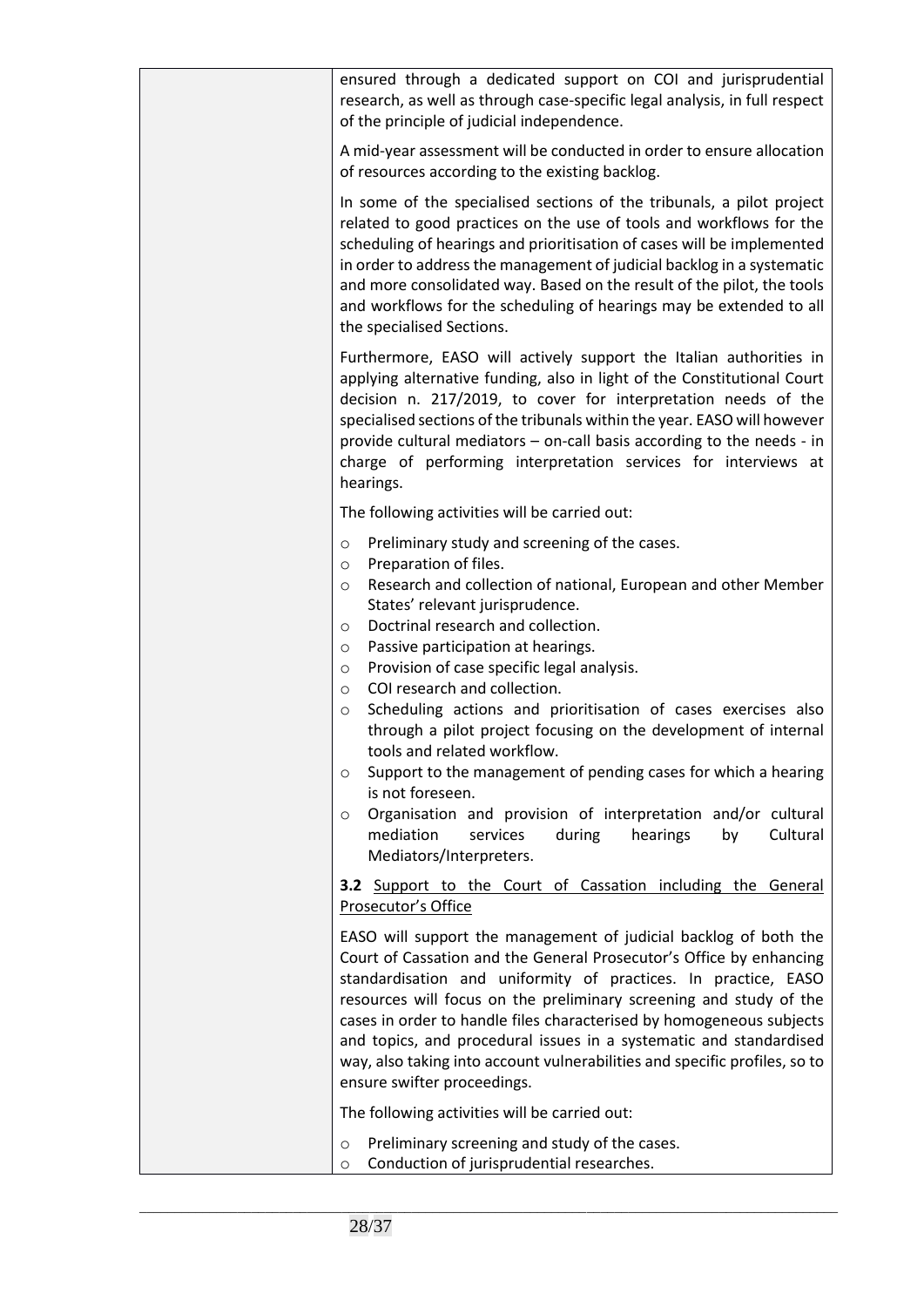|               | Managing and organising files.<br>$\circ$                                                                                                                                                                                                                                                                                                                                                                                                                                                                                                                                                                                                                                                                                                                                                                                                                                                                                                                                                                                                                                                                                                                                                      |
|---------------|------------------------------------------------------------------------------------------------------------------------------------------------------------------------------------------------------------------------------------------------------------------------------------------------------------------------------------------------------------------------------------------------------------------------------------------------------------------------------------------------------------------------------------------------------------------------------------------------------------------------------------------------------------------------------------------------------------------------------------------------------------------------------------------------------------------------------------------------------------------------------------------------------------------------------------------------------------------------------------------------------------------------------------------------------------------------------------------------------------------------------------------------------------------------------------------------|
|               | 3.3 Strengthen internal coordination, build internal capacity and<br>enhance specialisation in the field of international protection of judges<br>of the specialised sections of the tribunals, the Court of Cassation and<br>its General Prosecutor's Office                                                                                                                                                                                                                                                                                                                                                                                                                                                                                                                                                                                                                                                                                                                                                                                                                                                                                                                                  |
|               | Furthermore, in coordination with the Scuola Superiore della<br>Magistratura (SSM), EASO will support the judicial authorities in<br>their<br>expertise,<br>specialisation<br>improving<br>and<br>professional<br>development in the field of international protection (included Dublin<br>procedures and vulnerabilities), with the support of the EASO Courts<br>& Tribunals Sector and the Asylum Thematic Cooperation Sector<br>(Asylum Knowledge Centre). EASO support will also contribute to<br>strengthen internal coordination among the judiciary through the<br>organisation of meetings and thematic round tables aimed at sharing<br>best practices and common solutions to challenges raised. External<br>coordination with other public authorities dealing with asylum in Italy<br>will be enhanced through the support to the organisation of multi-<br>stakeholder meetings (Judiciary, DPS, DCLI, DCLI Dublin Unit and NAC)<br>at the central and local level (including Immigration Offices and TCs)<br>on specific topics (ad hoc meetings), with focus on local level. These<br>multi-stakeholder meetings will be organised under action 5.1 of this<br>Operating Plan. |
|               | The following activities will be carried out:                                                                                                                                                                                                                                                                                                                                                                                                                                                                                                                                                                                                                                                                                                                                                                                                                                                                                                                                                                                                                                                                                                                                                  |
|               | Support to the SSM (by EASO Italy and EASO Courts & Tribunals<br>$\circ$<br>Sector-Asylum Knowledge Centre) in the coordination of<br>professional development activities for judges of the specialised<br>sections of the tribunals, the Court of Cassation and the General<br>Prosecutor's Office, as well as in developing relevant materials and<br>in identifying relevant trainings for the judges.<br>Support to the development and translation of thematic related<br>$\circ$<br>documents (e.g. handbooks, EASO modules etc.).<br>Organisation of meetings/thematic round tables, among judicial<br>O<br>authorities to share best practice/issues faced by the specialised<br>sections of the tribunals at a local level, by the Court of Cassation<br>and the General Prosecutor's Office, including the participation of<br><b>EASO Research Officers.</b>                                                                                                                                                                                                                                                                                                                        |
|               | Specific agreements between EASO, the Ministry of Justice at central<br>level, each specialised section of the tribunals, the Court of Cassation<br>and the General Prosecutor's Office will be formulated to define<br>working instructions and additional arrangements for Research<br>Officers and Cultural Mediators/Interpreters in line with the above<br>activities.                                                                                                                                                                                                                                                                                                                                                                                                                                                                                                                                                                                                                                                                                                                                                                                                                    |
| <b>Inputs</b> | 3.1 Support to the specialised sections of the tribunals:                                                                                                                                                                                                                                                                                                                                                                                                                                                                                                                                                                                                                                                                                                                                                                                                                                                                                                                                                                                                                                                                                                                                      |
|               | Up to 55 Research Officers (ROs) deployed to the specialised<br>$\circ$<br>sections of the tribunals for 12 months. ROs number may be<br>downsized based on actual data/needs on the judicial backlog.<br>Up to 25 FTE Cultural Mediators/Interpreters deployed to the<br>$\circ$<br>specialised sections of the tribunals.                                                                                                                                                                                                                                                                                                                                                                                                                                                                                                                                                                                                                                                                                                                                                                                                                                                                    |
|               | 2 Field Support Officers for the local coordination and the<br>O<br>management of the resources deployed in support to the                                                                                                                                                                                                                                                                                                                                                                                                                                                                                                                                                                                                                                                                                                                                                                                                                                                                                                                                                                                                                                                                     |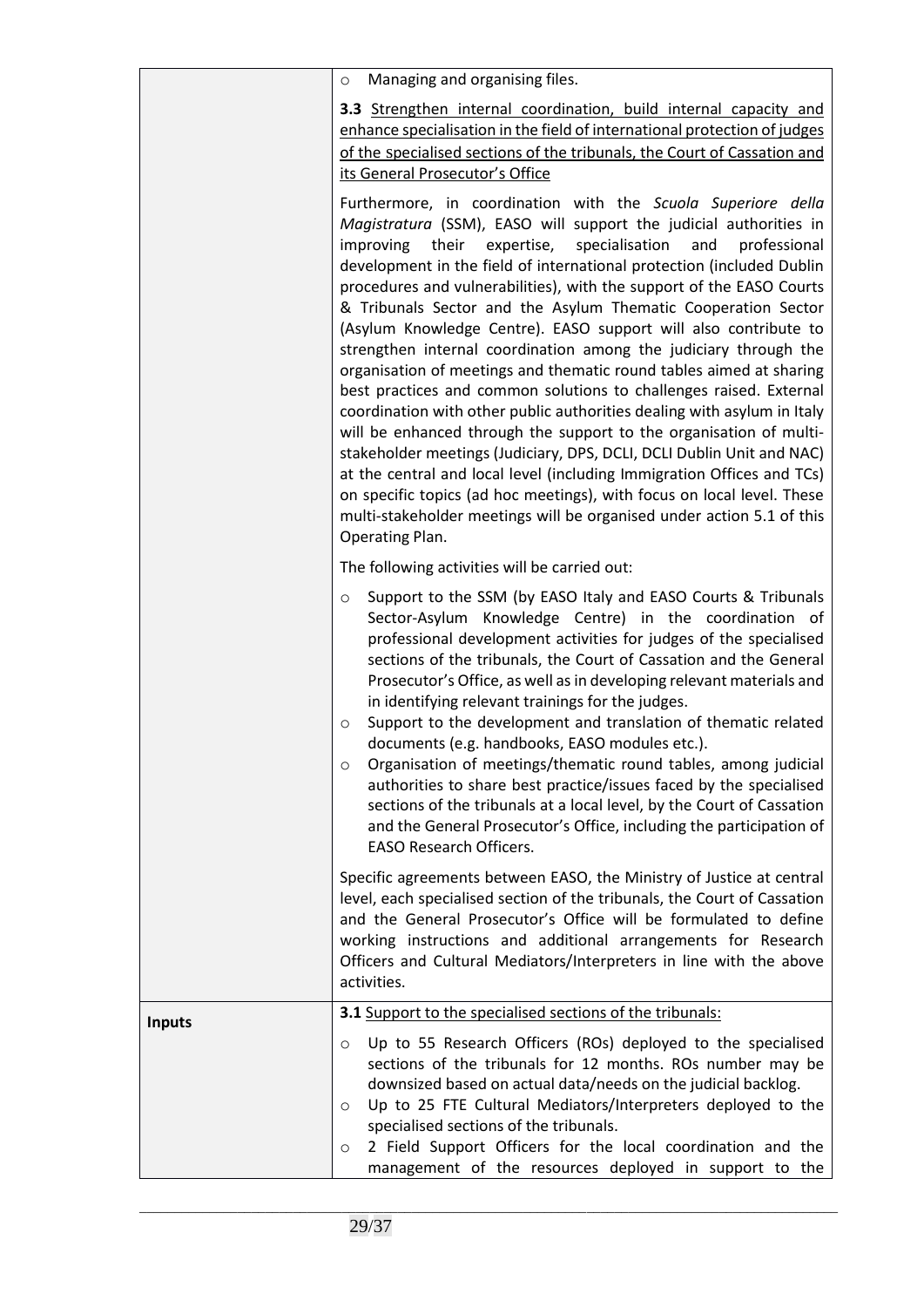| specialised sections of the tribunals for 12 months. These<br>resources will also support in the organisation of 3.3 activities.                                                                                                                                                                                                                                                                                                                                                                                                                                                                                                                                                                         |
|----------------------------------------------------------------------------------------------------------------------------------------------------------------------------------------------------------------------------------------------------------------------------------------------------------------------------------------------------------------------------------------------------------------------------------------------------------------------------------------------------------------------------------------------------------------------------------------------------------------------------------------------------------------------------------------------------------|
| 3.2 Support to the Court of Cassation including the General<br>Prosecutor's Office:                                                                                                                                                                                                                                                                                                                                                                                                                                                                                                                                                                                                                      |
| 4 Research Officers deployed to the Court of Cassation for 12<br>$\circ$<br>months.<br>2 Research Officers deployed to the General Prosecutor's Office<br>$\circ$<br>for 12 months.<br>1 Field Support Officer for the local coordination and the<br>$\circ$<br>management of the resources deployed under this action (this<br>resource will be allocated part-time to this activity and the other<br>half of the time to the action 3.1) for 12 months.                                                                                                                                                                                                                                                |
| 3.3 Support to strengthen internal coordination, build internal<br>capacity and enhance specialisation in the field of international<br>protection of judges of the specialised sections of the tribunals, the<br>Court of Cassation and the General Prosecutor's Office:<br>Support in the coordination of 3 professional development<br>$\circ$<br>activities - organised by the SSM in cooperation with EASO.<br>Development and/or translation of thematic documents.<br>$\circ$<br>4 meetings/thematic round tables to share best practices and<br>$\circ$<br>issues faced at local level (2 via VC during the first semester and 2<br>in presence, tentatively in Rome and/or Milan, in the second |
| semester).<br>To support training of Research Officers and quality of EASO's<br>intervention, the following capacity building activities will be<br>organised, also with the support of the EASO Training and Professional<br>Development Centre, the EASO Courts & Tribunals Sector and the<br>Asylum Thematic Cooperation Sector (Asylum Knowledge Centre):                                                                                                                                                                                                                                                                                                                                            |
| EASO training programme for new deployed Research Officers.<br>$\circ$<br>2 EASO refresher sessions for Research Officers.<br>$\circ$<br>2 Thematic trainings for Research Officers (via VC).<br>$\circ$                                                                                                                                                                                                                                                                                                                                                                                                                                                                                                 |

# **Measure IT4: Support to the quality management and monitoring of the Italian reception system**

# **Measure Outcome**

**4** The quality and sustainability of the reception system management and monitoring (for adults and UAMs) are enhanced

# **Measure Indicators**

**4.1** Evidence of a sustainable reception management system in place according to a set of established sub-indicators

**4.2** Evidence of a sustainable monitoring system functioning according to a set of established subindicators

\_\_\_\_\_\_\_\_\_\_\_\_\_\_\_\_\_\_\_\_\_\_\_\_\_\_\_\_\_\_\_\_\_\_\_\_\_\_\_\_\_\_\_\_\_\_\_\_\_\_\_\_\_\_\_\_\_\_\_\_\_\_\_\_\_\_\_\_\_\_\_\_\_\_\_\_\_\_\_\_\_\_\_\_\_\_\_\_\_\_\_\_\_\_\_\_\_\_\_\_

# **Measure Targets**

**4.1** 50% of the established sub-indicators improved

**4.2** 50% of the established sub-indicators improved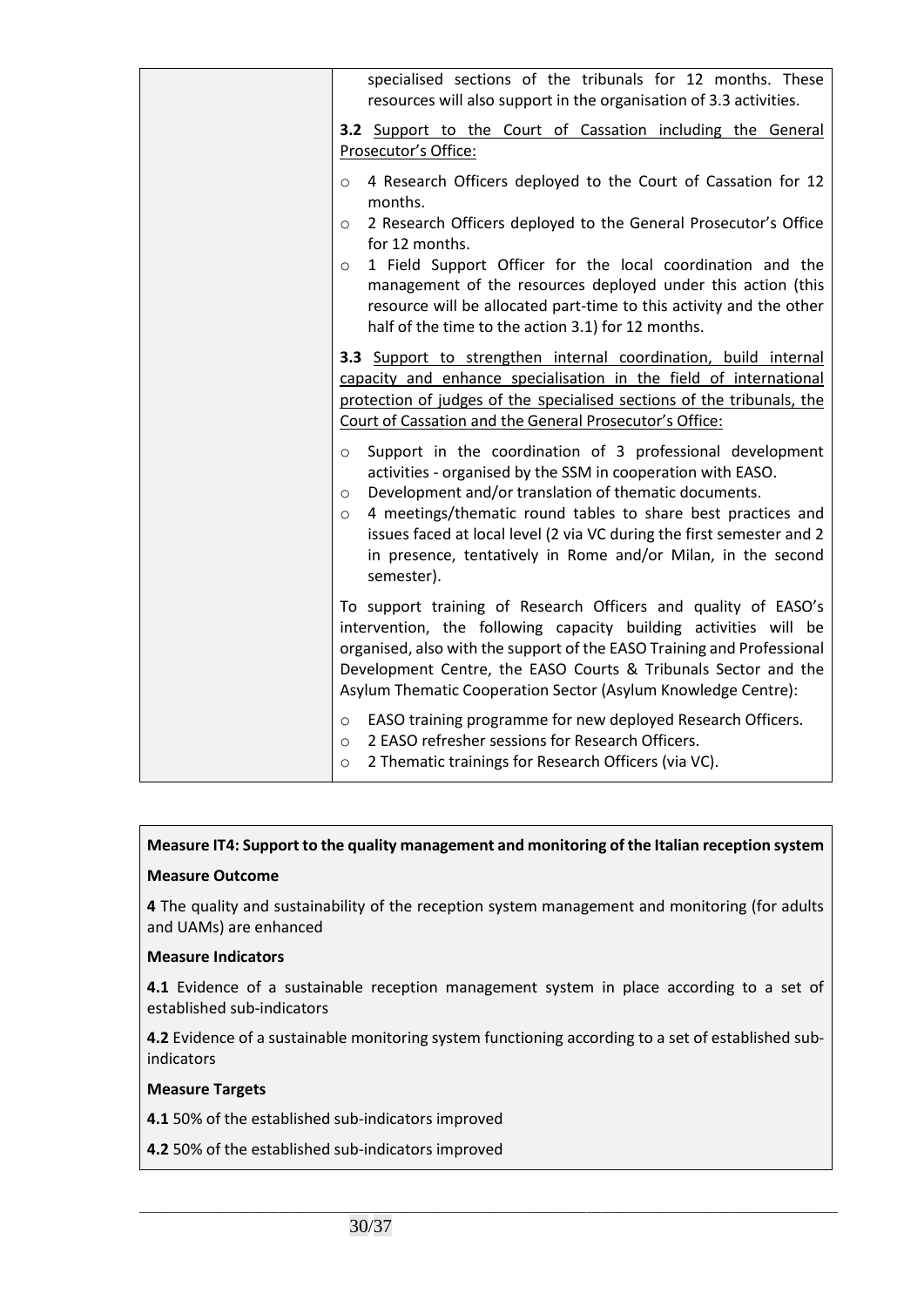| <b>Responsible Authorities</b> | Department for Civil Liberties and Immigration                                                                                                                                                                                                                                                                                                                                                                                                                                                                                                                                                                                                                                                                                                                                                                                                                                                                                                                                                                                              |
|--------------------------------|---------------------------------------------------------------------------------------------------------------------------------------------------------------------------------------------------------------------------------------------------------------------------------------------------------------------------------------------------------------------------------------------------------------------------------------------------------------------------------------------------------------------------------------------------------------------------------------------------------------------------------------------------------------------------------------------------------------------------------------------------------------------------------------------------------------------------------------------------------------------------------------------------------------------------------------------------------------------------------------------------------------------------------------------|
| <b>Pre-conditions</b>          | DCLI ensures the implementation of the quality monitoring<br>$\bullet$<br>coaching missions in Prefectures, including logistic arrangements.<br>Prefectures collaborate with EASO staff to develop a monitoring<br>$\bullet$<br>framework in line with CEAS.<br>Suitable working conditions, with access to relevant information<br>$\bullet$<br>systems, for AST members deployed to Prefectures.<br>Prefectures collaborate with AST members monitoring the<br>$\bullet$<br>implementation of new legislative provisions and health safety<br>measures (COVID-19).<br>DCLI ensures the alignment of the national and EU monitoring<br>$\bullet$<br>standards and indicators for the enhancement of the national<br>monitoring framework, as per Art. 4 of Reception Conditions<br>Directive (recast).<br>Relevant stakeholders are available to participate to regional<br>$\bullet$<br>coordination workshops and to cooperate in the dissemination of<br>procedures and mechanism related to the COVID-19 health<br>emergency for UAMs. |
| <b>Outputs</b>                 | First line reception system                                                                                                                                                                                                                                                                                                                                                                                                                                                                                                                                                                                                                                                                                                                                                                                                                                                                                                                                                                                                                 |
|                                | 4.1.1 Enhanced quality management and procedures for the first line<br>reception system, also in line with the EU legal framework.<br>4.1.2 Enhanced financial procedures of the DCLI Office II related to first                                                                                                                                                                                                                                                                                                                                                                                                                                                                                                                                                                                                                                                                                                                                                                                                                            |
|                                | line reception system.<br>4.1.3 Enhanced data management, procedures and processing                                                                                                                                                                                                                                                                                                                                                                                                                                                                                                                                                                                                                                                                                                                                                                                                                                                                                                                                                         |
|                                | capacity of the DCLI Office II at central level and at local level, also in<br>the context of the current COVID-19 health emergency and its<br>aftermath.                                                                                                                                                                                                                                                                                                                                                                                                                                                                                                                                                                                                                                                                                                                                                                                                                                                                                   |
|                                | 4.1.4 Enhanced capacity of DCLI Office II at central level and at local<br>level to implement quality monitoring framework applied to first line<br>reception system, including with regard to COVID-19 related issues<br>and data on material reception condition and services.                                                                                                                                                                                                                                                                                                                                                                                                                                                                                                                                                                                                                                                                                                                                                            |
|                                | Second line reception system                                                                                                                                                                                                                                                                                                                                                                                                                                                                                                                                                                                                                                                                                                                                                                                                                                                                                                                                                                                                                |
|                                | 4.2.1 Enhanced financial system and capacity of the DCLI Office III to<br>manage and monitor the project funding of the second line reception<br>system.                                                                                                                                                                                                                                                                                                                                                                                                                                                                                                                                                                                                                                                                                                                                                                                                                                                                                    |
|                                | 4.2.2 Enhanced monitoring framework related to the second line<br>reception system, including COVID-19 related issues and data on<br>material reception condition and services.                                                                                                                                                                                                                                                                                                                                                                                                                                                                                                                                                                                                                                                                                                                                                                                                                                                             |
|                                | <b>UAMs Mission Structure</b>                                                                                                                                                                                                                                                                                                                                                                                                                                                                                                                                                                                                                                                                                                                                                                                                                                                                                                                                                                                                               |
|                                | 4.3.1 Enhanced capacity of UAMs' Mission Structure at DCLI to<br>implement effective procedures for the reception of UAMs.                                                                                                                                                                                                                                                                                                                                                                                                                                                                                                                                                                                                                                                                                                                                                                                                                                                                                                                  |
| Description of the<br>actions  | In 2021, EASO aims at reinforcing the support previously provided in<br>the following areas:<br>Legal, policy and financial monitoring area, by continuing the<br>support to the refinement of sustainable legal, policy and tender<br>monitoring workflows, as well as financial workflows related to the<br>management of reception system, in view of a progressive phase-<br>out.                                                                                                                                                                                                                                                                                                                                                                                                                                                                                                                                                                                                                                                       |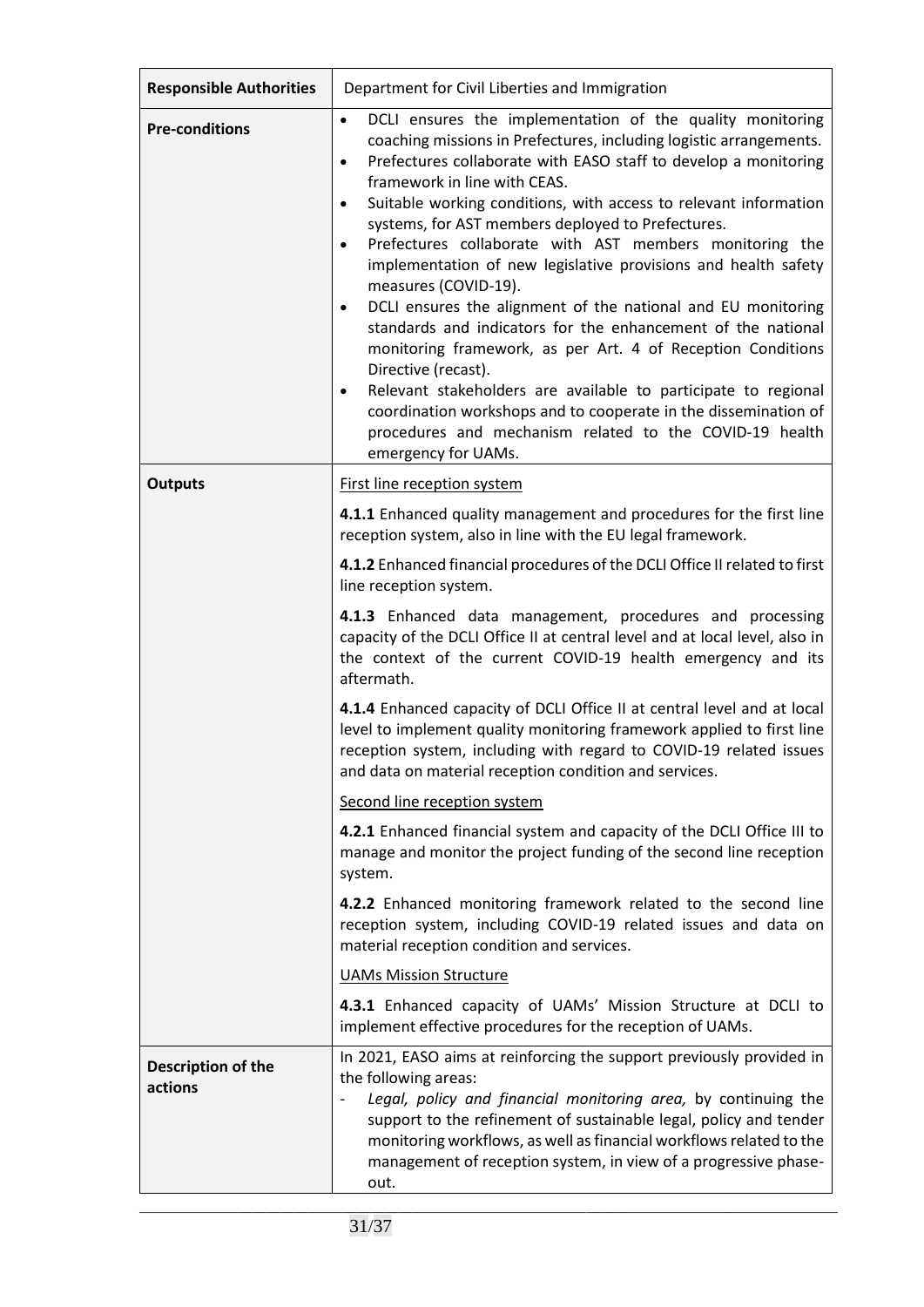| Procedural, quantitative and statistics areas, by boosting internal<br>communication and institutional collaboration between the<br>central and local level. This includes data collection and analysis,<br>as well as management and identification of shelters for transfers<br>of asylum applicants from disembarkation sites to quarantine<br>facilities and eventually to final destination centres.<br>Qualitative and standards areas, by supporting national authority<br>in the organisation and management of monitoring visits and in<br>the related data collection and analysis, as to fully implement the<br>operational standards and indicators on the quality of reception<br>system, also in the context of possible new AMIF projects.                                                                                                                              |
|----------------------------------------------------------------------------------------------------------------------------------------------------------------------------------------------------------------------------------------------------------------------------------------------------------------------------------------------------------------------------------------------------------------------------------------------------------------------------------------------------------------------------------------------------------------------------------------------------------------------------------------------------------------------------------------------------------------------------------------------------------------------------------------------------------------------------------------------------------------------------------------|
| The following actions are foreseen:                                                                                                                                                                                                                                                                                                                                                                                                                                                                                                                                                                                                                                                                                                                                                                                                                                                    |
| 4.1.1 Provide legal and policy support to the central management of<br>the first line reception system<br>Support to drafting and management of policy documents and<br>$\circ$<br>legal opinions.<br>Support to the development of guidelines on Relocation and SOPs,<br>O<br>and support to the coordination activities within Office II and III.<br>Support the drafting of legal opinions related to the procedures of<br>O<br>tender calls issued by Prefectures for reception centres.<br>Support to the preparation of international, European and<br>$\circ$<br>national high-level planning documents (e.g. Relazione al<br>Parlamento).<br>Support to the implementation of humanitarian evacuation<br>$\circ$                                                                                                                                                               |
| projects and operations.                                                                                                                                                                                                                                                                                                                                                                                                                                                                                                                                                                                                                                                                                                                                                                                                                                                               |
| 4.1.2 Support financial procedures for central management of the first<br>line reception system<br>$\circ$ Financial monitoring of payments, expenditures and contracts of<br>reception centres, through the update and adaptation of a<br>dedicated tool.                                                                                                                                                                                                                                                                                                                                                                                                                                                                                                                                                                                                                             |
| 4.1.3 Support quantitative data management and processing of the<br>central management of the first line reception system<br>o Support to the timely allocation and transfer of applicants<br>following disembarkation events through the registration within<br>the existing IT platform (SGA) and in coordination with local<br>authorities/Prefectures.<br>This is also<br>done through<br>the<br>development of a workflow for all actors involved and through the<br>update and adaptation of one tool for the collection of data<br>related to transfers and allocation of applicants, including special<br>needs reception.<br>Monitoring, data collection and processing (including the use of<br>existing IT platform -SGA- and other IT systems), through the<br>deployment of a roving team from central level to Prefectures in<br>selected regional areas under pressure. |
| 4.1.4 Support qualitative monitoring of the first line reception system<br>Technical and operational support in consolidating and analysing<br>$\circ$<br>results of monitoring activities conducted by Nuclei Ispettivi at<br>local level.                                                                                                                                                                                                                                                                                                                                                                                                                                                                                                                                                                                                                                            |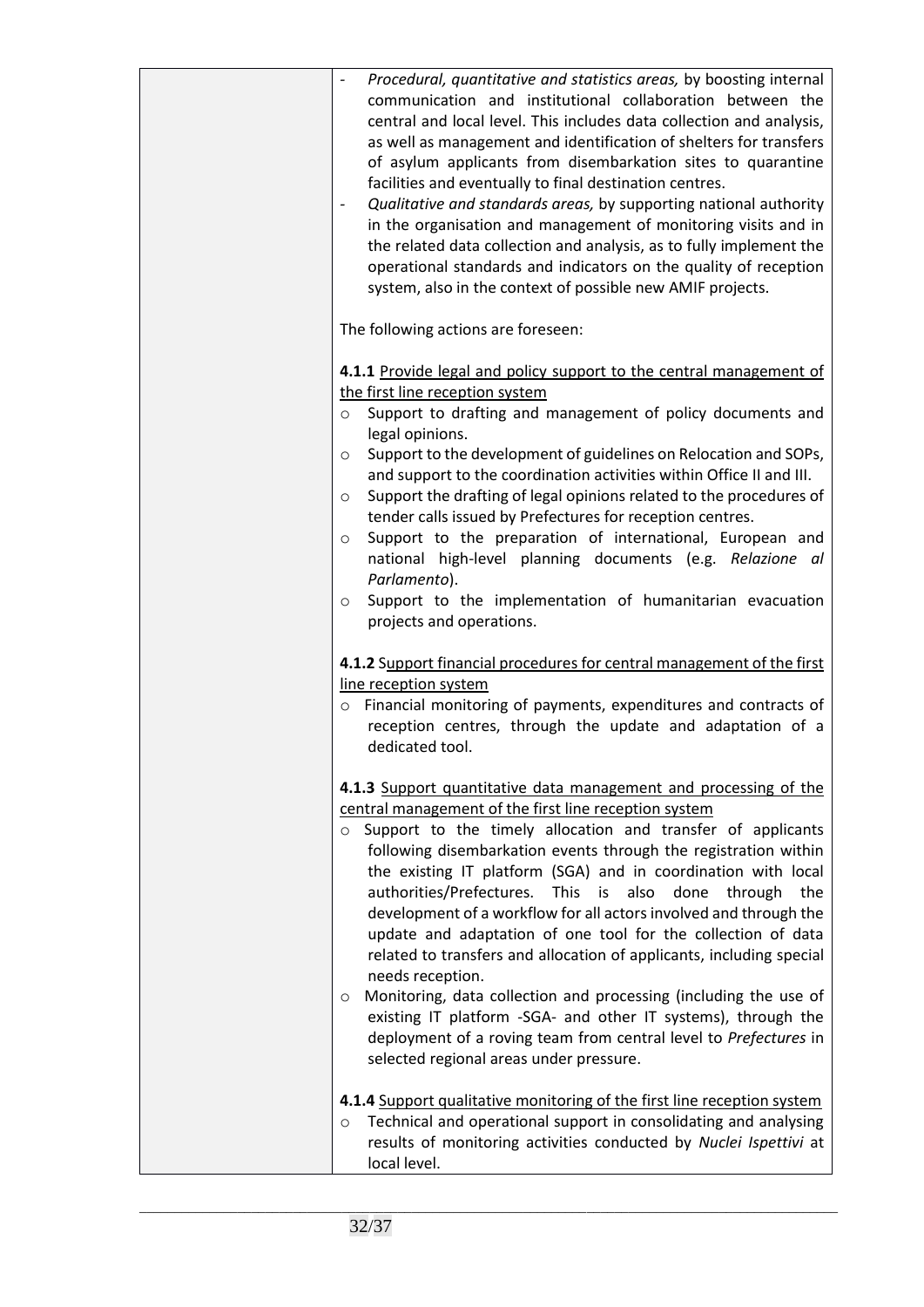|               | Quality monitoring of the reception system at the local level,<br>$\circ$<br>including the assessment of reception conditions and of<br>systematic vulnerability needs. This activity will be carried out<br>through up to 10 coaching missions headed by Central level to<br>selected locations and in accordance with EU standards and<br>indicators on the quality of reception conditions, as integrated in<br>the Italian monitoring system "Gestione Centrale Controllo<br>Accoglienza" (GCCA).<br>4.2.1 Support management and monitoring of second line reception<br>system project funding<br>Elaboration of a procedure's workflow and planning handover to<br>$\circ$<br><b>DCLI</b> internal resources<br>Data collection related to project funding and monitoring of<br>$\circ$<br>expenditures and payments, in close coordination with the Central<br>Service.<br>Support to monitoring of payments, expenditures and contracts of<br>$\circ$<br>SIPROIMI/SAI active and closed projects.<br>4.2.2 Support data consolidation and analysis within the monitoring<br>framework related to the second line reception system<br>Data consolidation and analysis on COVID-19 related measures in<br>$\circ$<br>SIPROIMI/SAI projects, through the continuous use and update of<br>the dedicated data collection tool.<br>Data consolidation and analysis on reception conditions and<br>$\circ$<br>services collected during monitoring visits, carried out and shared<br>by Central Service.<br>4.3.1 Support the allocation system, data collection, data analysis,<br>policy and legal analysis as well as the central coordination regarding |
|---------------|--------------------------------------------------------------------------------------------------------------------------------------------------------------------------------------------------------------------------------------------------------------------------------------------------------------------------------------------------------------------------------------------------------------------------------------------------------------------------------------------------------------------------------------------------------------------------------------------------------------------------------------------------------------------------------------------------------------------------------------------------------------------------------------------------------------------------------------------------------------------------------------------------------------------------------------------------------------------------------------------------------------------------------------------------------------------------------------------------------------------------------------------------------------------------------------------------------------------------------------------------------------------------------------------------------------------------------------------------------------------------------------------------------------------------------------------------------------------------------------------------------------------------------------------------------------------------------------------------------------------------------------------------------------|
|               | UAMs reception, in line with relevant legislation<br>Organisation of regional coordination workshops for UAMs<br>$\circ$<br>reception authorities at the local level (via VC or in presence).<br>Support the organisation of a national coordination meeting to<br>O<br>evaluate the impact of intake procedures regarding UAMs.<br>Development of a tool to aggregate data on the allocation of UAMs<br>$\circ$<br>in reception facilities.<br>Support in drafting UAM's reception related policy documents and<br>O<br>legal opinions.                                                                                                                                                                                                                                                                                                                                                                                                                                                                                                                                                                                                                                                                                                                                                                                                                                                                                                                                                                                                                                                                                                                     |
|               | A mid-year assessment will be conducted in order to ensure adequate<br>allocation of resources.                                                                                                                                                                                                                                                                                                                                                                                                                                                                                                                                                                                                                                                                                                                                                                                                                                                                                                                                                                                                                                                                                                                                                                                                                                                                                                                                                                                                                                                                                                                                                              |
| <b>Inputs</b> | 4.1.1 Provide legal and policy support to the central management of<br>the first line reception system:<br>1 Project Officer - legal tender - Office II for 12 months.<br>$\circ$<br>2 Project Officers - legal policy - Office II for 12 months.<br>$\circ$<br>1 Project Officer - legal policy - Office II/III for 9 months.<br>$\circ$                                                                                                                                                                                                                                                                                                                                                                                                                                                                                                                                                                                                                                                                                                                                                                                                                                                                                                                                                                                                                                                                                                                                                                                                                                                                                                                    |
|               | 4.1.2 Support financial procedures for central management of the first<br>line reception system:<br>1 Project Assistant - finance - Office II for 12 months.<br>$\circ$                                                                                                                                                                                                                                                                                                                                                                                                                                                                                                                                                                                                                                                                                                                                                                                                                                                                                                                                                                                                                                                                                                                                                                                                                                                                                                                                                                                                                                                                                      |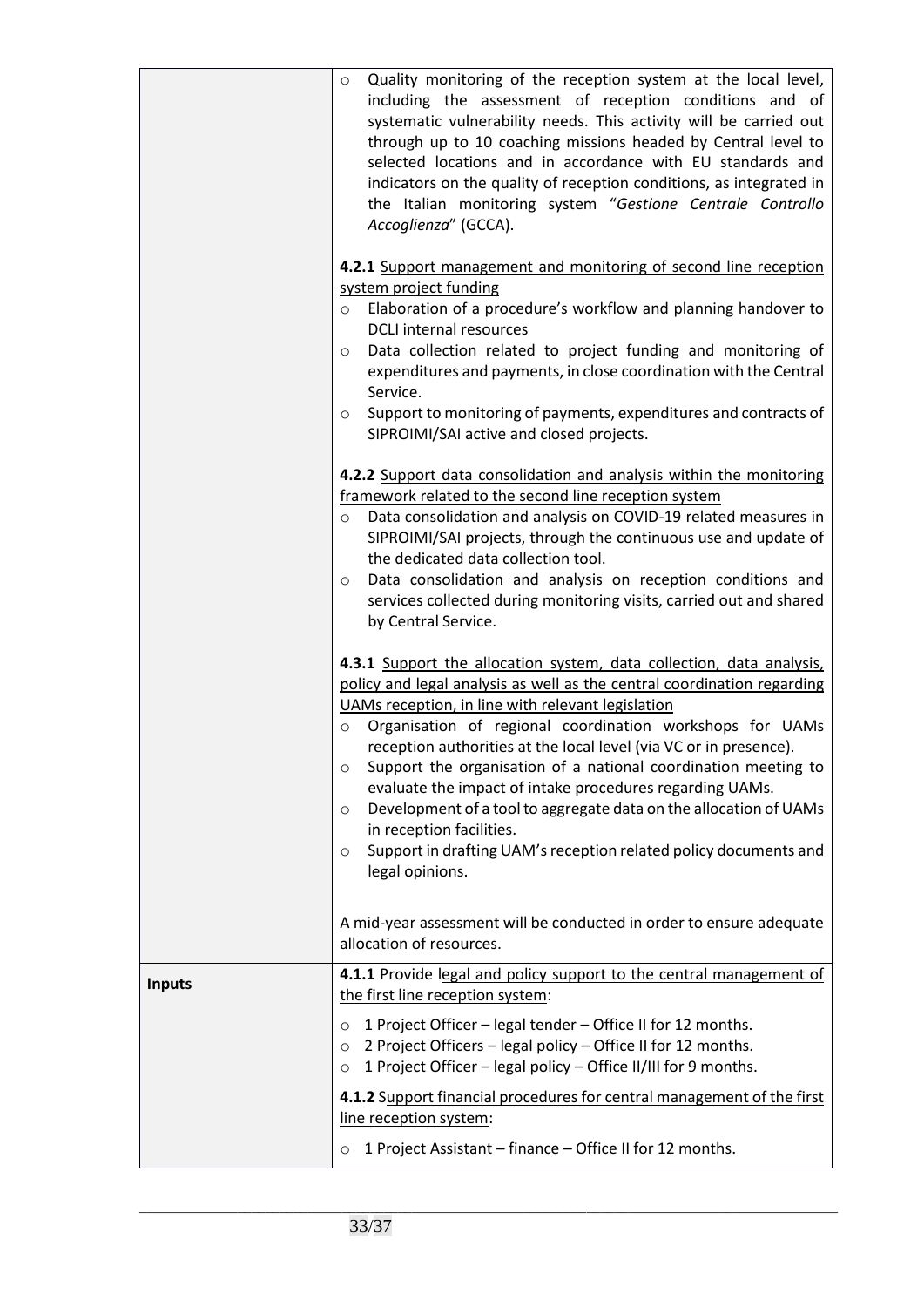| 4.1.3 Support quantitative data management and processing of the<br>central management of the first line reception system:                                                                                                                                                                                                                                                                                                 |
|----------------------------------------------------------------------------------------------------------------------------------------------------------------------------------------------------------------------------------------------------------------------------------------------------------------------------------------------------------------------------------------------------------------------------|
| 1 Project Officer - statistics - Office II for 12 months.<br>$\circ$<br>4 Monitoring and Info System Assistants - Office II for 12 months.<br>$\circ$<br>1 Reception and Info System Officer - Office II for 12 months.<br>$\circ$<br>5 Reception and Info System Officers - roving team for Office II, of<br>$\circ$<br>which 3 for 12 months and 2 for 11 months, in support to<br>Prefectures.                          |
| 4.1.4 Support qualitative monitoring of the first line reception system:<br>o 2 Project Officers - Monitoring - Office II for 12 months.<br>Coaching missions to up to 10 Prefectures (in presence or in VC<br>$\circ$<br>modality).                                                                                                                                                                                       |
| 4.2.1 Support management and monitoring of second line reception<br>system project funding:                                                                                                                                                                                                                                                                                                                                |
| 3 Project Assistants - finance - Office III for 12 months.<br>$\circ$<br>1 Project Officer - statistics - Office III for 12 months.<br>$\circ$                                                                                                                                                                                                                                                                             |
| 4.2.2 Support data consolidation and analysis within the monitoring<br>framework related to the second line reception system:                                                                                                                                                                                                                                                                                              |
| 1 Project Officer - Monitoring - Office III for 12 months.<br>$\circ$                                                                                                                                                                                                                                                                                                                                                      |
| 4.3.1 Support to the allocation system, data collection, data analysis,<br>policy and legal analysis as well as the central coordination regarding<br>UAMs reception, in line with relevant legislation:                                                                                                                                                                                                                   |
| 1 Project Officer - legal policy - Mission Structure for 12 months.<br>$\circ$<br>1 Project Officer - statistics - Mission Structure for 12 months.<br>$\circ$<br>1 national coordination meeting for UAMs reception authorities at<br>$\circ$<br>the central level (via VC or in presence).<br>3 regional coordination workshops for UAMs reception authorities<br>$\circ$<br>at the local level (via VC or in presence). |
| Participation of relevant Italian authority officials to EASO Networks.                                                                                                                                                                                                                                                                                                                                                    |

# **Measure IT5: Support to the coordination amongst Italian asylum authorities, including through the development of information systems**

# **Measure Outcome**

**5** Improved capacity of Italian authorities to efficiently reduce information and practice gaps among concerned authorities as well as to manage and monitor the asylum and reception systems through enhanced and integrated information systems

# **Measure Indicators**

**5.1** Evidence of functioning, institutionalised and autonomous multi-stakeholder coordination meetings within Italian asylum authorities, according to a set of established sub-indicators

**5.2** Integration and alignment of the different information applications within the asylum and reception system, according to a set of established sub-indicators

\_\_\_\_\_\_\_\_\_\_\_\_\_\_\_\_\_\_\_\_\_\_\_\_\_\_\_\_\_\_\_\_\_\_\_\_\_\_\_\_\_\_\_\_\_\_\_\_\_\_\_\_\_\_\_\_\_\_\_\_\_\_\_\_\_\_\_\_\_\_\_\_\_\_\_\_\_\_\_\_\_\_\_\_\_\_\_\_\_\_\_\_\_\_\_\_\_\_\_\_

# **Measure Targets**

**5.1** 75% of the established sub-indicators improved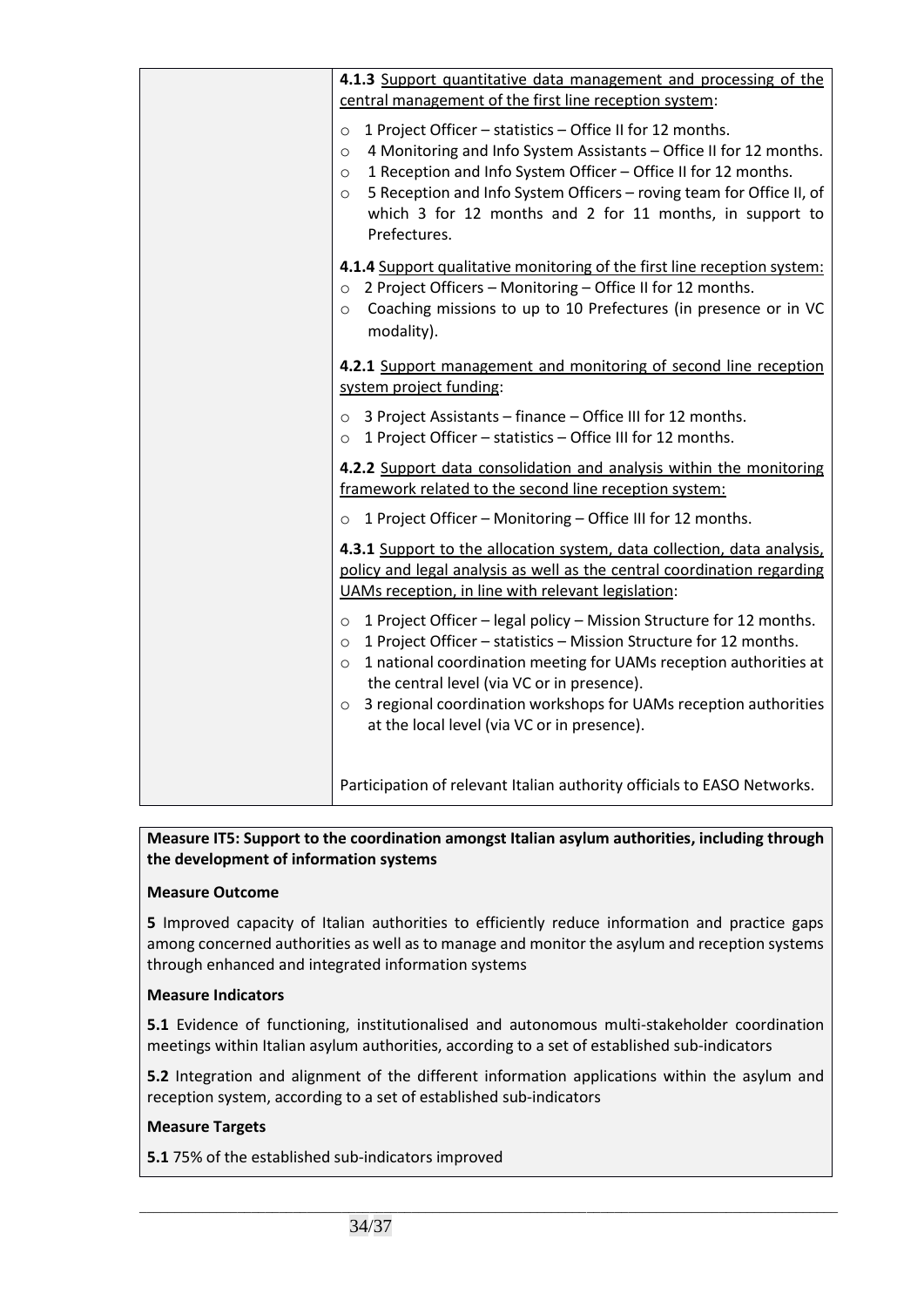| 5.2 % of the established sub-indicators improved (target to be defined in Q1 2021) |                                                                                                                                                                                                                                                                                                                                                                                                                                                                                                                                                                                                                                                                                                                                                                                                                                                                                                                                                                                                                                                                                                                               |
|------------------------------------------------------------------------------------|-------------------------------------------------------------------------------------------------------------------------------------------------------------------------------------------------------------------------------------------------------------------------------------------------------------------------------------------------------------------------------------------------------------------------------------------------------------------------------------------------------------------------------------------------------------------------------------------------------------------------------------------------------------------------------------------------------------------------------------------------------------------------------------------------------------------------------------------------------------------------------------------------------------------------------------------------------------------------------------------------------------------------------------------------------------------------------------------------------------------------------|
| <b>Responsible Authorities</b>                                                     | Department for Civil Liberties and Immigration<br>$\bullet$<br>National Asylum Commission<br>$\bullet$<br>Department for Public Security<br>$\bullet$<br>Ministry of Justice<br>٠                                                                                                                                                                                                                                                                                                                                                                                                                                                                                                                                                                                                                                                                                                                                                                                                                                                                                                                                             |
| <b>Pre-conditions</b>                                                              | Central and local authorities have the capacity (human resources,<br>$\bullet$<br>financial resources and internal organisational set-up) to attend<br>the meetings either in persons or by VC and effectively follow-up<br>on decisions taken.<br>authorities continue<br>Italian<br>to develop the Sistema<br>Unico<br>$\bullet$<br>Asilo (SUA) according to set timelines and do not experience<br>further delays.<br>Italian authorities, following the feasibility study on the scheduling<br>$\bullet$<br>tool, collaborate for the implementation of the pilot and testing<br>phase of the selected scheduling tool. The DCLI ensures the<br>integration of the scheduling tool in SUA through the use of<br>internal resources.<br>The DCLI, the DPS, Immigration Offices and the Forensic Police<br>٠<br>collaborate with the EASO's AST for the collection of functional<br>requirements for reporting and analyses purposes.<br>All stakeholders ensure continuous alignment and close technical<br>$\bullet$<br>cooperation among them and with the EASO ASTs for the<br>achievement of the activities under 5.2. |
| <b>Outputs</b>                                                                     | 5.1.1 Established functional meetings among asylum procedure<br>stakeholders (DPS, NAC, DCLI and selected specialised sections of the<br>tribunals).                                                                                                                                                                                                                                                                                                                                                                                                                                                                                                                                                                                                                                                                                                                                                                                                                                                                                                                                                                          |
|                                                                                    | 5.2.1 Enhanced capacity of DCLI Office VI and local actors to effectively<br>coordinate, manage and implement the SUA system.                                                                                                                                                                                                                                                                                                                                                                                                                                                                                                                                                                                                                                                                                                                                                                                                                                                                                                                                                                                                 |
|                                                                                    | 5.2.2 Enhanced capacity of local police offices to reduce waiting time<br>for lodging asylum applications.                                                                                                                                                                                                                                                                                                                                                                                                                                                                                                                                                                                                                                                                                                                                                                                                                                                                                                                                                                                                                    |
|                                                                                    | 5.2.3 Enhanced use of available data for analysis and reporting through<br>the automation of data collection and reports.                                                                                                                                                                                                                                                                                                                                                                                                                                                                                                                                                                                                                                                                                                                                                                                                                                                                                                                                                                                                     |
| Description of the<br>actions                                                      | 2021, EASO intends to continue supporting coordination<br>In<br>mechanisms among Italian asylum authorities, to foster harmonisation<br>of asylum procedures at all phases. This entails an action that tackles<br>both the national and regional level, through multi-stakeholder<br>discussions on best practices, practical obstacles, and achievement of<br>common solutions.                                                                                                                                                                                                                                                                                                                                                                                                                                                                                                                                                                                                                                                                                                                                             |
|                                                                                    | 5.1.1 Support the establishment of functional meetings among asylum<br>procedure stakeholders at central and local level                                                                                                                                                                                                                                                                                                                                                                                                                                                                                                                                                                                                                                                                                                                                                                                                                                                                                                                                                                                                      |
|                                                                                    | Facilitation of national coordination meetings (NOCs) with follow<br>$\circ$<br>up actions to facilitate the effective decisions-making process<br>(including ad hoc high-level quarterly meetings).<br>Facilitation of multi-stakeholder meetings (Judiciary, DPS, DCLI,<br>$\circ$<br>DCLI Dublin Unit and NAC) at central and local level (including<br>Immigration Offices and TCs) on specific topics.<br>Facilitation of Thematic Tables (TTs) focusing on main topics<br>$\circ$<br>relevant to EASO's mandate and follow up actions.                                                                                                                                                                                                                                                                                                                                                                                                                                                                                                                                                                                  |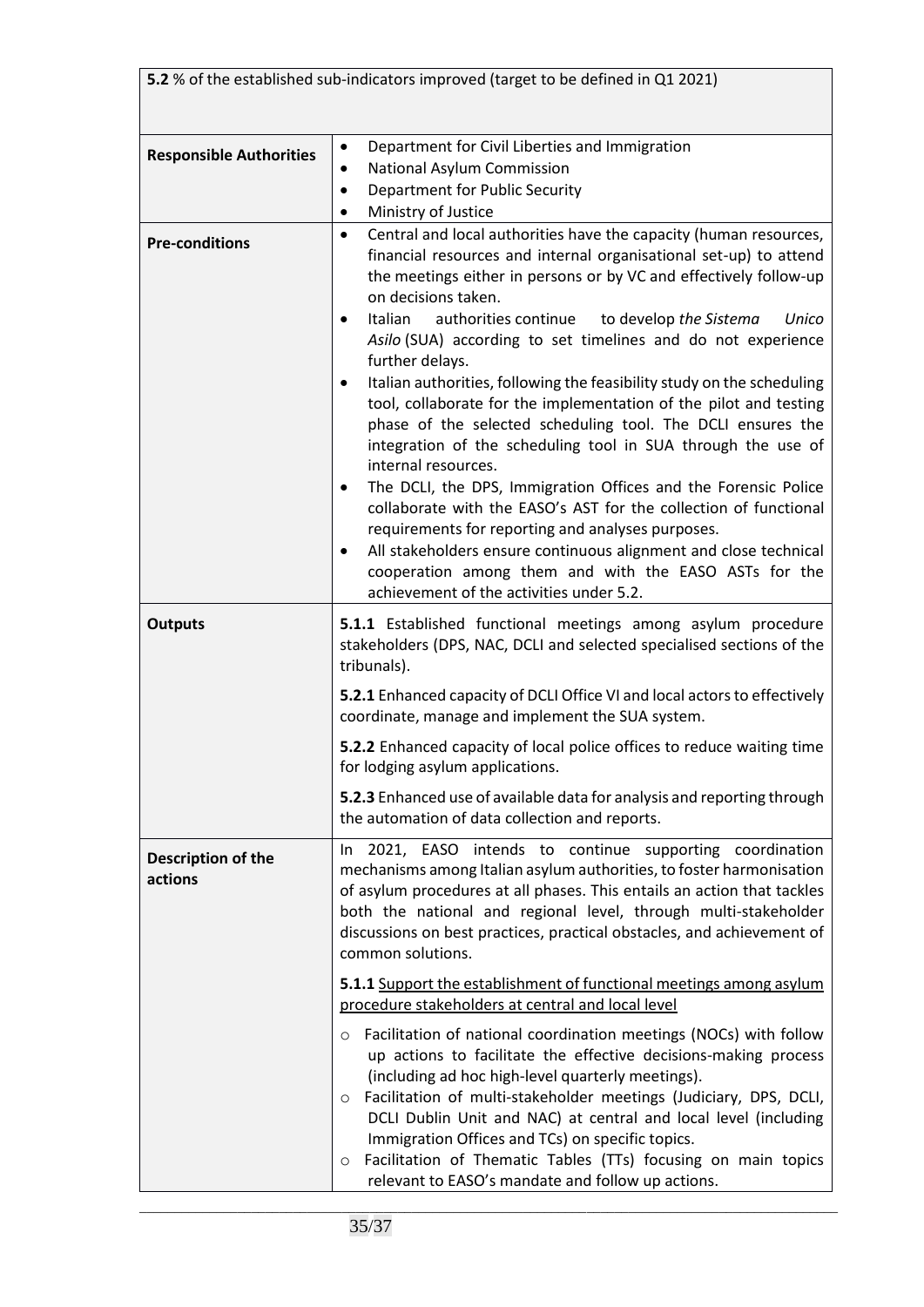|               | Organisation of EASO COI methodology workshop for relevant<br>$\circ$<br>stakeholders.<br>Monitoring of coordination activities: development of a report on<br>$\circ$<br>best practices implemented by local actors following regional<br>coordination meetings (ROCs - OP2019) and the TTs (OP 2020).<br>As part of its coordination support, EASO will also continue to assist<br>relevant authorities in the finalisation and integration of IT systems for<br>a harmonised and coordinated management of asylum and reception<br>procedures across all stakeholders involved. Once the IT systems will<br>be fully operational, EASO intervention will shift towards capacity<br>building and coordination with a progressive phase-out from project<br>management and development.                                                                      |
|---------------|---------------------------------------------------------------------------------------------------------------------------------------------------------------------------------------------------------------------------------------------------------------------------------------------------------------------------------------------------------------------------------------------------------------------------------------------------------------------------------------------------------------------------------------------------------------------------------------------------------------------------------------------------------------------------------------------------------------------------------------------------------------------------------------------------------------------------------------------------------------|
|               | 5.2.1 Support the efficient management, monitoring and coordination<br>of SUA project and of other key information systems at Office VI of the<br><b>DCLI</b>                                                                                                                                                                                                                                                                                                                                                                                                                                                                                                                                                                                                                                                                                                 |
|               | Support the management and the monitoring of SUA project<br>$\circ$<br>development and progress (end of Phase I - Phase II).<br>Support the roll out of SUA and related capacity building.<br>$\circ$<br>Development of training materials (modules and tools) and<br>$\circ$<br>organisation of training sessions on SUA.<br>Facilitation of coordination meetings between Offices involved in<br>$\circ$<br>the management of IT systems, including at local level.<br>Monitoring of expenditures and contracts pertaining to IT<br>$\circ$<br>platforms and systems regarding the asylum and reception<br>system, in complementarity with the AMIF NP-funded S.I.S.A.M.I<br>project.<br>Follow up on the implementation of the reception monitoring<br>$\circ$<br>framework and tools with EU<br>standards and indicators<br>incorporated within the GCCA. |
|               | 5.2.2 Support the development and enhancement of SUA and other IT<br>systems functionalities                                                                                                                                                                                                                                                                                                                                                                                                                                                                                                                                                                                                                                                                                                                                                                  |
|               | Following the feasibility study, support the pilot and testing phase<br>O<br>of the scheduling tool in collaboration with the DPS to improve and<br>standardise scheduling practices at fingerprinting and registration<br>phase across the whole territory (the full-scale implementation of<br>the scheduling tool is planned for 2022).<br>Support the evaluation and assessment of possible integration of<br>$\circ$<br>the tool into SUA.                                                                                                                                                                                                                                                                                                                                                                                                               |
|               | 5.2.3 Support the automation of data collection and report production<br>at Office VI of the DCLI through the definition of business requirements<br>for asylum and reception system stakeholders                                                                                                                                                                                                                                                                                                                                                                                                                                                                                                                                                                                                                                                             |
|               | Support the collection of business requirements and the<br>$\circ$<br>implementation of reporting in the environment SAP business<br>object (SAP BO).                                                                                                                                                                                                                                                                                                                                                                                                                                                                                                                                                                                                                                                                                                         |
| <b>Inputs</b> | 5.1.1 Support the establishment of functional meetings among asylum<br>procedure stakeholders at central and local level:<br>1 Assistant Coordinator deployed to the DPS for 12 months.<br>1 Assistant Coordinator deployed to the NAC for 12 months.<br>٠<br>1 Assistant Coordinator deployed to the DCLI for 12 months.                                                                                                                                                                                                                                                                                                                                                                                                                                                                                                                                     |